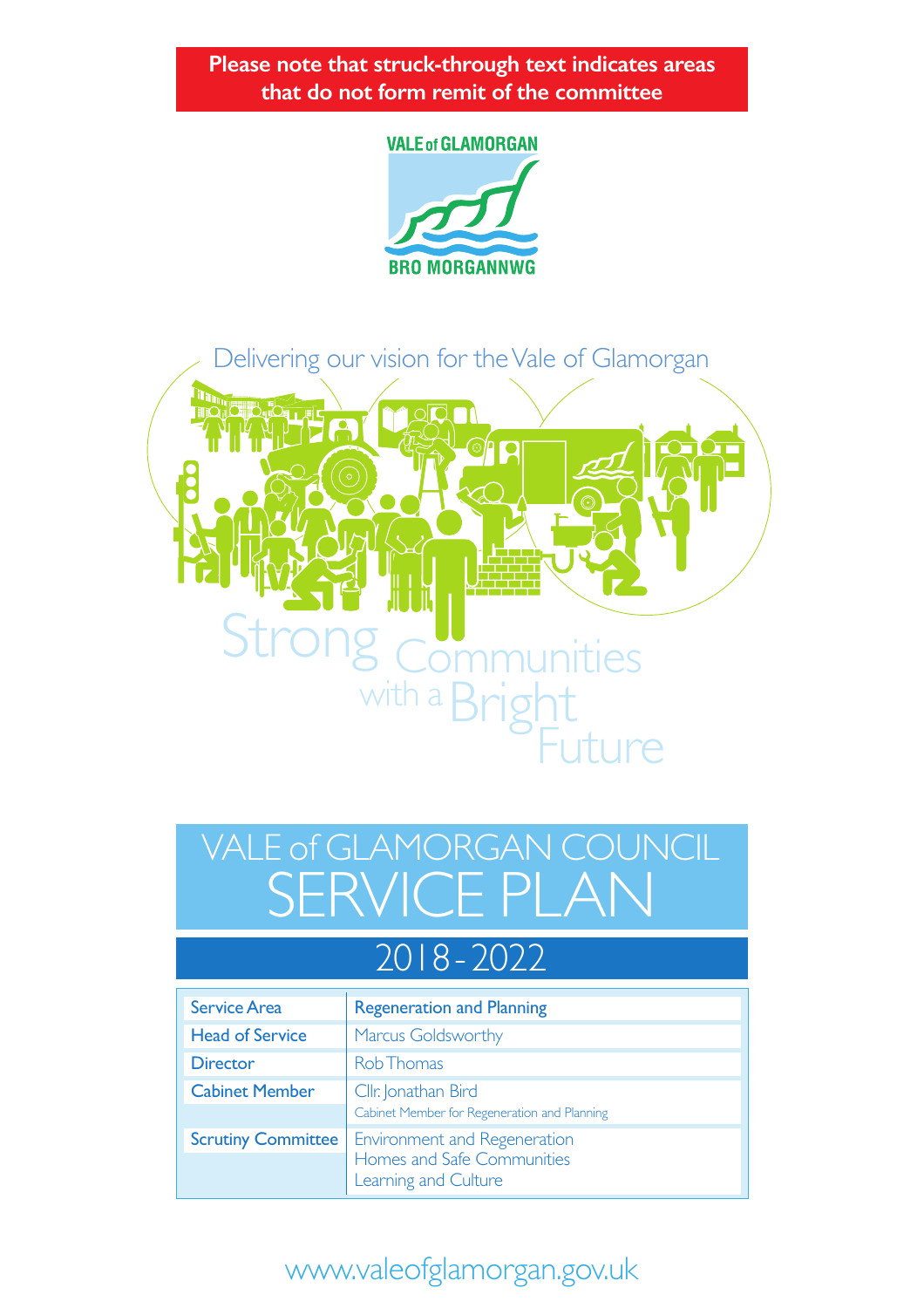#### **1. Introduction**

The Regeneration and Planning Service forms part of the Resources Directorate. The Directorate also provides a range of support services including Human Resources, Legal Services and Finance.

#### **1.1 About our Service – Regeneration and Planning**

The Regeneration and Planning Service seeks to manage new developments, secure investment and regeneration activity and promote the Vale of Glamorgan as a visitor destination. We aim to promote sustainable and appropriate new development and to make a real difference through regeneration activity by providing people with access to employment, facilities and the opportunity to improve their quality of life.

Our broad functions are:

- **Building Control** administers and enforces Building Regulations to safeguard the health and safety of people in and around buildings and to ensure sustainable energy efficient development.
- **Development Management, including the Planning Policy and Conservation and Design teams** prepare and maintain the Councils statutory Development Plan and manage the development and use of land and buildings in the public interest to ensure that development takes place in accordance with the Plan. The team also provides advice and information to developers and members of the public on a range of national and local planning matters; deal with planning appeals and the enforcement of planning and heritage legislation.
- Through **Urban and Rural Regeneration** activity we strive to make a real difference to residents of the Vale of Glamorgan. This includes providing opportunities for economic growth, job creation and community well-being. We strive to build capacity in communities to regenerate themselves and provide sustainably for their own needs and provide incentives for increasing and improving the housing stock. We continue to work towards implementing the LEADER strand of the Wales Rural Development Plan 2014-2020, the management of renewal areas, disabled facilities grants and administering Welsh Government funded programmes aimed at improving the prosperity, health and learning of residents who live in specific areas including Barry Communities First. Going forward the service will see two new programmes replacing Communities First; Communities for Work Plus and Legacy. A replacement for the Vibrant Viable Places programme known as Targeted Regeneration Investment (TRI) will also be delivered by the Council through Welsh Government funding and will begin in 2018/19.
- The **Project Management Unit** provides an overall managed service for the delivery of major projects across multiple service areas.
- **The Countryside Service** acts to enhance and effectively manage the countryside and coastal areas in the Vale of Glamorgan by looking after our unique natural assets which include two county parks and the Glamorgan Heritage Coast Project. We also seek to promote the public enjoyment and understanding of the countryside and work with others to improve our physical environment. This team includes Public Rights of Way, Ecology/Biodiversity and landscape design.
- **Tourism and Marketing** seeks to support the local tourism industry and promote tourism, which is recognised as an important source of new jobs, enabling economic diversification, protecting the local heritage and environment, and providing benefits to the local community. The Team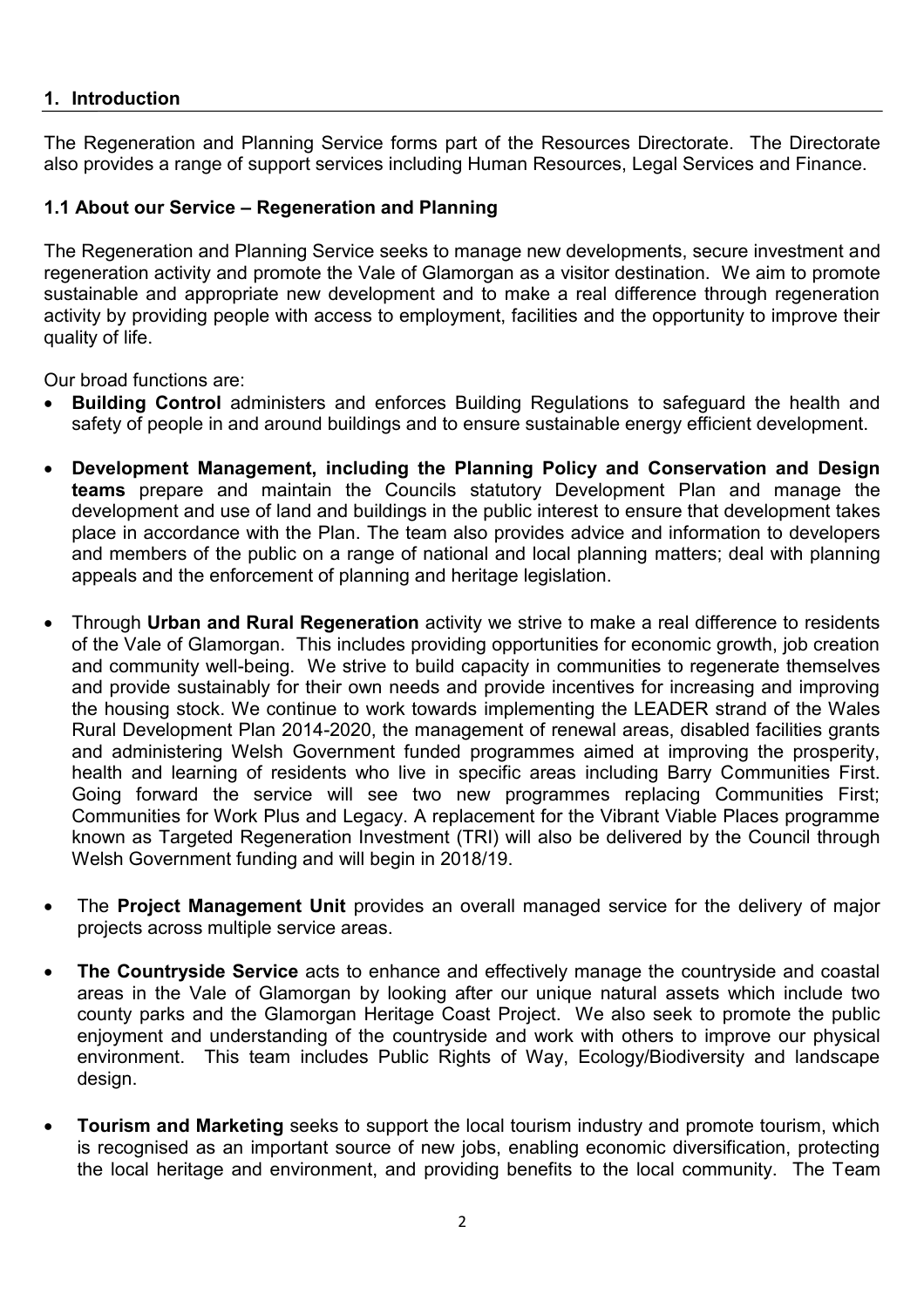seeks to create an attractive tourism destination with a positive image for the Vale of Glamorgan, capitalising on the Heritage Coast and the proximity to Cardiff, encouraging sustainable development and quality facilities to enrich the experience for visitors and residents and promote the Vale of Glamorgan as a major stay and day visitor destination for tourists in the area.

#### **1.2 The Purpose of Our Service Plan**

This plan identifies how we will contribute towards achieving the Council's vision – **'Strong Communities with a bright future'**.

Our service plan outlines our key priorities for the next four years and how we will manage our resources to deliver these. The plan gives an overview of our service, what we aim to achieve, why this is important, how we will achieve it, how we will monitor progress and what success will look like.

It is important that as a Council we have shared values and our service is committed to delivering its priorities within the context of the Council's core values:

- **Ambitious:** Forward thinking, embracing new styles of working and investing in our future.
- **Open:** Open to different ideas and being accountable for the decisions we take.
- **Together:** Working together as a team that engages with our customers and partners, respects diversity and is committed to quality services.
- **Proud:** Proud of the Vale of Glamorgan: proud to service our communities and to be part of the Vale of Glamorgan Council.

Our Council's priorities are contained in the Corporate Plan 2016-20 and are expressed as well-being outcomes and objectives. These have been decided upon following consultation with key stakeholders including citizens of the Vale of Glamorgan. Our well-being outcomes and objectives are:

| <b>Well-Being</b><br><b>Outcome</b>   | An Inclusive and<br><b>Safe Vale</b>              | An<br>Environmentally<br><b>Responsible and</b><br><b>Prosperous Vale</b>     | <b>An Aspirational</b><br>and Culturally<br><b>Vibrant Vale</b> | An Active and<br><b>Healthy Vale</b>                                                |
|---------------------------------------|---------------------------------------------------|-------------------------------------------------------------------------------|-----------------------------------------------------------------|-------------------------------------------------------------------------------------|
| <b>Well-Being</b><br><b>Objective</b> | Reducing poverty<br>and social<br>exclusion       | Promoting<br>regeneration,<br>economic growth<br>and employment.              | Raising overall<br>standards of<br>achievement.                 | Encouraging and<br>promoting active<br>and healthy<br>lifestyles.                   |
| <b>Well-Being</b><br><b>Objective</b> | Providing decent<br>homes and safe<br>communities | Promoting<br>sustainable<br>development and<br>protecting our<br>environment. | Valuing culture<br>and diversity                                | Safeguarding<br>those who are<br>vulnerable and<br>promoting<br>independent living. |

The well-being objectives illustrate the contribution Council services will make to achieving the Wellbeing Goals for Wales. The Well-being Goals have been established to ensure all relevant bodies in Wales are working towards the same vision as part of the Well-Being of Future Generations (Wales) Act 2015. The Act is about improving the social, economic, environmental and cultural well-being of Wales. The Act is intended to make public bodies think more about the long-term, work better with people and communities and each other, look to prevent problems and take a more joined-up approach. The contribution our service will make to the well-being goals is highlighted throughout our service plan.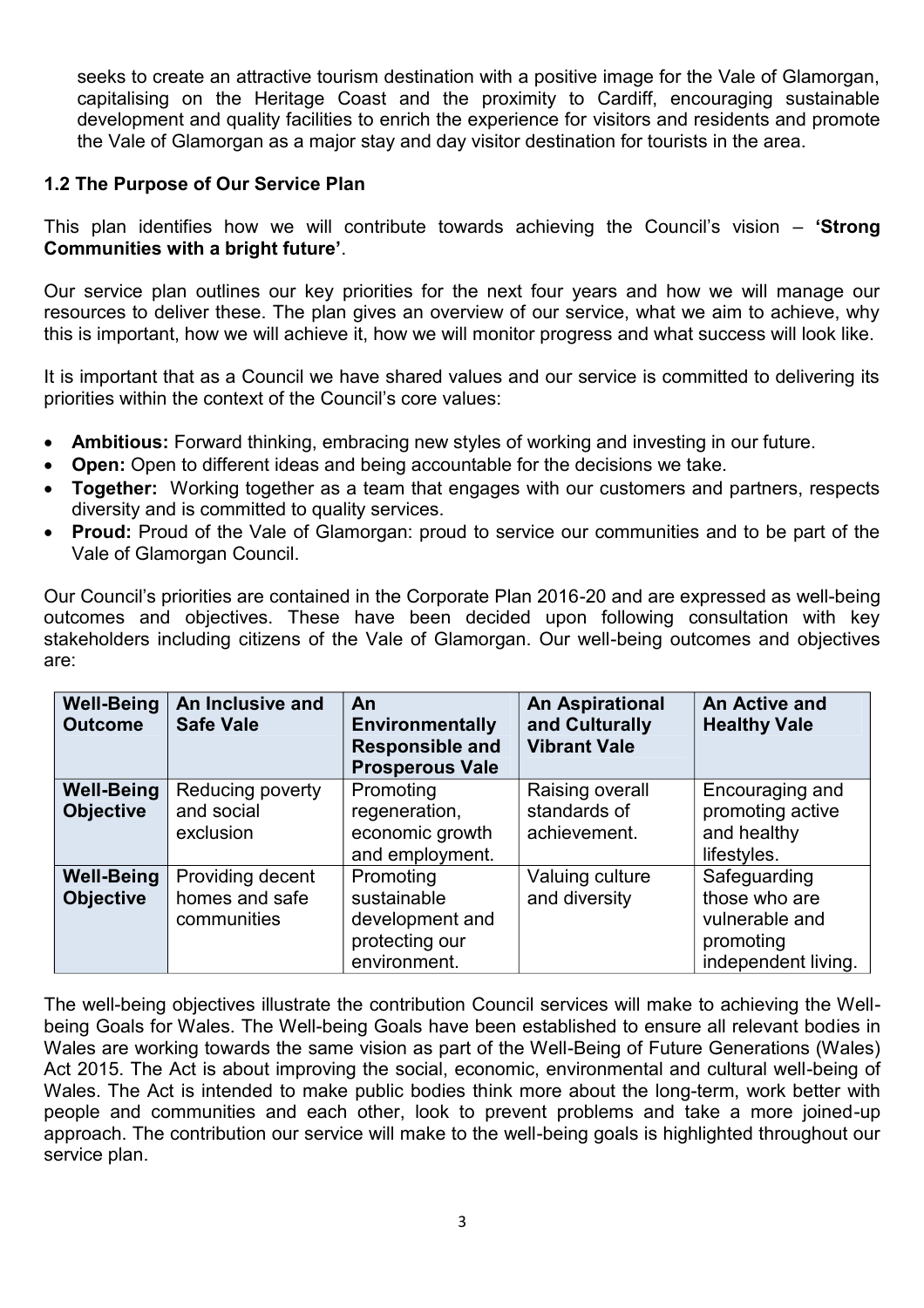#### **Developing Our Plan**

Our planned actions are set for one financial year and are informed by and reflects the environment within which our service operates. As well as contributing to the well-being outcomes and objectives from our Corporate Plan, our service has taken the following into consideration when drafting our plan:

- The Directorate's Annual Self-Assessment 2017/19 which provides an overall position statement for the year based on specific issues relating to performance, customer experience, and the use of resources (workforce, financial, ICT and assets);
- Our revenue budget including planned service savings and efficiencies and the implementation of the Council's Reshaping Services Change Programme;
- The availability of internal Capital budget as well as external funding sources;
- The Development Management Annual Performance Review required to be submitted by Welsh Government along with quarterly surveys is also used to assess performances of the Department having regard to other Welsh Councils.

#### **1.3 How We Work - Sustainable Development**

The Well-being of Future Generations (Wales) Act puts in place a 'sustainable development principle' which tells organisations how to go about meeting their duty under the Act:

*"You must act in a manner which seeks to ensure that the needs of the present are met without compromising the ability of future generations to meet their own needs, by taking account of the sustainable development principle*".

The sustainable development principle means considering how actions are taken to support continuous improvement by:

- Looking to the **long term**  for us this means planning for the future and taking a strategic approach to ensure services are sustainable and that we understand the future need and demand for services.
- Taking an **integrated** approach for us this means thinking about the needs of our customers and working with our partners.
- **Involving** the population in decisions for us this means engaging with our residents and customers, including the business community and ensuring that we are listening to a wide range of views to inform our thinking.
- Working in a **collaborative** way for us this means recognising we can achieve more and deliver better services by working as part of a team, for example by working with the Third Sector, Town and Community Councils and neighbouring authorities.
- Understanding the root causes of issues and **preventing** them for us this means being proactive in our thinking and understanding the need to tackle problems at source for example by undertaking needs assessments to inform our priorities.

In response our Corporate Plan 2016-20 has reflected on the ways of working ensuring that it is consistent with our approach to planning for the future. These considerations are also reflected in the actions we will take as a service to deliver the Council's priorities.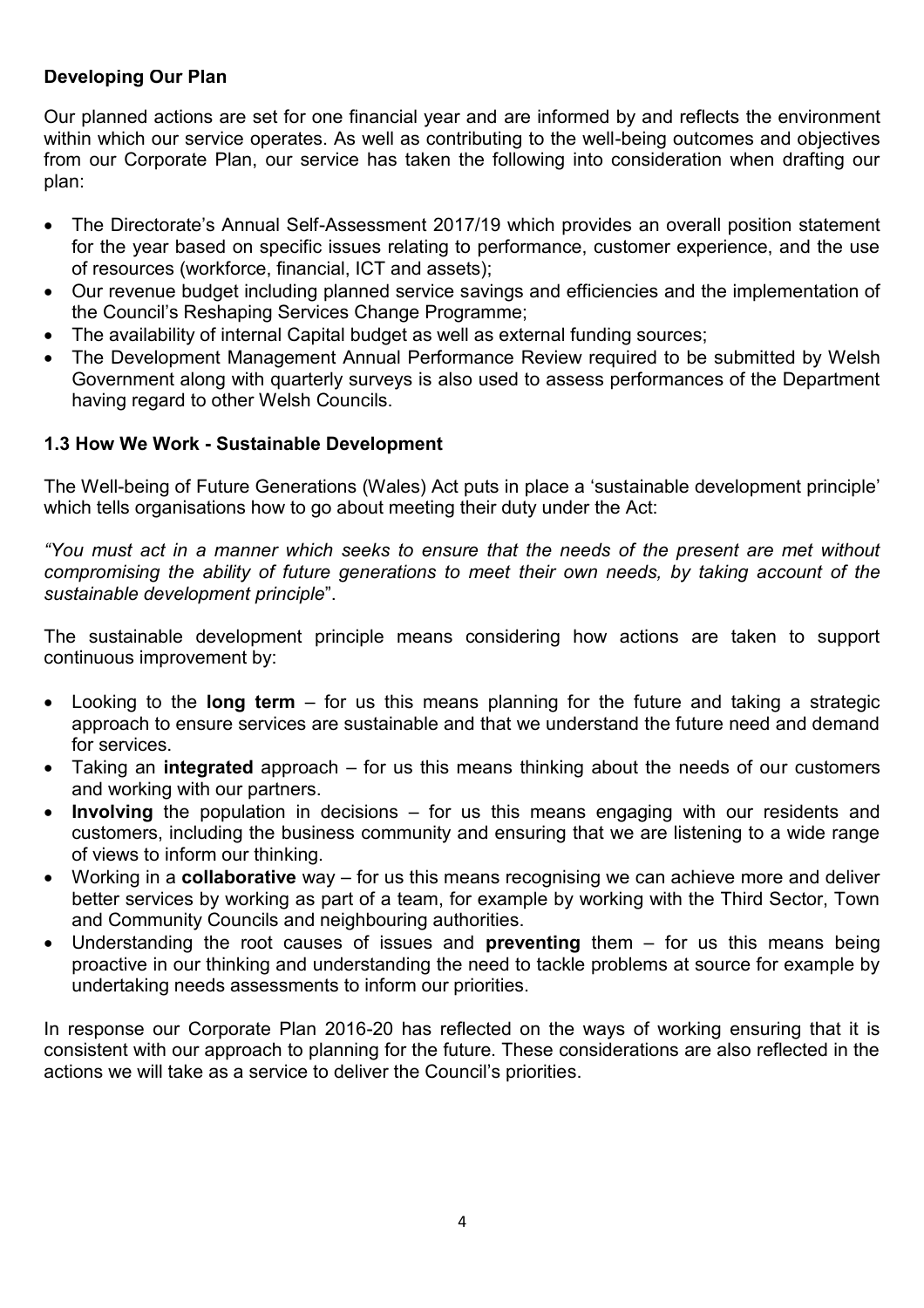#### **2.1 Corporate Plan Priorities**

Over the next four years the Regeneration and Planning Service will take the actions outlined below to contribute to the Corporate Well-being Outcomes and Objectives.

| <b>Well-being</b><br><b>Outcome/Scrutiny</b><br><b>Committee</b>                     | <b>Well-being</b><br><b>Objective</b>                                             | <b>Ref</b>      | <b>Action</b>                                                                                                                                                                                                                                                                                                     |
|--------------------------------------------------------------------------------------|-----------------------------------------------------------------------------------|-----------------|-------------------------------------------------------------------------------------------------------------------------------------------------------------------------------------------------------------------------------------------------------------------------------------------------------------------|
| <b>WO1: An Inclusive</b><br>and Safe Vale<br>$(H\&SC)$                               | O1: Reducing<br><b>Poverty and Social</b><br>Exclusion                            | <b>IS004</b>    | Work through the Creative Rural Communities<br>partnership to involve the local community in<br>the delivery of services with the aim of<br>reducing rural poverty (2019/20).                                                                                                                                     |
| <b>WO1: An Inclusive</b><br>and Safe Vale<br>(H&SC)                                  | O1: Reducing<br><b>Poverty and Social</b><br>Exclusion                            | <b>IS005</b>    | Implement a range of projects to tackle<br>poverty through the Vibrant and Viable Places<br>Scheme in Barry (2016/17).                                                                                                                                                                                            |
| WO1: An inclusive<br>and Safe Vale<br>(H&SC)                                         | O2: Providing<br>decent homes and<br>safe communities                             | <b>IS009</b>    | appropriate accommodation<br>Provide<br>and<br>support services for particular vulnerable<br>groups (2019/20).                                                                                                                                                                                                    |
| <b>WO1: An Inclusive</b><br>and Safe Vale<br>(H&SC)                                  | O2: Providing<br>decent homes and<br>safe communities                             | <b>IS010</b>    | Implement a range of initiatives to facilitate<br>new, and to improve the quality of private<br>sector rented accommodation<br>(2019/20).                                                                                                                                                                         |
| <b>WO1: An Inclusive</b><br>and Safe Vale<br>(H&SC)                                  | O2: Providing<br>decent homes and<br>safe communities                             | <b>IS011</b>    | of<br>sustainable,<br>Increase<br>the<br>number<br>affordable homes (2019/20).                                                                                                                                                                                                                                    |
| <b>WO1: An Inclusive</b><br>and Safe Vale<br>(H&SC)                                  | O2: Providing<br>decent homes and<br>safe communities                             | <b>IS015</b>    | Castleland<br>Renewal<br>Complete<br>Area<br>the<br>Scheme to improve the standard of housing<br>and the local environment<br>(2016/17).                                                                                                                                                                          |
| <b>WO2: An-</b><br>Environmentally<br>Responsible and<br>Prosperous Vale-<br>(E&R)   | 03: Promoting<br>regeneration,<br>economic growth<br>and employment               | $ER+$           | Maximise economic growth, inward-<br>investment and employment opportunities<br>through the Capital region and Cardiff Airport-<br>and St Athan Enterprise Zone (2019/20).                                                                                                                                        |
| <b>WO2: An-</b><br>Environmentally<br>Responsible and<br>Prosperous Vale-<br>$(E&R)$ | O <sub>3</sub> : Promoting<br>regeneration,<br>economic growth-<br>and employment | ER <sub>2</sub> | Develop opportunities for employment and<br>training through new developments.<br>regeneration schemes and the management-<br>of the Council's assets (2019/20).-                                                                                                                                                 |
| <b>WO2: An-</b><br>Environmentally<br>Responsible and<br>Prosperous Vale<br>$(E&R)$  | 03: Promoting<br>regeneration,<br>economic growth<br>and employment               | <b>ER3</b>      | Implement a comprehensive programme of<br>regeneration across the Vale including:<br>• The Rural Local Development Strategy-<br>• Town Centres Framework-<br>• Penarth Esplanade<br>• Barry Waterfront including the Barry Island-<br>Link Road<br>• Links between Penarth Haven and the<br>Town Centre (2019/20) |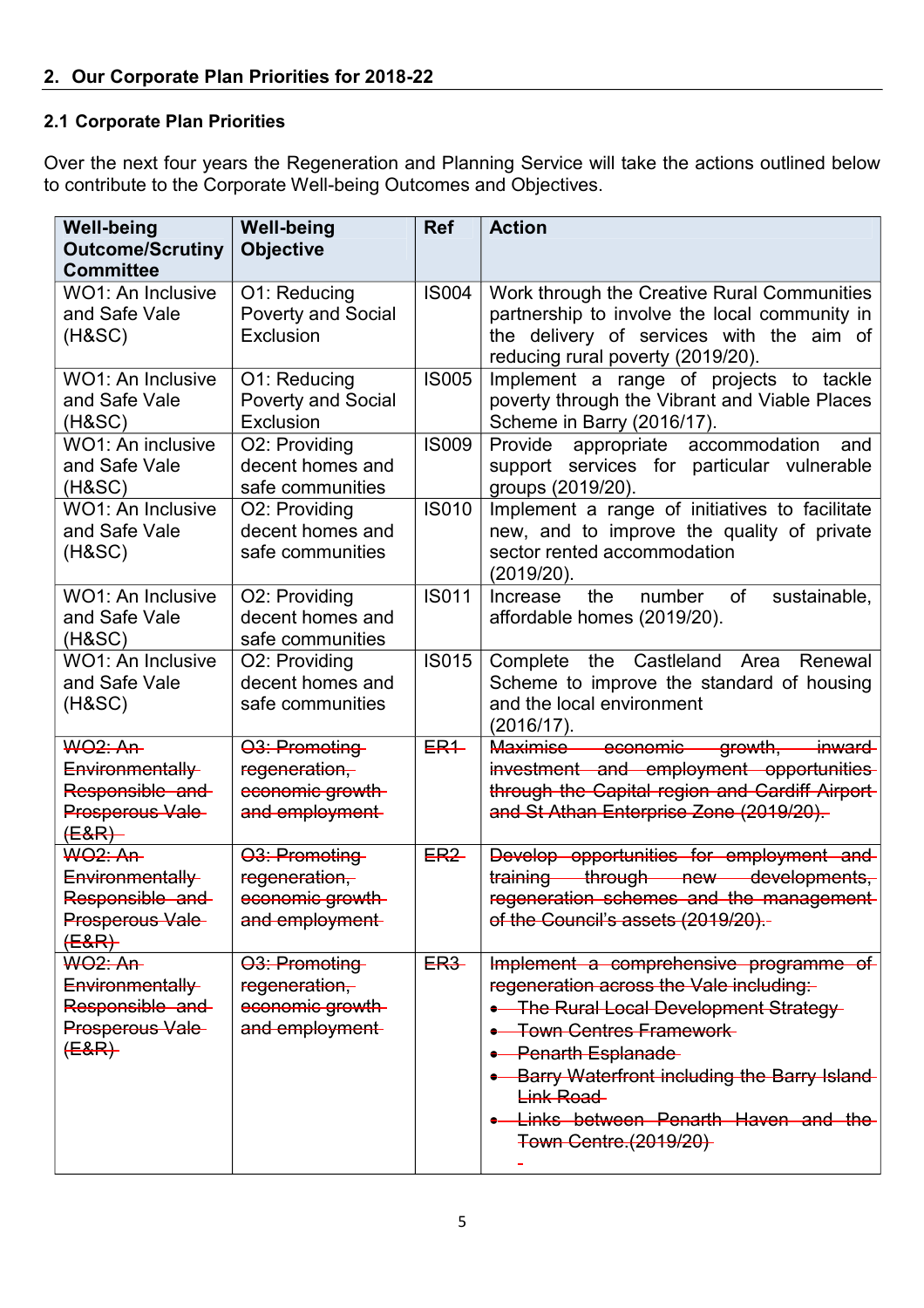| <b>Well-being</b><br><b>Outcome/Scrutiny</b><br><b>Committee</b>                                                  | <b>Well-being</b><br><b>Objective</b>                                              | <b>Ref</b>       | <b>Action</b>                                                                                                                                                                                                         |
|-------------------------------------------------------------------------------------------------------------------|------------------------------------------------------------------------------------|------------------|-----------------------------------------------------------------------------------------------------------------------------------------------------------------------------------------------------------------------|
| <b>WO2: An-</b><br>Environmentally<br>Responsible and<br>Prosperous Vale<br>( <del>E&amp;R)</del>                 | 03: Promoting<br>regeneration,<br>economic growth<br>and employment                | ER6              | Support local businesses and increase the<br>number of visitors to the Vale through the<br>implementation of the Tourist Destination<br>Management Plan and an annual programme<br>of events and festivals (2019/20)- |
| <del>WO2: An</del><br>Environmentally<br>Responsible and<br>Prosperous Vale-<br>$(E&R)$                           | 04: Promoting<br>sustainable-<br>development and<br>protecting our-<br>environment | ER <sub>7</sub>  | Adopt and implement the Local Development<br>Plan as a framework for sustainable<br>development in the Vale of Glamorgan-<br>(2016/17)                                                                                |
| <del>WO2: An</del><br>Environmentally<br>Responsible and<br>Prosperous Vale-<br>$(E&R)$                           | 04: Promoting<br>sustainable-<br>development and<br>protecting our<br>environment  | <b>ER8</b>       | and adopt a<br>Community<br>Develop-<br>Infrastructure Levy which uses developer-<br>contributions to provide necessary<br>infrastructure and community facilities<br>(2016/17)                                       |
| <b>WO2: An-</b><br>Environmentally<br>Responsible and<br>Prosperous Vale<br>$(E&R)$                               | 04: Promoting<br>sustainable-<br>development and<br>protecting our-<br>environment | ER <sub>10</sub> | Work with Welsh Government to deliver<br>improvements to Five Mile Lane-                                                                                                                                              |
| <del>WO2: An</del><br>Environmentally<br>Responsible and<br><b>Prosperous Wales</b><br>$(E&R)$                    | 04: Promoting<br>sustainable-<br>development and<br>protecting our-<br>environment | ER <sub>14</sub> | Work with partners to continue<br><del>the</del><br>regeneration of Barry Island and promote the<br>development of land at Nells Point for tourism-<br>and leisure purposes (2018/19)-                                |
| <b>WO2: An-</b><br>Environmentally<br>Responsible and<br>Prosperous Vale-<br>$(E&R)$                              | 04: Promoting<br>sustainable-<br>development and<br>protecting our-<br>environment | <b>ER17</b>      | Implement the Local Biodiversity Action Plan-<br>and enhance and protect habitats for<br>important species through the Natural<br>Environment and Communities Act and the<br>land use planning system.-               |
| <del>WO3: An</del><br>Aspirational and<br>Culturally Vibrant<br>Vale-<br>$H$ & $G$ }                              | O6: Valuing culture-<br>and diversity                                              | <b>AC10</b>      | Improve our knowledge of the diverse needs<br>of the community, so that groups of people-<br>protected under the Equality Act 2010 can-<br>better access Council services. (2019/20)                                  |
| <b>WO3: An-</b><br>Aspirational and<br><b>Culturally Vibrant</b><br><b>Vale</b><br>(Learning and<br>( <b>48</b> ) | 06. Valuing culture<br>and diversity                                               | AG12             | Implementing the Welsh Language Standards<br>to improve access to services and<br>information. (2019/20)                                                                                                              |
| <b>WO3: An-</b><br>Aspirational and<br><b>Culturally Vibrant</b><br>Vale-<br>$H$ $H$                              | 06. Valuing culture-<br>and diversity                                              | AG16             | <b>possible</b><br>Protect, preserve and where<br>enhance the built, natural and cultural<br>heritage of the Vale of Glamorgan-<br>(2019/20)                                                                          |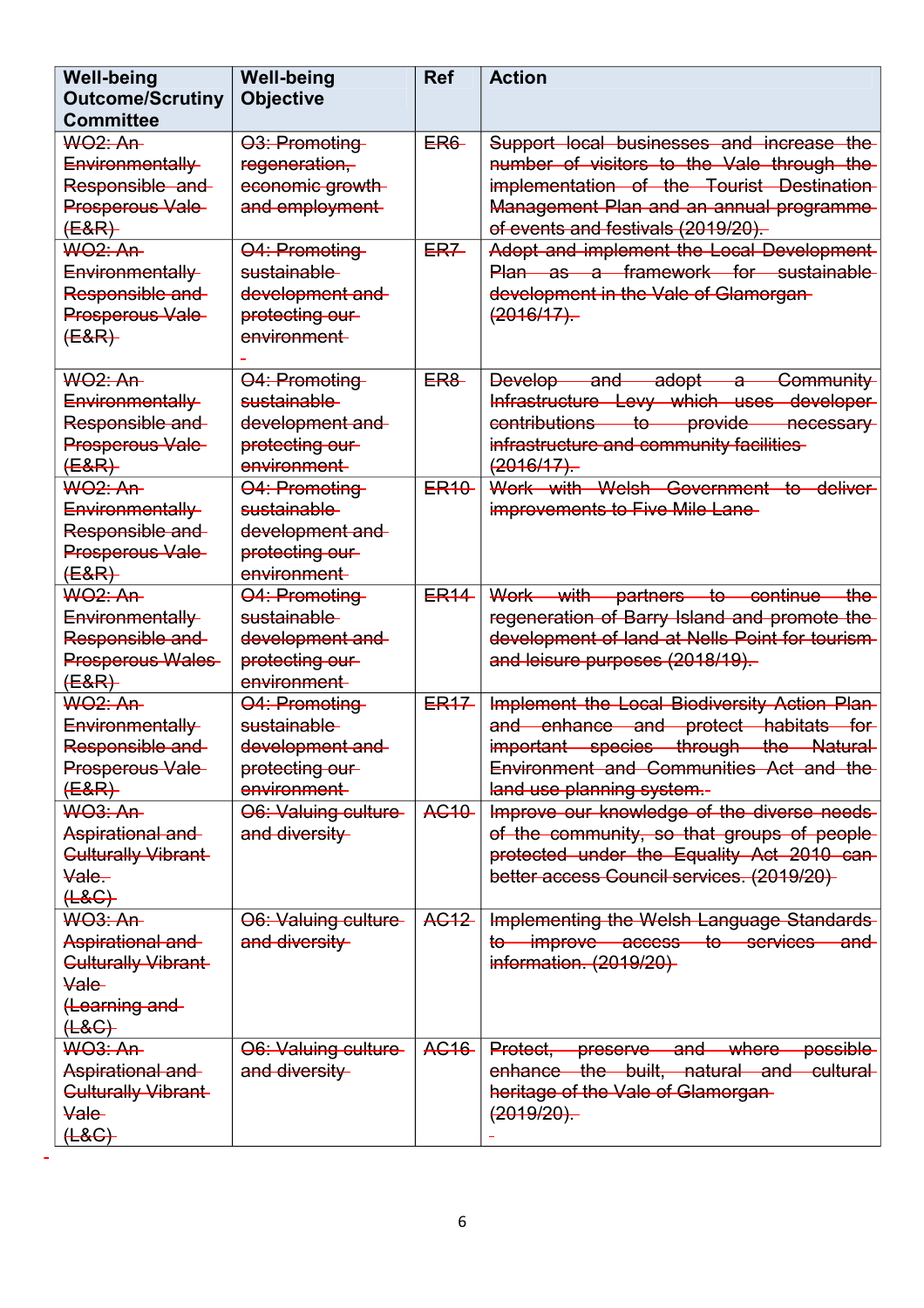#### **2.2. Integrated Planning Priorities**

Our service is committed to maximising the use of resources so that we can deliver sustainable and cost effective services that best meet people's needs. In order to achieve this, we have identified a series of priorities 'enabling actions' that will support us in delivering the key outcomes identified in our Corporate Plan. The key areas of focus for our service over the next four years will be:

| Ref     | <b>Action</b>                                                                                                                                                                                        |
|---------|------------------------------------------------------------------------------------------------------------------------------------------------------------------------------------------------------|
| CF1     | Deliver the Council's transformational change programme, Reshaping Services, to enable it                                                                                                            |
|         | to meet the future needs of citizens of the Vale of Glamorgan within the context of                                                                                                                  |
|         | unprecedented financial challenges (2019/20).                                                                                                                                                        |
| $ $ CP2 | Align the workforce plan to the Reshaping Services strategy ensuring staff have the<br>necessary skills and training to adapt to the changes in how services are planned and<br>delivered (2017/18). |

#### **3. The Year Ahead (2018-19)**

#### **3.1. Our Annual Service Priorities for 2018-19**

During 2018-19 our service will undertake the actions outlined below to contribute to Year 3 of the Corporate Plan Well-being Outcomes and Objectives.

| <b>Well-being</b><br><b>Outcome/Scrutiny</b><br><b>Committee</b> | <b>Well-being</b><br><b>Objective</b>                  | <b>Ref</b>   | <b>Action</b>                                                                                                                                                                                                     | During 2018/19 we will:                                                                                                                             |
|------------------------------------------------------------------|--------------------------------------------------------|--------------|-------------------------------------------------------------------------------------------------------------------------------------------------------------------------------------------------------------------|-----------------------------------------------------------------------------------------------------------------------------------------------------|
| WO1: An Inclusive<br>and Safe Vale<br>$(H\&SC)$                  | O1: Reducing<br>Poverty and Social<br>Exclusion        | <b>IS004</b> | Work through the<br>Creative<br>Rural<br>Communities<br>partnership<br>to<br>involve the<br>local<br>community in<br>the<br>delivery of services<br>with the<br>aim of<br>reducing<br>rural<br>poverty (2019/20). | Support communities to<br>access<br>resources<br>and<br>develop<br>their<br>capacity<br>towards<br>improving and<br>running<br>community<br>assets. |
| <b>WO1: An Inclusive</b><br>and Safe Vale<br>(H&SC)              | O1: Reducing<br><b>Poverty and Social</b><br>Exclusion | <b>IS005</b> | Implement a range<br>of projects to tackle<br>poverty through the<br>Vibrant and Viable<br>Places Scheme in<br>Barry (2016/17).                                                                                   | Implement<br>the<br>replacement<br>for<br>the<br>Communities<br>First<br>programme; Legacy and<br>Communities<br>for Work<br>Plus.                  |
|                                                                  |                                                        |              |                                                                                                                                                                                                                   | Deliver the replacement<br>for the Vibrant Viable<br>Places<br>program;<br>Regeneration<br>Targeted<br>Investment.                                  |
| WO1: An inclusive<br>and Safe Vale<br>(H&SC)                     | O2: Providing<br>decent homes and<br>safe communities  | <b>IS009</b> | Provide appropriate<br>accommodation<br>and<br>support                                                                                                                                                            | Continue to deliver the<br><b>Disabled Facilities Grants</b><br>service for private                                                                 |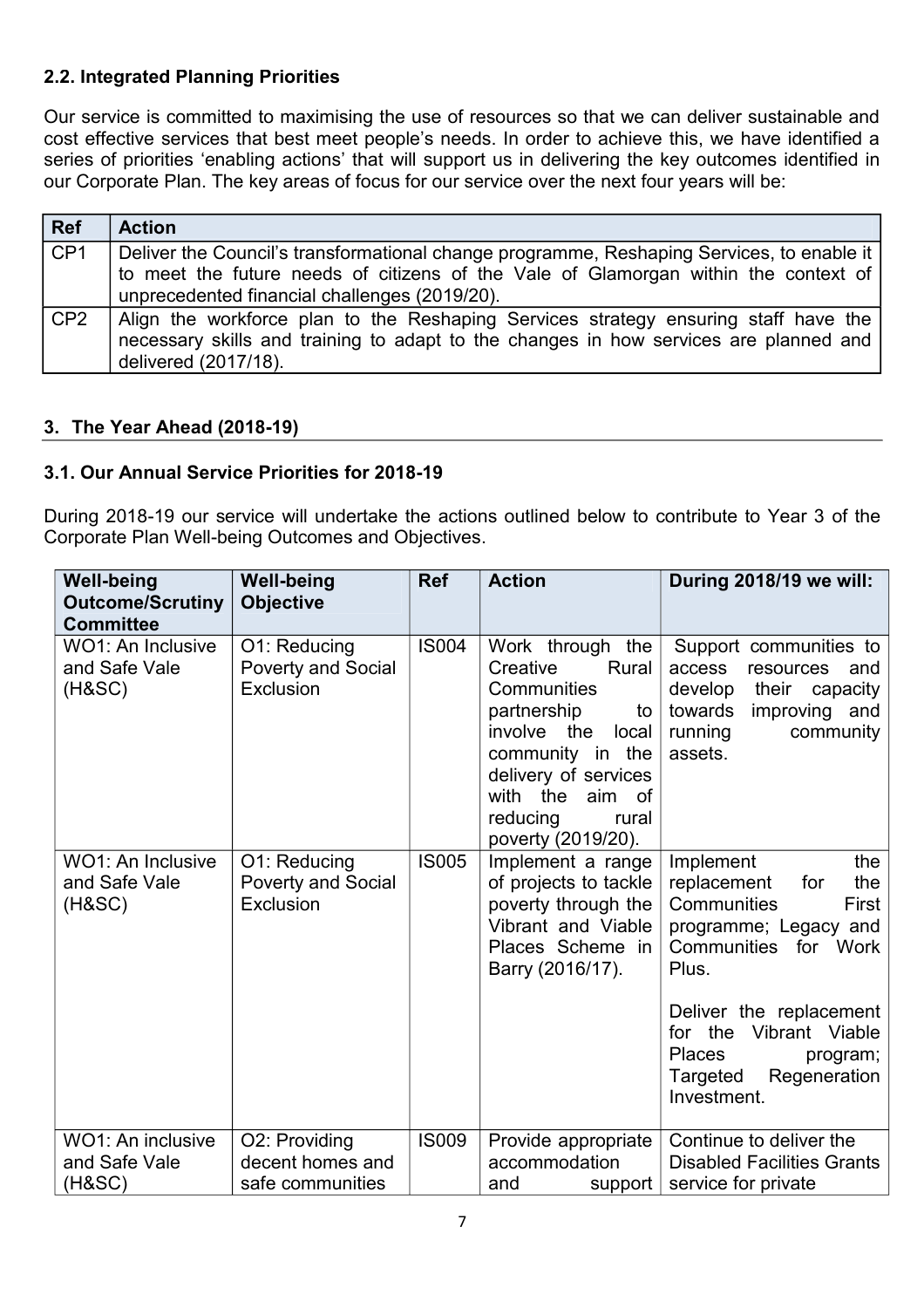| <b>Well-being</b><br><b>Outcome/Scrutiny</b><br><b>Committee</b> | <b>Well-being</b><br><b>Objective</b>                 | <b>Ref</b>   | <b>Action</b>                                                                                                                                                           | During 2018/19 we will:                                                                                                                                                                              |
|------------------------------------------------------------------|-------------------------------------------------------|--------------|-------------------------------------------------------------------------------------------------------------------------------------------------------------------------|------------------------------------------------------------------------------------------------------------------------------------------------------------------------------------------------------|
|                                                                  |                                                       |              | services<br>for<br>particular<br>vulnerable<br>groups<br>(2019/20).                                                                                                     | housing.                                                                                                                                                                                             |
| WO1: An Inclusive<br>and Safe Vale<br>(HASC)                     | O2: Providing<br>decent homes and<br>safe communities | <b>IS010</b> | Implement a range<br>initiatives<br>οf<br>to<br>facilitate new, and<br>the<br>improve<br>to<br>of private<br>quality<br>sector<br>rented<br>accommodation<br>(2019/20). | Continue to review our<br>existing<br>support<br>arrangements in place for<br>householders<br>and<br>landlords<br>to<br>improve<br>private<br>housing<br>and<br>make vacant properties<br>available. |
|                                                                  |                                                       |              |                                                                                                                                                                         | Provide loan products to<br>householders<br>and<br>landlords<br>improve<br>to<br>housing<br>and<br>private<br>make vacant properties<br>available as houses.                                         |
| WO1: An Inclusive<br>and Safe Vale<br>$(H\&SC)$                  | O2: Providing<br>decent homes and<br>safe communities | <b>IS011</b> | the<br>Increase<br>number<br>οf<br>sustainable,<br>affordable<br>homes<br>(2019/20).                                                                                    | Secure through planning<br>permission, at least 30%<br><b>of</b><br>affordable<br>new<br>housing.                                                                                                    |
|                                                                  |                                                       |              |                                                                                                                                                                         | Work with the Cardiff<br>Capital<br>Region<br>to<br>of<br>increase<br>supply<br>affordable housing in the<br>Vale of Glamorgan.                                                                      |
| <b>WO1: An Inclusive</b><br>and Safe Vale<br>$(H\&SC)$           | O2: Providing<br>decent homes and<br>safe communities | <b>IS015</b> | Complete<br>the<br>Castleland<br>Area<br>Renewal<br>Scheme                                                                                                              | Evaluate the Castleland<br>Renewal Area.                                                                                                                                                             |
|                                                                  |                                                       |              | the<br>to<br>improve<br>standard of housing<br>the<br>and<br>local<br>environment<br>(2016/17).                                                                         | Identify and initiate a new<br>regeneration/<br>renewal<br>area.                                                                                                                                     |
| <b>WO2: An-</b>                                                  | 03: Promoting                                         | $ER+$        | Maximise economic-                                                                                                                                                      | Work in partnership with                                                                                                                                                                             |
| Environmentally<br>Responsible and                               | regeneration,<br>economic growth                      |              | growth, inward<br>investment<br><del>and</del>                                                                                                                          | the Cardiff Capital<br>Region to promote                                                                                                                                                             |
| Prosperous Vale-                                                 | and employment                                        |              | employment-                                                                                                                                                             | Gardiff Airport and the                                                                                                                                                                              |
| $(E&R)$                                                          |                                                       |              | opportunities<br>through the Capital                                                                                                                                    | Enterprise Zone and<br>utilise the Local                                                                                                                                                             |
|                                                                  |                                                       |              | region and Cardiff                                                                                                                                                      | Development Plan as a                                                                                                                                                                                |
|                                                                  |                                                       |              | Airport and St                                                                                                                                                          | planning framework for                                                                                                                                                                               |
|                                                                  |                                                       |              | Athan Enterprise<br>Zone-                                                                                                                                               | positive land use.                                                                                                                                                                                   |
|                                                                  |                                                       |              | $(2019/20)$ .                                                                                                                                                           | Progress work with our<br>partners in relation to                                                                                                                                                    |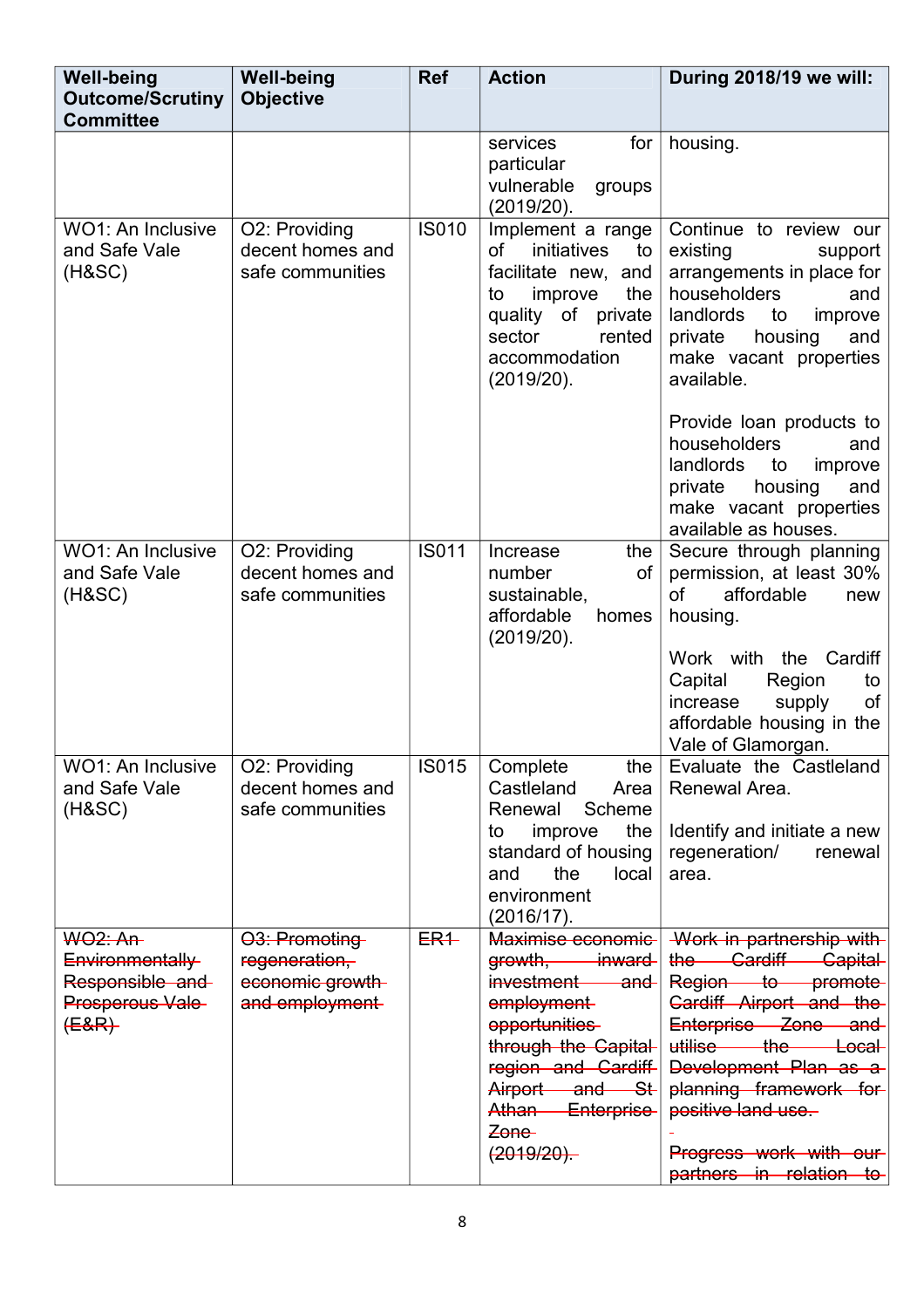| <b>Well-being</b><br><b>Outcome/Scrutiny</b><br><b>Committee</b>                     | <b>Well-being</b><br><b>Objective</b>                               | <b>Ref</b>      | <b>Action</b>                                                                                                                                                                                                                                                                                                                                                                                               | During 2018/19 we will:                                                                                                                                                                                                                                                                                                                                                                        |
|--------------------------------------------------------------------------------------|---------------------------------------------------------------------|-----------------|-------------------------------------------------------------------------------------------------------------------------------------------------------------------------------------------------------------------------------------------------------------------------------------------------------------------------------------------------------------------------------------------------------------|------------------------------------------------------------------------------------------------------------------------------------------------------------------------------------------------------------------------------------------------------------------------------------------------------------------------------------------------------------------------------------------------|
|                                                                                      |                                                                     |                 |                                                                                                                                                                                                                                                                                                                                                                                                             | infrastructure,<br>transport<br>business-<br>support-<br>regeneration, planning<br>and housing, skills and<br>innovation as part of the<br>City Deal (CCR).                                                                                                                                                                                                                                    |
| <b>WO2: An-</b><br>Environmentally<br>Responsible and<br>Prosperous Vale<br>$(E&R)$  | 03: Promoting<br>regeneration,<br>economic growth<br>and employment | ER <sub>2</sub> | Develop-<br>opportunities<br>—for-∣<br>employment<br><del>and</del><br>training through<br>new developments,<br>regeneration-<br>schemes and the<br>management of the<br><b>Council's assets-</b><br>(2019/20)                                                                                                                                                                                              | Exploit links between<br>Communities for Work<br>-regeneration/<br>and<br>investment projects to<br>realise local employment<br>opportunities.                                                                                                                                                                                                                                                 |
| <b>WO2: An-</b><br>Environmentally<br>Responsible and<br>Prosperous Vale<br>$(E&R)$  | 03: Promoting<br>regeneration,<br>economic growth<br>and employment | <b>ER3</b>      | Implement<br>a-l<br>comprehensive<br>programme<br>ef⊦<br>regeneration-<br>across the Vale<br>including-<br><b>The Rural Local</b><br><b>Development</b><br>Strategy-<br>Town Centres<br>Framework-<br>$\bullet$ - Penarth-<br>Esplanade<br>$-$ Barry<br>Waterfront-<br>including<br><del>the</del><br>Barry Island<br>Link Road<br>• Links between<br>Penarth Haven<br>and the Town<br>Centre.<br>(2019/20) | Continue to deliver the<br><b>Rural Local Development</b><br>Strategy-<br>Continue to strengthen<br>our Town Centres<br>through the Town<br><b>Centres Framework.</b><br>Progress regeneration<br>projects across the Vale-<br>and deliver associated<br>strategies-<br>Complete the Penarth<br>Gateway Regeneration<br>Area.<br>Complete Open Space<br>improvement works to<br>North Penarth- |
| <b>WO2: An-</b><br>Environmentally<br>Responsible and<br>Prosperous Vale-<br>$(E&R)$ | 03: Promoting<br>regeneration,<br>economic growth<br>and employment | <b>ER6-</b>     | Support<br><del>local</del><br>businesses<br><del>and</del><br>$\overline{\text{the}}$<br>increase<br>number of visitors<br>to the Vale through-<br>the implementation<br>of the Tourist<br><b>Destination</b>                                                                                                                                                                                              | Increase the number of<br>innovative events which<br>support the<br><del>ocal</del> —<br>economy and encourage-<br>existing events to be self-<br>sustainable.<br>-implement-<br>Revise and                                                                                                                                                                                                    |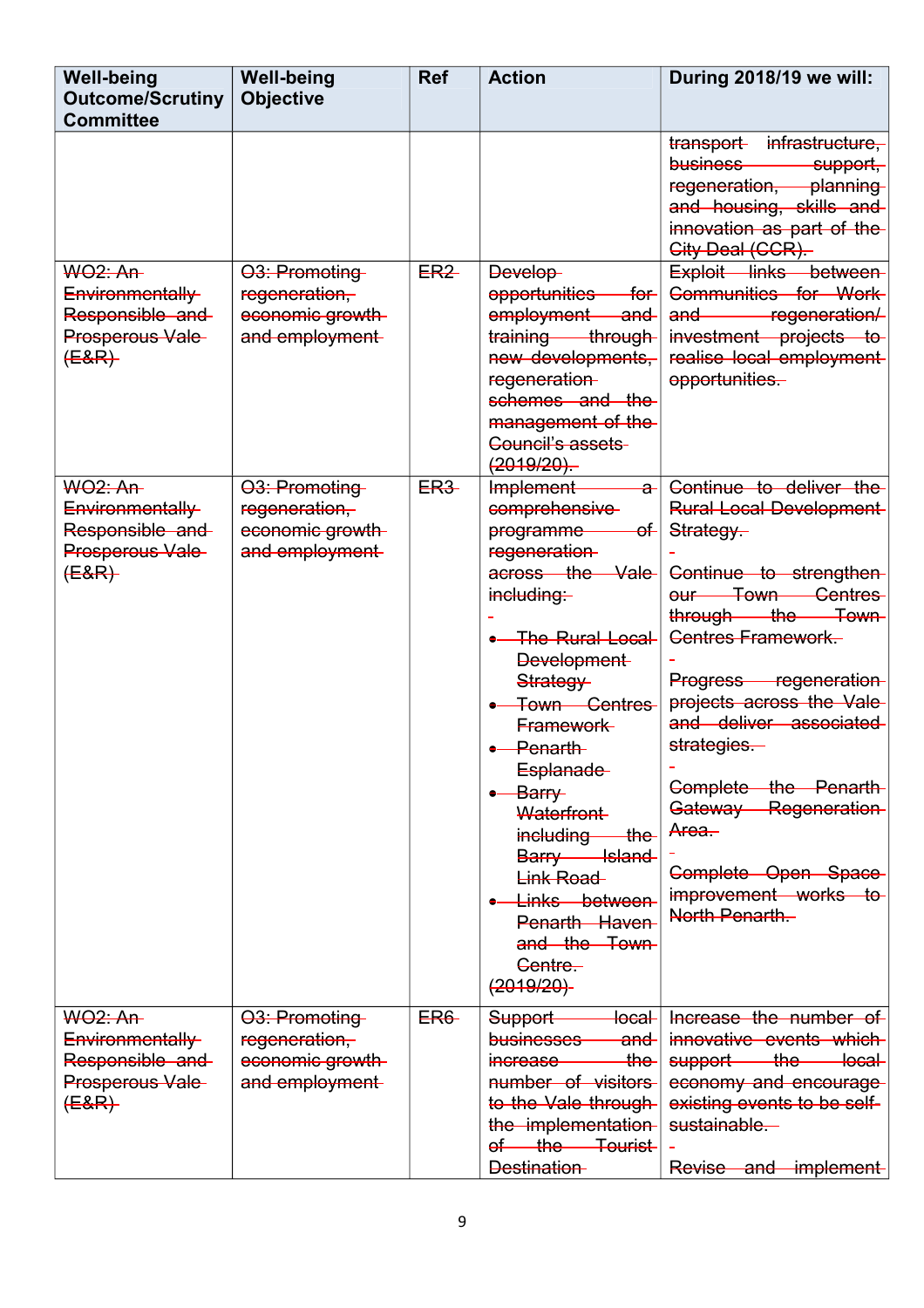| <b>Well-being</b><br><b>Outcome/Scrutiny</b><br><b>Committee</b>                     | <b>Well-being</b><br><b>Objective</b>                                              | <b>Ref</b>  | <b>Action</b>                                                                                                                                                                            | During 2018/19 we will:                                                                                                                                                                                                                                                                                                                                                                                                                                                                                                                                                                                                                                                                                                                |
|--------------------------------------------------------------------------------------|------------------------------------------------------------------------------------|-------------|------------------------------------------------------------------------------------------------------------------------------------------------------------------------------------------|----------------------------------------------------------------------------------------------------------------------------------------------------------------------------------------------------------------------------------------------------------------------------------------------------------------------------------------------------------------------------------------------------------------------------------------------------------------------------------------------------------------------------------------------------------------------------------------------------------------------------------------------------------------------------------------------------------------------------------------|
|                                                                                      |                                                                                    |             | Management Plan<br>and an annual<br>programme<br>—of⊢<br>events and festivals<br>(2019/20)                                                                                               | <b>Example Sestination</b><br>the-<br><b>Management Plan.</b><br>further-<br>Explore<br>$f$ or<br>opportunities<br>commercial partnerships<br>on Council sites for the<br>provision of tourism<br>activities.                                                                                                                                                                                                                                                                                                                                                                                                                                                                                                                          |
| <b>WO2: An-</b><br>Environmentally<br>Responsible and<br>Prosperous Vale-<br>$(E&R)$ | 04: Promoting<br>sustainable-<br>development and<br>protecting our<br>environment- | <b>ER7</b>  | Adopt<br>and<br>implement<br>$the -$<br>Local Development<br>Plan as a<br><del>for</del><br>framework<br>sustainable-<br>development in the<br>Vale of Glamorgan<br>(2016/17)            | Undertake an<br>annual<br>monitoring review of the<br><b>Local Development Plan-</b><br>and utilise this as a<br><b>Planning Framework.</b><br>To prepare and consult<br>$-$ the<br>following<br>$Theta$<br>Supplementary Planning<br>Guidance:<br>• Renewable Energy<br>• Parking and Travel<br>Plan-<br><del>Tourism</del><br>•- Public Art-<br>$-$ Trees<br><del>and</del><br><b>Development</b><br><b>Determine</b><br>statutory<br>applications<br>under<br>Planning and other<br>Acts<br>relevant<br>—in—<br>$the-$<br>accordance with<br>Local Development Plan-<br>$(u$ n $less$<br>material-<br>considerations-<br><i>indicate</i><br>otherwise).<br>Continue a program of<br><b>Committee</b><br>Planning<br>member training |
| <b>WO2: An-</b><br>Environmentally<br>Responsible and<br>Prosperous Vale<br>$(E&R)$  | 04: Promoting<br>sustainable-<br>development and<br>protecting our-<br>environment | <b>ER8-</b> | Develop and adopt<br><b>Community</b><br>Infrastructure Levy<br>which uses<br>developer<br>contributions<br>$+$ o $-$<br>provide necessary<br>infrastructure and<br>community facilities | Take stock of likely<br>legislation changes in<br>Wales and the recent<br>report into the<br><b>Community Infrastructure</b><br>Levy system and further-<br>use the Planning<br>obligation guidance to<br>developer<br>secure <u>example</u>                                                                                                                                                                                                                                                                                                                                                                                                                                                                                           |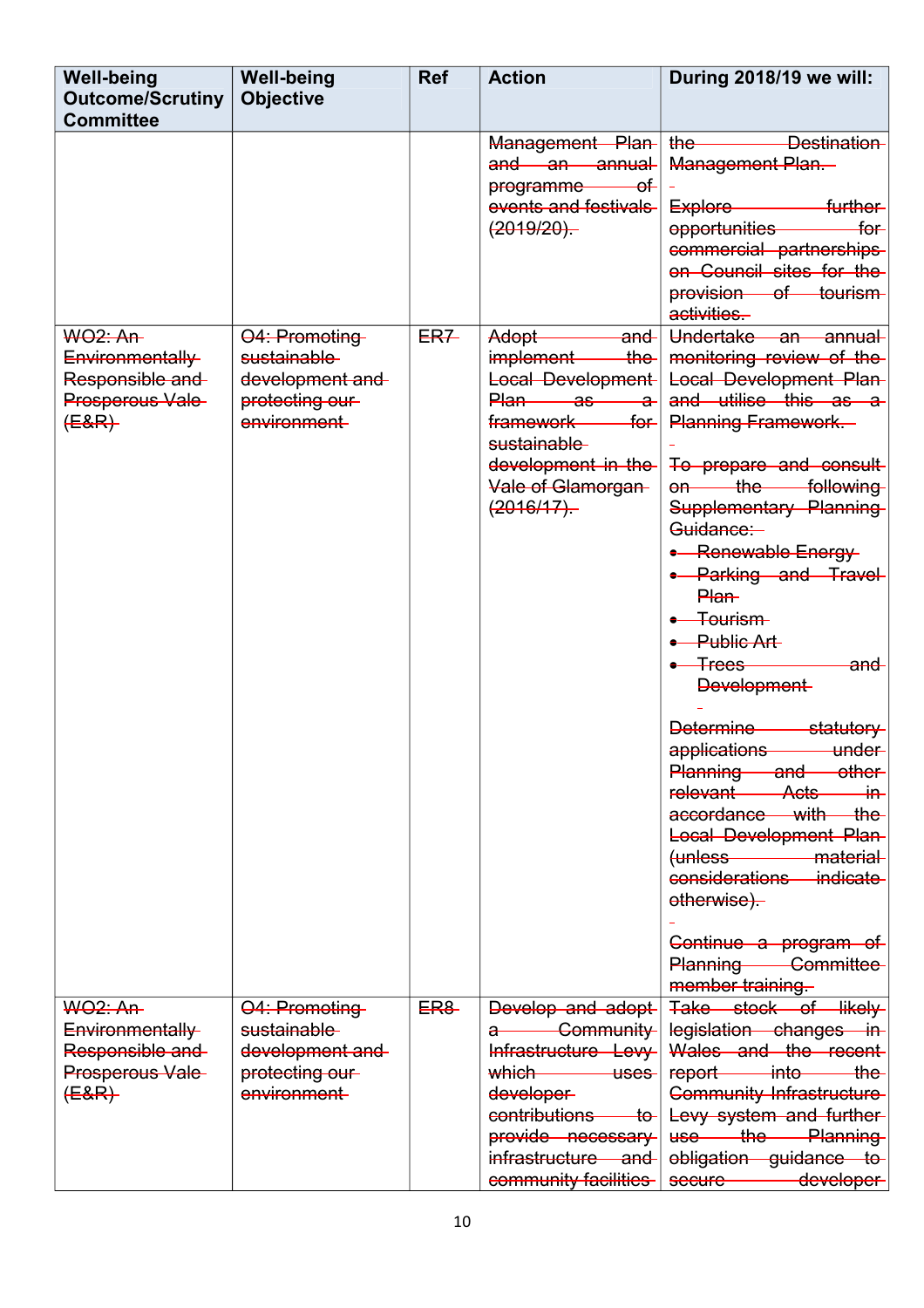| <b>Well-being</b><br><b>Outcome/Scrutiny</b><br><b>Committee</b>                              | <b>Well-being</b><br><b>Objective</b>                                              | <b>Ref</b>             | <b>Action</b>                                                                                                                                                                                                                                                        | During 2018/19 we will:                                                                                                                                  |
|-----------------------------------------------------------------------------------------------|------------------------------------------------------------------------------------|------------------------|----------------------------------------------------------------------------------------------------------------------------------------------------------------------------------------------------------------------------------------------------------------------|----------------------------------------------------------------------------------------------------------------------------------------------------------|
|                                                                                               |                                                                                    |                        | $(2016/17)$ .                                                                                                                                                                                                                                                        | contributions to provide<br>necessary infrastructure<br>and improve community<br>facilities-                                                             |
| <b>WO2: An-</b><br>Environmentally<br>Responsible and<br>Prosperous Vale-<br>$(E&R)$          | 04: Promoting<br>sustainable-<br>development and<br>protecting our<br>environment- | ER <sub>10</sub>       | Work with Welsh<br>Government<br><del>to</del><br>deliver<br>improvements<br>$+$ o $-$<br><b>Five Mile Lane</b>                                                                                                                                                      | Oversee the procurement-<br>and management of<br>improvement works<br>associated with Five Mile<br>$Eane -$                                              |
| <b>WO2: An-</b><br>Environmentally<br>Responsible and<br>Prosperous Wales<br>$(E&R)$          | 04: Promoting<br>sustainable-<br>development and<br>protecting our<br>environment  | <b>ER<sub>14</sub></b> | Work with partners<br>to continue<br>$the-$<br>regeneration<br>−⊖f<br>Barry Island and<br>promote <u>example</u><br><del>the</del><br>development of<br>land at Nells Point<br>for tourism and<br>leisure purposes<br>(2018/19)                                      | Adopt and deliver the<br><b>Barry Island Master Plan-</b><br>Progress the beneficial<br>re-use of the Nell's Point-<br>site at Barry Island.             |
| <b>WO2: An-</b><br>Environmentally<br>Responsible and<br>Prosperous Vale-<br>$(E&R)$          | 04: Promoting<br>sustainable-<br>development and<br>protecting our<br>environment  | <b>ER17</b>            | $+$ the<br>-Implement<br>Local Biodiversity<br>Action Plan and<br>enhance ——<br><del>and</del><br>protect habitats for<br>important species<br>through the Natural<br>Environment and<br><b>Communities Act</b><br>and the land use<br>planning system.<br>(2019/20) | Deliver a programme of<br><b>Biodiversity Projects</b><br>funded by the Welsh-<br>Government's Single<br><b>Environment Grant</b>                        |
| <b>WO3: An-</b><br>Aspirational and<br><b>Gulturally Vibrant</b><br>Vale-<br>$H$ $H$          | 06. Valuing culture-<br>and diversity                                              | <b>AG10</b>            | Improve<br>$-\theta$<br>knowledge of the<br>diverse needs of<br>the community, so<br>that groups of<br>people protected<br>under the Equality<br>Act 2010 can better<br><b>Council</b><br>access-<br>services. (2019/20)                                             | Improve<br>equality<br>monitoring data to enable-<br>more informed decisions<br>about service delivery.<br>Identify a site for Gypsy-<br>and Travellers. |
| <b>WO3: An-</b><br>Aspirational and<br><b>Culturally Vibrant</b><br><b>Vale</b><br>$(\pm 8G)$ | O6: Valuing culture<br>and diversity                                               | AG12                   | Implementing the<br>Welsh Language<br>Standards —<br>$+$ o<br>improve access to<br>services<br><del>and</del><br>information.<br>(2019/20)                                                                                                                           | Translate the updated<br>Vale of Glamorgan<br><b>Planning Guide</b>                                                                                      |
| <b>WO3: An-</b>                                                                               | 06. Valuing culture                                                                | AG <sub>16</sub>       | Protect,                                                                                                                                                                                                                                                             | preserve   Protect and enhance the                                                                                                                       |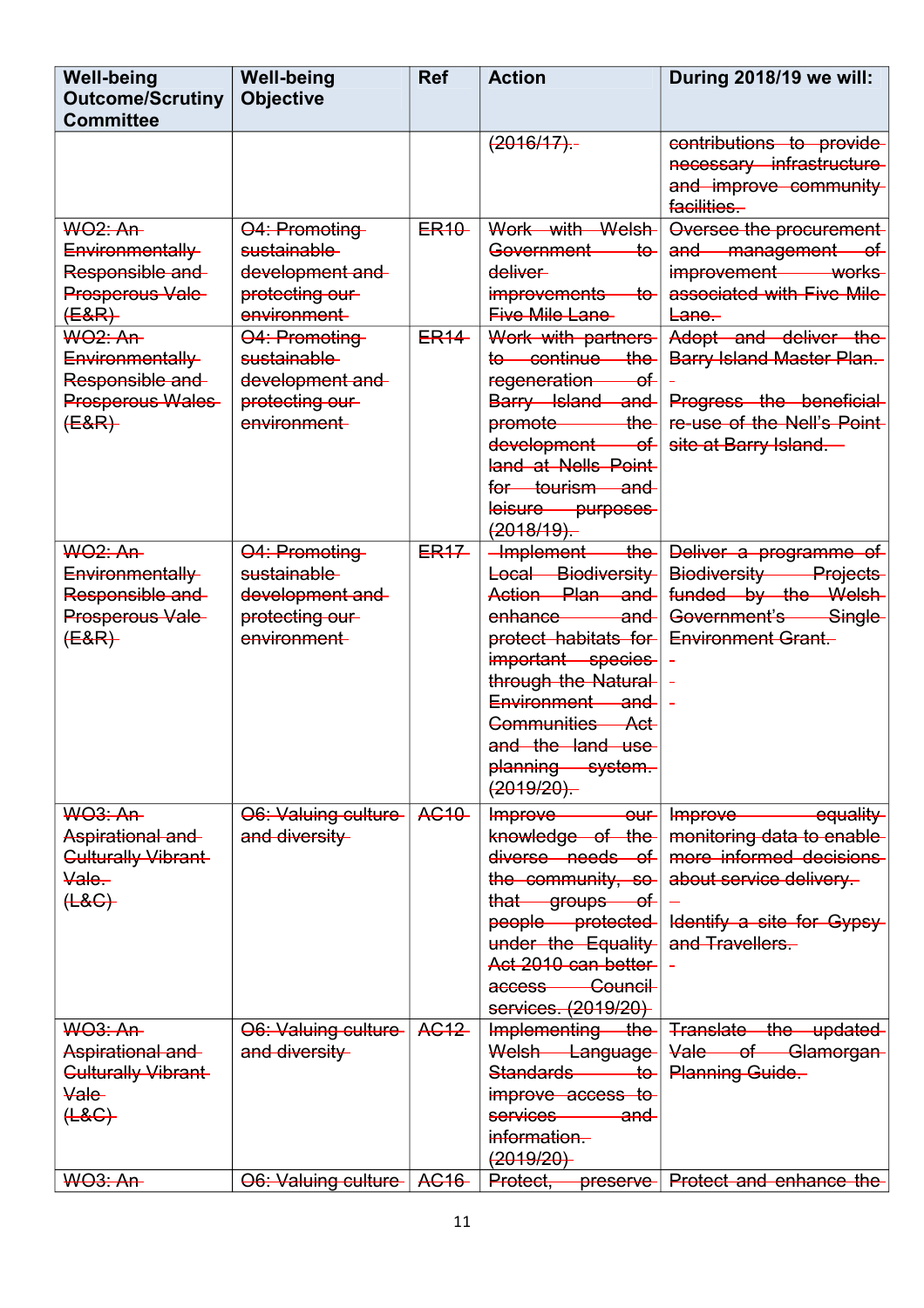| <b>Well-being</b><br><b>Outcome/Scrutiny</b><br><b>Committee</b>           | <b>Well-being</b><br><b>Objective</b>                                | <b>Ref</b>  | <b>Action</b>                                                                                                                                                             | During 2018/19 we will:                                                                                                                                                                                                                                             |
|----------------------------------------------------------------------------|----------------------------------------------------------------------|-------------|---------------------------------------------------------------------------------------------------------------------------------------------------------------------------|---------------------------------------------------------------------------------------------------------------------------------------------------------------------------------------------------------------------------------------------------------------------|
| Aspirational and<br>Culturally Vibrant<br><del>Vale</del><br>( <b>48</b> ) | and diversity                                                        |             | and where possible<br>enhance the built,<br>natural and cultural<br>heritage of the Vale<br>of Glamorgan-<br>(2019/20)                                                    | built, natural and cultural<br>heritage of the Vale of<br><del>Glamorgan</del><br>through<br>development-<br>management decisions.<br><del>Continue -</del><br><del>promote</del><br><del>-to</del><br>excellence<br>╫ᠲ<br>construction through the<br>LABC awards. |
| WO4: An Active<br>and Healthy Vale-<br>(HLESG)                             | O7: Encouraging<br>and promoting<br>active and healthy<br>lifestyles | <b>AH06</b> | Achieve<br><del>Green</del><br>Flag status for 7<br>parks as a mark of<br>excellence,<br>demonstrating<br>good amenities and<br>community<br>involvement in the<br>parks. | Apply for 2 Green Flag-<br><b>Cosmeston</b><br>awards at-<br><del>Park</del><br><del>Country —</del><br><del>and</del><br><b>Porthkerry Country Park.</b>                                                                                                           |

| <b>Ref</b>      | <b>Action</b>                                                                                                                                                                                                                              | During 2018/19 we will:                                                                                                                                                                                                                                      |
|-----------------|--------------------------------------------------------------------------------------------------------------------------------------------------------------------------------------------------------------------------------------------|--------------------------------------------------------------------------------------------------------------------------------------------------------------------------------------------------------------------------------------------------------------|
| CP <sub>1</sub> | Deliver the Council's transformational<br>change programme, Reshaping Services,<br>to enable it to meet the future needs of<br>citizens of the Vale of Glamorgan within<br>the context of unprecedented financial<br>challenges (2019/20). | Contribute to delivering service efficiencies<br>$\bullet$<br>savings to support the Council's<br>and<br>Reshaping Services Programme.<br>Further explore options to maximise income<br>generation within the service.                                       |
| CP <sub>2</sub> | Align the workforce plan to the Reshaping<br>Services strategy ensuring staff have the<br>necessary skills and training to adapt to<br>the changes in how services are planned<br>and delivered (2017/18).                                 | Review and strengthen the performance<br>management and support arrangements in<br>relation to sickness absence within the<br>service.<br>Deliver our key workforce development<br>$\bullet$<br>priorities for the coming year as outlined in<br>Appendix B. |

**Appendix A** contains the detailed plan which outlines the actions we will undertake in the coming year to deliver our Year 3 (2018/19) priorities for the Corporate Plan.

**Appendix B** outlines the 'enabling' actions we will undertake to maximise the use of our resources to enable us to deliver our priorities for the same year.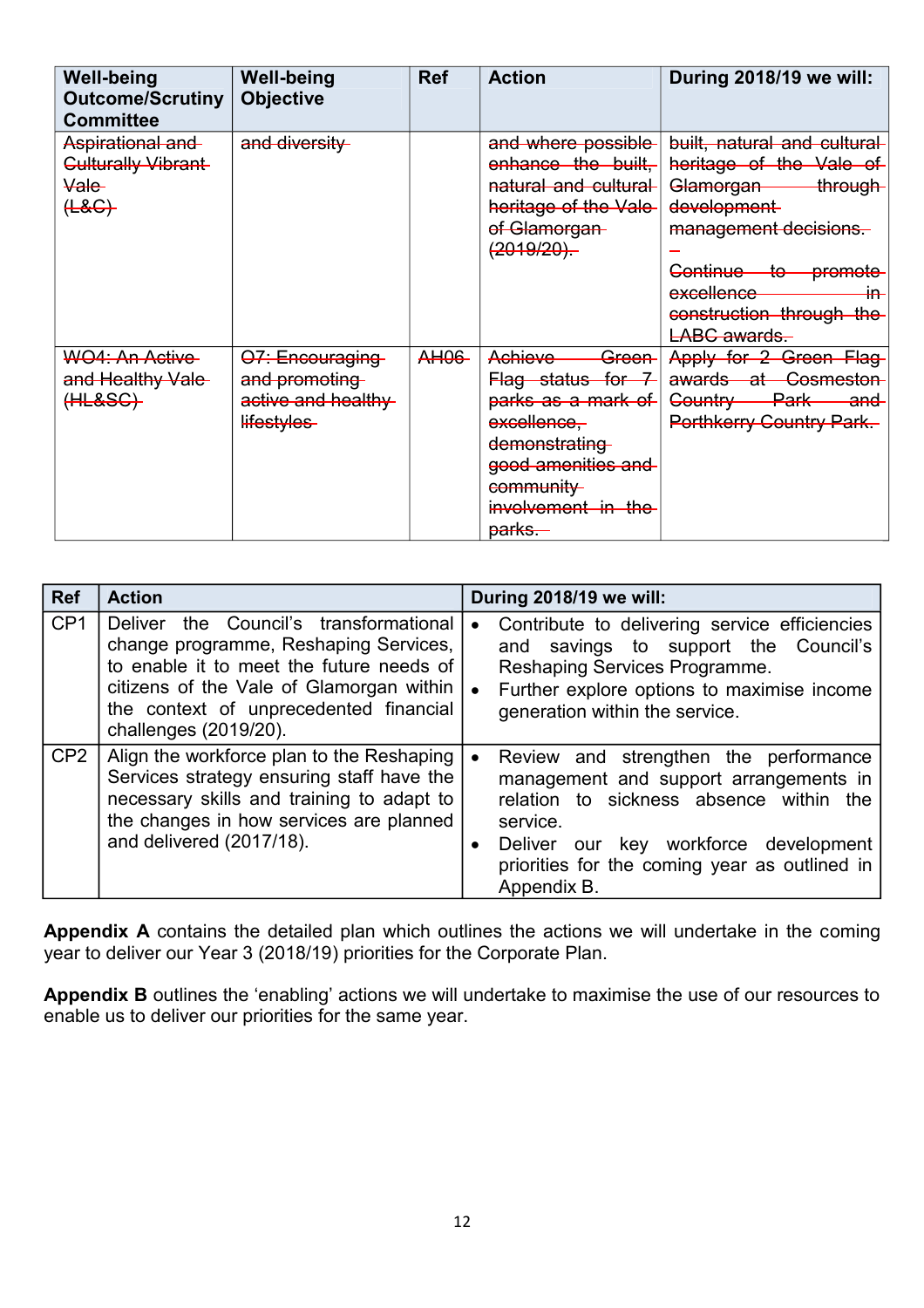#### **3.2. Managing Our Resources to Deliver Our Priorities**

The following sets out how we will manage our resources to achieve the actions in our Service Plan and support our service.

#### **Integrated Planning**

We are committed to maximising the use of our resources so that we can deliver sustainable and cost effective services that best meet people's needs. For 2018-19, we have identified a series of 'enabling actions' that will support us to deliver our priorities for Year 3 of the Corporate Plan and contribute towards the Corporate Plan Well-being Outcomes.

This section provides a summary of these actions, outlining how we will use our resources (including our workforce, ICT, finance, assets and customer insight) and manage identified risks in order to deliver planned improvement.

#### **Workforce Development**

| <b>Key Service Statistics 2016/17</b> |         |                   |            |              |          |                        |  |
|---------------------------------------|---------|-------------------|------------|--------------|----------|------------------------|--|
| Average                               | FTE     | Average days sick |            | Average days | Turnover | #itsaboutme completion |  |
| headcount                             | 2016/17 | Long term         | Short term | sickness per | (no of   | rate $(\%)$            |  |
| 2016/17                               |         |                   |            | <b>FTF</b>   | leavers) |                        |  |
| 110.5                                 | 99.87   | 3.75              | 1.77       | 5.52         | 16       | 95%                    |  |
|                                       |         |                   |            |              | (14.48%) |                        |  |

During 2016/17 95% of #itsaboutme appraisals were completed by the Regeneration and Planning Service.

The key workforce issues impacting on the service are as follows:

- Managing sickness absence rates will be an area of development within the service area. Based on current data at Q2, 2017, 9.92 days per FTE have been lost to sickness absence which is an increase on the same period last year (3.54 FTE). This figure is higher than the directorate target of 5.8 FTE and above the corporate target of 8.9 FTE. Unfortunately the Department has had a number of incidences of long term sickness due in the main to chronic illness which is very difficult to control.
- The Regeneration & Planning workforce has remained fairly static, with fairly low levels of turnover. As at September 2017, the service had an establishment of 109 FTEs compared to 107 FTEs at the same time period in 2016. Through continuing to focus our efforts on succession planning and encouraging the cross-skilling across teams we can continue to ensure there is resilience within the workforce.
- As at September 2017 the age profile of the service was as follows: [3% (65+); 19% (55-64); 30% (45-54); 23% (35-44); 19% (25-34) and 6% (16-24)] and therefore a good mix of age ranges across the service. To ensure succession planning for the future, we have recognised the need to recruit more 16-24 year olds and we are investigating apprenticeship opportunities.
- There continues to be a need to focus on developing skillsets within the division that enables us to effectively support the change management process of the Reshaping Services agenda.

It is important for that we continue to maintain and develop the workforce to meet future service needs, both in terms of the numbers employed and the skills and competencies required of those employees. It remains a priority for the Regeneration and Planning Service to continue to support staff development and succession planning despite the pressures of budget and staffing reductions.

Our key workforce development priorities for the coming year are: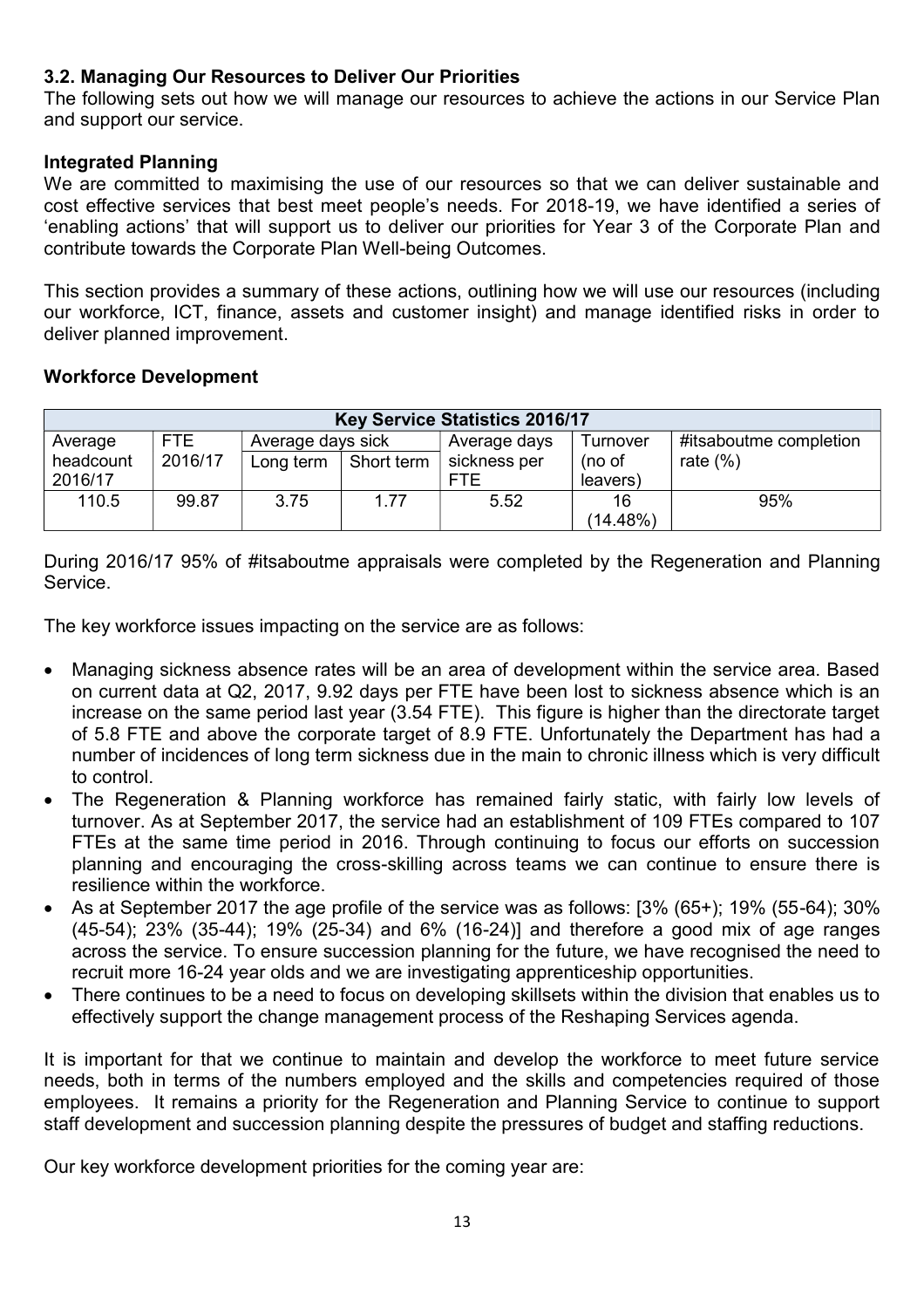- Develop capacity within specialist areas in order to increase service resilience.
- Implement succession planning initiatives to address hard to recruit service areas within the service with an emphasis on developing career pathways.
- Ensure staff are supported to develop the broad skillset required to support new ways of working in a variety of contexts and settings.
- Develop managers' skills to increase resilience and flexibility and to lead teams through future changes that will be required.
- Continue to focus on reducing long term sickness absence rates across the service through effective application of the Corporate Absence Management Policy. Identify the critical posts to the business as well as areas where recruitment difficulties exist in order to explore options to target recruitment more effectively and recruit to vacant positions.
- Consider the opportunities for regional working to improve resilience and skill sets.
- Investigate apprenticeship opportunities.

#### **ICT**

In line with corporate direction we continue to use ICT to work smarter and more flexibly through exploring new ways of working digitally and investing in new technologies. Our ICT priorities for 2018/19 outlined below reflect our continuing commitment to working smarter and more flexibly in line with the Council's Digital Strategy.

- We will continue to develop opportunities for innovative ICT based technical mobile working practices including remote and out of office working.
- Implement the alternative option for FLARE.
- Working towards a paperless office.

#### **Finance**

The estimated base budget for our service area for 2018/19 is £3,525,000 and the planned improvement activities for 2018/19 focus on delivering the in-year savings identified for the service. The service also faces cost pressures in 2018/19 totalling £88,000 in relation to enhancing the commercial opportunities in our Country Parks. Over the following two years, we are also required to deliver further savings which are outlined below.

| <b>Scheme</b> |  |                                                  |  | 2018/19<br>(E000) | 2019/20<br>(E000) | <b>Total</b><br>(E000) |
|---------------|--|--------------------------------------------------|--|-------------------|-------------------|------------------------|
| services      |  | Efficient and effective procurement of goods and |  | 57                |                   | 57                     |
| <b>Total</b>  |  |                                                  |  | 57                |                   |                        |

In addition, the Regeneration & Planning Service will also be contributing to the delivery of general policy and council-wide savings. For 2018/19 these are:

- Review of the Procurement (Reshaping Tranche 3)- £1m
- Income and Commercial Opportunities (Reshaping Tranche 3)- £550k
- Digital Strategy (Reshaping Tranche 3) £250 $k$
- Establishment Review (Reshaping Tranche 3) £250k
- $\bullet$  Minimum Revenue Provision £1.5m

The proposed Capital Programme schemes for 2018/19 to 2020/21 are listed below: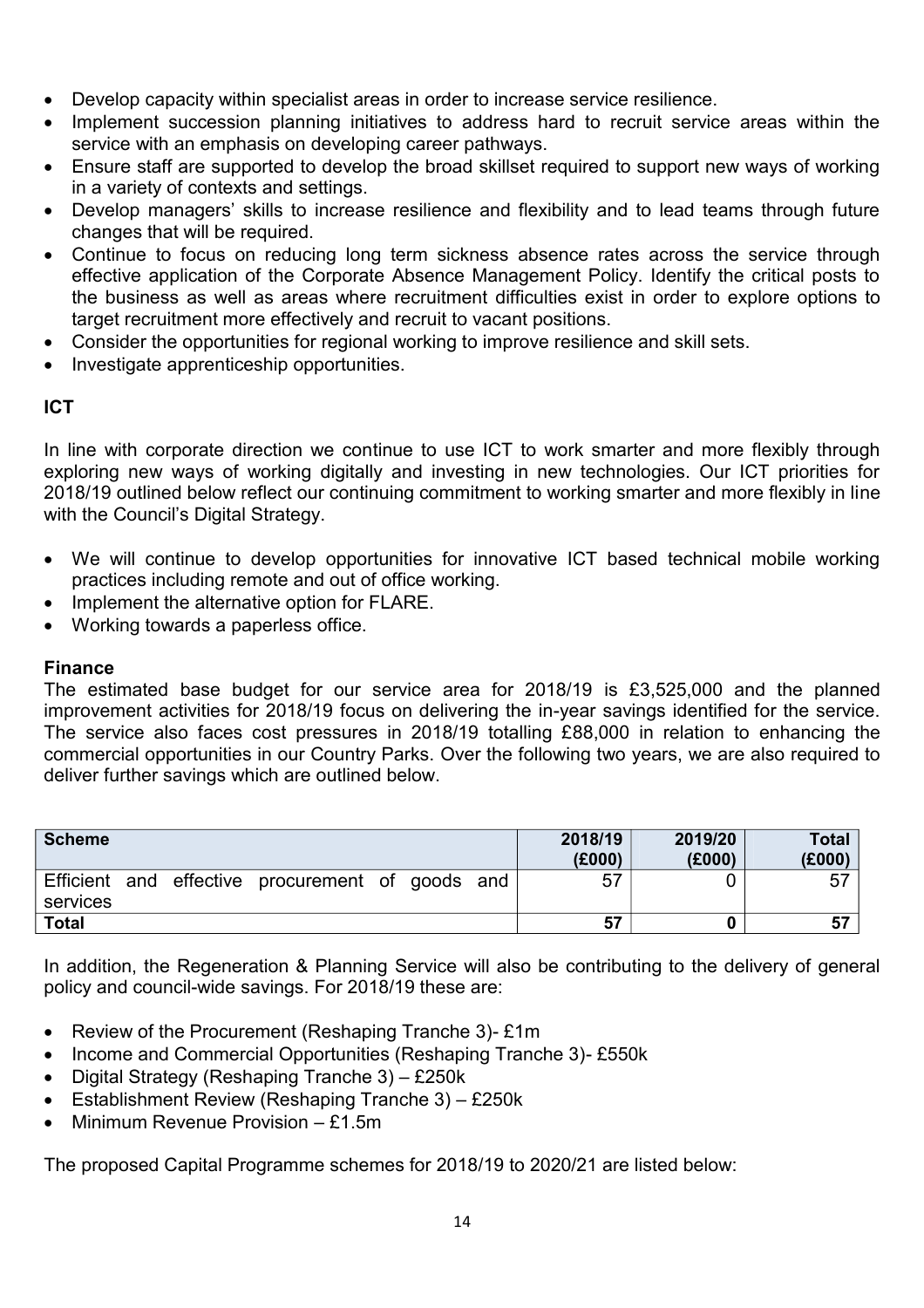|                                                       | 2018/19        |              | 2019/20        |              | 2020/21        |              |
|-------------------------------------------------------|----------------|--------------|----------------|--------------|----------------|--------------|
| <b>Regeneration and Planning</b>                      | <b>Net</b>     | <b>Gross</b> | <b>Net</b>     | <b>Gross</b> | <b>Net</b>     | <b>Gross</b> |
|                                                       | £000           | £000         | £000           | £000         | £000           | £000         |
| <b>Regeneration and Planning</b>                      |                |              |                |              |                |              |
| <b>Barry Regeneration Partnership Project</b><br>Fund | 300            | 300          | 300            | 300          | 300            | 300          |
| <b>Five Mile Lane</b>                                 | $\mathbf 0$    | 14,751       | $\overline{0}$ | 40           | $\overline{0}$ | 40           |
|                                                       |                |              |                |              |                |              |
| S106 Funding                                          |                |              |                |              |                |              |
| Maes Dyfan Open Space Improvements                    | $\overline{0}$ | 36           | $\overline{0}$ | 0            | $\overline{0}$ | 0            |
|                                                       |                |              |                |              |                |              |
| <b>Total Regeneration &amp; Planning</b>              | 300            | 15,087       | 300            | 340          | 300            | 340          |
| <b>Private Sector Housing</b>                         |                |              |                |              |                |              |
| <b>Disabled Facilities Grants</b>                     | 1,000          | 1,000        | 1,000          | 1,000        | 1,000          | 1,000        |
|                                                       |                |              |                |              |                |              |
| Capital Bids 2018/19                                  |                |              |                |              |                |              |
| <b>Additional Disabled Facilities Grants</b>          | 150            | 150          | 150            | 150          | 150            | 150          |
|                                                       |                |              |                |              |                |              |
| <b>Total Private Sector Housing</b>                   | 1,150          | 1,150        | 1,150          | 1,150        | 1,150          | 1,150        |
| Resources 2017/18                                     |                |              |                |              |                |              |
| <b>Capital Bids</b>                                   |                |              |                |              |                |              |
| <b>Housing Regeneration Area</b>                      | 300            | 300          | 300            | 300          | $\Omega$       | $\mathbf{0}$ |
| <b>Building Strong Communities Fund</b>               | 30             | 30           | 30             | 30           | 30             | 30           |
| (CASH Grants)                                         |                |              |                |              |                |              |
|                                                       |                |              |                |              |                |              |
| <b>Total Resources Capital Bids</b>                   | 330            | 330          | 330            | 330          | 30             | 30           |

#### **Assets**

In line with the Corporate Strategy, we are focussing on ensuring the suitability and sufficiency of our assets to meet service and corporate objectives by targeting any underperforming assets; reducing the amount of accommodation used to deliver services; and identifying opportunities to provide multiple service delivery from an asset (co-location). Our key areas of focus for 2018/19 are:

- Development of opportunities for income generation at key sites such as country parks.
- The letting of BSC2.
- To progress the disposal of Southern development site at Barry Waterfront and the former Goods shed site at the Waterfront.
- Moving forward discussions with partners such as Health and private land owners on the Barry Town centre Gateway project.
- Progress with the identification of land opportunities at Cardiff Airport.
- Disposal of the Nells point toilet block site at Barry Island.
- Determine the future of 198 Holton Rd, former renewal office.
- Progress the sale of the Flat Holm project vessel, Lewis Alexander.

#### **Procurement**

In line with corporate guidance we are committed to promoting effective procurement using innovative, sustainable and modern practices to deliver value for money and contribute to the achievement of corporate well-being outcomes.

Our significant procurement projects for the coming year are: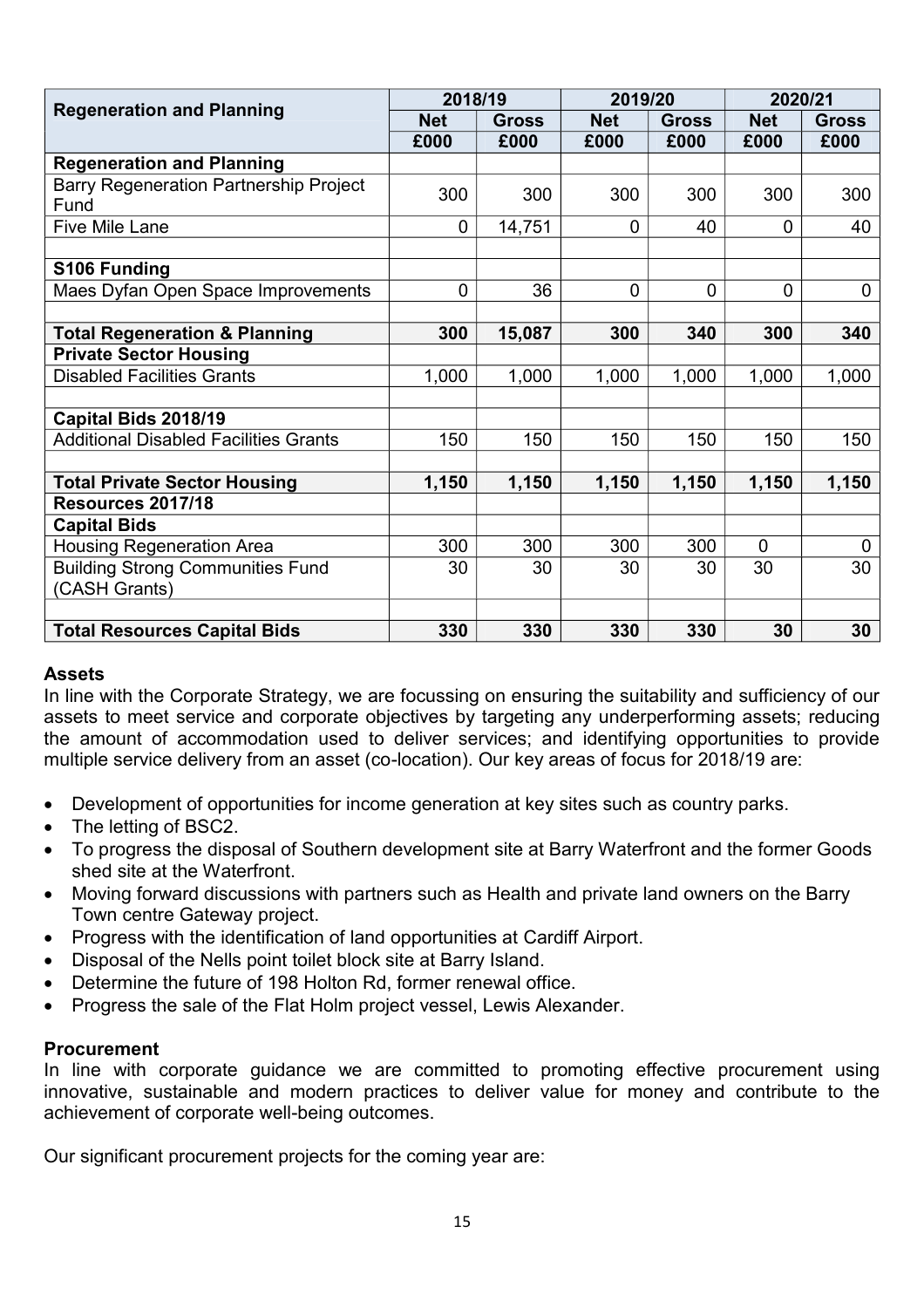- Identify and purchase an appropriate site for Gypsy Travellers.
- Continue to use Section 106 funds to procure improvements to services such as schools, parks and public transport.
- A4226 Five Mile Lane Road Improvement Scheme.-
- Cemetery Road Park and Community Building scheme Barry.
- Barry Town Centre Gateway Regeneration Project.
- Innovation Quarter Mixed Use Regeneration Project, Barry Waterfront.
- St Cyres Lower School, Dinas Powis, Mixed Use (Housing and Community Uses). Development Land Disposal Project.
- Eagleswell site, Llantwit Major, Housing Development Land Disposal Project.
- Cowbridge Livestock Market Mixed Use Regeneration Project.
- St Paul's Church Mixed Use (Community Facility and Affordable Homes) Land Disposal Project.

#### **Consultation and Engagement**

We proactively engage with our key stakeholders with a particular focus on our key partners, residents and internal client departments. Highlighted below are our planned activities for the coming year.

| <b>Consultation activity</b>         | Brief description of the purpose of the consultation                       |
|--------------------------------------|----------------------------------------------------------------------------|
| planned for 2018/19                  |                                                                            |
| <b>Disabled</b><br><b>Facilities</b> | Annual Survey - to identify customer views in relation to the delivery of  |
| Grants<br>Survey                     | Disabled Facility Grants which will inform service improvements.           |
| 2018/19.                             |                                                                            |
| Joint Housing<br>Land                | Annual study to identify the housing land supply in the Vale of            |
| (JHLA)<br>Availability               | Glamorgan in accordance with the requirements of Planning Policy           |
| Study 2018/19.                       | Wales.                                                                     |
| Survey of visitors to                | Annual survey to identify customer satisfaction and experience at Barry-   |
| Barry island 2018.                   | Island.                                                                    |
| Surveys of users of                  | Continuous survey to identify customer satisfaction with our country       |
| country parks and the                | parks and the Glamorgan Heritage Coast Visitor Centre.                     |
| Glamorgan Heritage                   |                                                                            |
| <b>Coast Visitor Centre.-</b>        |                                                                            |
| Draft Supplementary                  | Draft SPG has been prepared, including Biodiversity, Conversion of         |
| Planning Guidance                    | Rural Buildings, Household and Residential Development, and Minerals       |
| Consultation (January                | Safeguarding Areas. After being reported to Cabinet, a 6 week public       |
| $2018$ .                             | consultation period will be undertaken inviting comments from interested   |
|                                      | parties. Member briefing session will also be held for all Members.        |
|                                      | Comments will be taken into account before finalising the SPG. Once        |
|                                      | adopted they will be material consideration in the determination of        |
|                                      | planning applications and appeals.                                         |
| Quality<br>of                        | An email survey of users of the Development Management Service is          |
| Development                          | undertaken every year on behalf of POSW so that performance can be         |
| Management service.                  | measured against all LPAs in Wales.                                        |
| Statutory consultation               | Neighbours, Statutory Consultees and others are notified of new            |
| planning                             | planning applications and invited to make comments on development-         |
| applications.                        | proposals. The purpose is to accord with the legislative requirements for- |
|                                      | consultation on planning applications.                                     |
| consultation<br>Local                | The purpose of the consultation is to secure local information to guide    |
| regeneration<br>around               | regeneration proposals and ensure community inclusion.                     |
| projects throughout the              |                                                                            |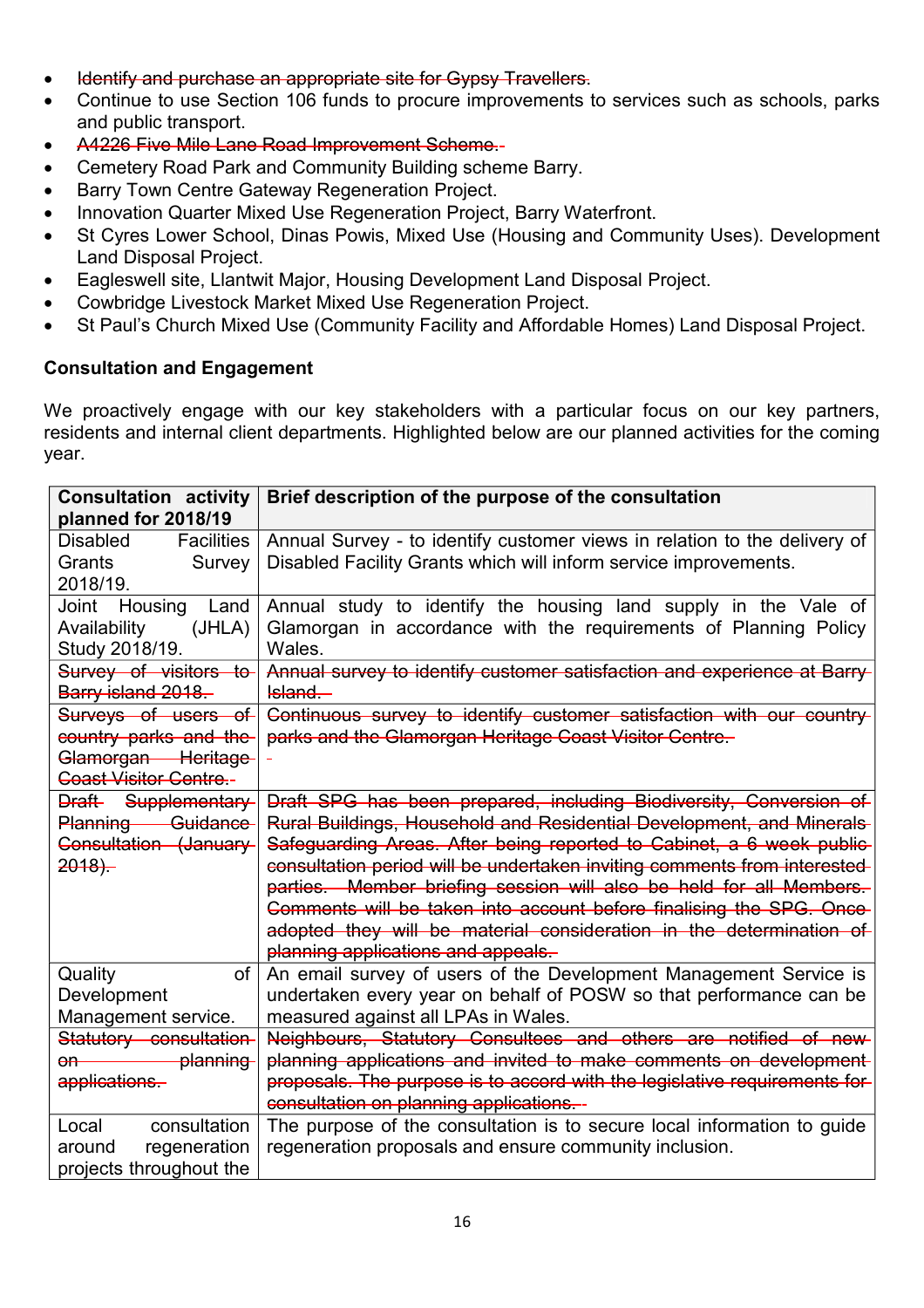| <b>Consultation activity</b><br>planned for 2018/19 | Brief description of the purpose of the consultation                     |  |
|-----------------------------------------------------|--------------------------------------------------------------------------|--|
| Vale of Glamorgan.                                  |                                                                          |  |
| Penarth                                             | To establish satisfaction levels with the completion of works associated |  |
| Gateway/Windsor                                     | with the Penarth Gateway/Windsor Road renewal scheme.                    |  |
| Road Regeneration.                                  |                                                                          |  |

#### **Collaboration and Partnerships**

We continue to explore and promote opportunities for working collaboratively locally and regionally in order to deliver improved services for customers and deliver savings. Highlighted below are our planned activities for the coming year.

| <b>Collaboration and specific</b><br>activity Planned 2018/19                                                                                                                                                         | <b>Brief description of purpose</b><br>and intended outcomes from<br>the collaboration.                                                                                                                                                                                                                                                                                           | <b>Governance</b><br>arrangements and details<br>of partners.                                                                                                                       |
|-----------------------------------------------------------------------------------------------------------------------------------------------------------------------------------------------------------------------|-----------------------------------------------------------------------------------------------------------------------------------------------------------------------------------------------------------------------------------------------------------------------------------------------------------------------------------------------------------------------------------|-------------------------------------------------------------------------------------------------------------------------------------------------------------------------------------|
| Collaboration with several<br>local authorities on coastal<br>access project                                                                                                                                          | To deliver improvements to<br>Wales' coastal path, reducing<br>specialist staff to one shared<br>officer. Cost reductions and<br>shared expertise.                                                                                                                                                                                                                                | Staff resources for the<br>ongoing development of the<br>Wales Coast Path shared<br>across several local<br>authorities in S E Wales,<br>coordinated by Natural<br>Resources Wales. |
| Collaboration on various<br>strands of Cardiff Capital City<br>Region.                                                                                                                                                | Ensure the Vale of Glamorgan's<br>interests are considered at a<br>wider regional level through<br>participation in regional<br>discussions on regeneration,<br>tourism, planning and business<br>support/economic development-<br>and inform forward planning on-<br>investment such as through the<br>regional Destination Investment-<br>Programme for the visitor<br>economy. | In the process of being<br>developed.                                                                                                                                               |
| Continue<br>with<br>minerals<br>service advice in partnership<br>with Carmarthen Council.                                                                                                                             | Service<br>sustainability<br>and<br>savings.                                                                                                                                                                                                                                                                                                                                      | Work as part of Regional<br>Aggregate Working Party<br>(RAWP).                                                                                                                      |
| Continue to work with LABC<br>on partnership schemes.                                                                                                                                                                 | <b>Building Control continues to be-</b><br>self-financing and a profitable<br>service providing services within<br>South East Wales and beyond.                                                                                                                                                                                                                                  | All Local Authorities<br>╼ᡤᡉ<br>South East Wales and<br>beyond.                                                                                                                     |
| Collaboration with<br><del>local</del><br>traders, Town and Community-<br>Councils <b>Council</b><br>and —<br>other-<br>stakeholders within the Vale's<br>town centres to make the<br>centres attractive to visitors. | To improve the Vale<br>—of-l<br>Glamorgan's town centres,<br>making them an attractive place<br>to visit.                                                                                                                                                                                                                                                                         | Varies from formal teams to<br>ad hoc collaboration such<br>as events.                                                                                                              |
| <b>Creative Rural Communities.</b>                                                                                                                                                                                    | individuals<br><b>Board</b><br>0f<br>local<br>empowered to make decisions to<br>address the needs of their own<br>communities.                                                                                                                                                                                                                                                    | Formal board with terms of<br>reference<br>and<br>a<br>memorandum<br>οf<br>understanding agreed with                                                                                |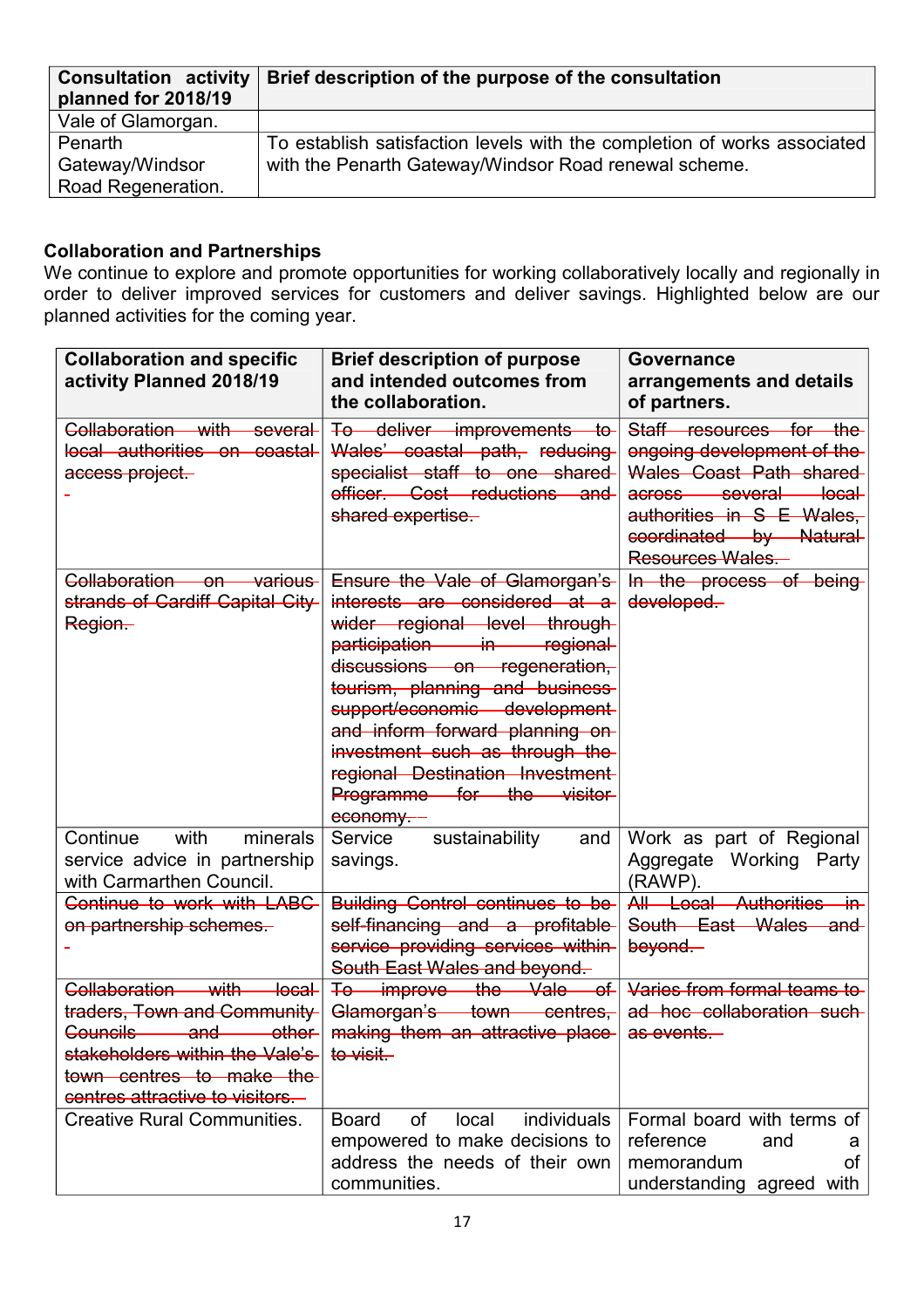| <b>Collaboration and specific</b><br>activity Planned 2018/19 | <b>Brief description of purpose</b><br>and intended outcomes from                                                                                                                                                       | Governance<br>arrangements and details                                                                                                                                                                                                                                                               |
|---------------------------------------------------------------|-------------------------------------------------------------------------------------------------------------------------------------------------------------------------------------------------------------------------|------------------------------------------------------------------------------------------------------------------------------------------------------------------------------------------------------------------------------------------------------------------------------------------------------|
|                                                               | the collaboration.                                                                                                                                                                                                      | of partners.<br>the Council to establish<br>working<br>parameters,<br>including local residents,<br>businesses and community<br>representatives.                                                                                                                                                     |
| Tourism Collaboration with<br>the private sector-             | of tourism<br>Management<br>destinations and promotion to<br>visitors.                                                                                                                                                  | Structured<br>collaboration<br>with businesses to promote-<br>the Vale as a tourism<br>destination, such as an<br>Ambassador scheme and<br>tourist information points in<br>private premises.<br>Formal Destination<br>Management partnership<br>including representatives of<br>tourism businesses. |
| <b>Local Access Forum</b>                                     | <b>Statutory advisory body on Rights-</b><br>of Way and access issues.                                                                                                                                                  | Formal body comprising<br>individuals interested in<br>access matters.                                                                                                                                                                                                                               |
| South East Wales Strategic<br>Planning Group (SEWSPG)         | Provides a regional voice with<br>relation to Strategic and Statutory<br>plan making.                                                                                                                                   | Joint working group of<br>South East Wales planning<br>Authorities.-                                                                                                                                                                                                                                 |
| <b>Officers</b><br>Society-<br>Planning<br>Wales (POSW)       | <del>seeks</del><br>POSW-<br><del>to –</del><br><b>provide</b><br>consistency, aid best practice and<br>raise quality across all the Welsh-<br><b>Planning Authorities.-</b>                                            | All Wales meeting of Heads<br>of Planning.                                                                                                                                                                                                                                                           |
| <b>Strategic Housing Forum</b>                                | The purpose of the forum is to<br>develop<br>joined-up<br>and<br>a<br>coordinated<br>approach<br>to<br>developing affordable housing<br>and related services which meet<br>the identified housing needs of<br>the Vale. | Council representative from<br>Housing and Planning and<br>four partnered Registered<br>Social Landlords: Wales<br>West<br>Housing<br>and<br>Association,<br>Newydd<br>Housing<br>Association,<br>United Welsh<br>Housing<br>Hafod<br>Association<br>and<br>Housing Association.                     |

#### **Risk Evaluation**

Highlighted below are our key risks as a service over the coming year. In addition to our service specific risks, there are a number of corporate level risks which impact on our service and these are identified below. In identifying these risks we have also shown how we are managing them.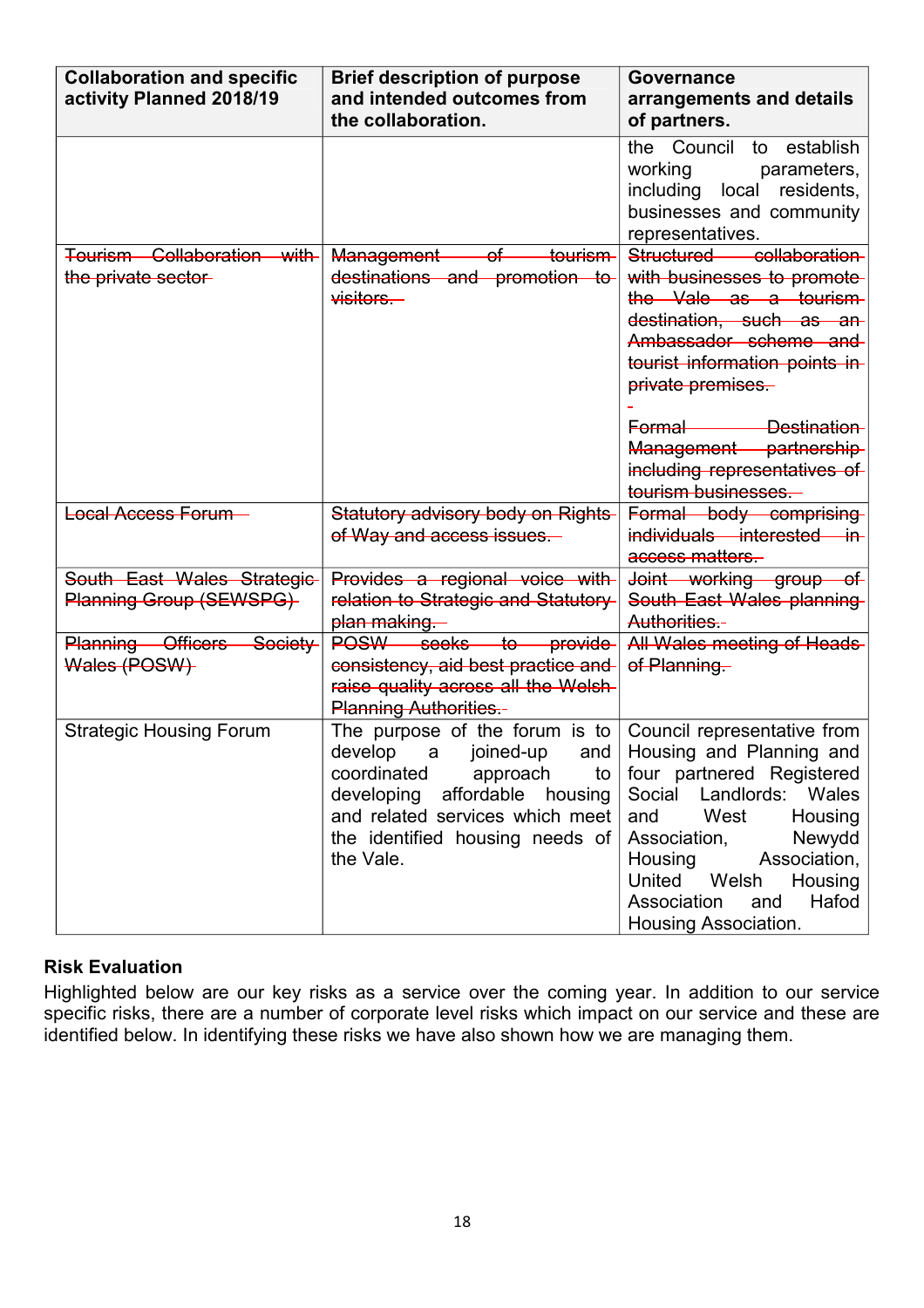| <b>Risk Description</b>                                                                                                                                                                                                         | <b>Residual Risk</b> |                | <b>Mitigating controls</b>                                                                                                                                                                                                                                                                                                                                                                                                                                                                                                                                                                                                                                                                                                                                                                             | <b>Forecast</b>        |
|---------------------------------------------------------------------------------------------------------------------------------------------------------------------------------------------------------------------------------|----------------------|----------------|--------------------------------------------------------------------------------------------------------------------------------------------------------------------------------------------------------------------------------------------------------------------------------------------------------------------------------------------------------------------------------------------------------------------------------------------------------------------------------------------------------------------------------------------------------------------------------------------------------------------------------------------------------------------------------------------------------------------------------------------------------------------------------------------------------|------------------------|
|                                                                                                                                                                                                                                 | Likelihood           | Impact         |                                                                                                                                                                                                                                                                                                                                                                                                                                                                                                                                                                                                                                                                                                                                                                                                        | direction of<br>travel |
| <b>CR1: Reshaping Services</b>                                                                                                                                                                                                  |                      |                |                                                                                                                                                                                                                                                                                                                                                                                                                                                                                                                                                                                                                                                                                                                                                                                                        |                        |
| Political & Legislative:<br>legislative<br>Political<br>and<br>repercussions of failing to<br>priority/statutory<br>provide<br>services.                                                                                        | 2                    | $\overline{2}$ | Effective challenge<br>in<br>is<br>place to identify project work<br>with a mixed economy model<br>to<br>Reshaping<br>approach<br>approved.<br>Tranche 3 projects of a<br>corporate nature lessen the<br>impact on front line services.<br>Risk management processes<br>are embedded into project<br>management to identify and<br>mitigate the impacts on<br>service users.                                                                                                                                                                                                                                                                                                                                                                                                                           |                        |
| Failure<br><b>Resources:</b><br>to<br>maximise and mobilise our<br>existing resources in terms<br>technology<br>skillsets,<br>of<br>and assets to deliver the<br>Reshaping<br>Programme<br>financial<br>make<br>and<br>savings. | $\overline{1}$       | $\overline{2}$ | Development<br>Management<br>Programme<br>and<br>Framework<br>Competency<br>aligned<br>with<br>the<br>requirements<br>0f<br>the<br>Reshaping Programme. An<br>Organisational Development<br>Work stream is in place to<br>support the programme.<br>Organisational<br>An<br>Development Work stream is<br>place to support<br>the<br>in<br>programme.<br>Programme<br>Board<br>and<br>with<br>Manager<br>places<br>in<br>project<br>team<br>resources<br>considered for each project.<br>Business cases developed<br>for all projects and guidance<br>in place.<br>Development<br>Management<br>Programme<br>and<br>Competency<br>Framework<br>aligned<br>with<br>the<br>requirements<br>of<br>the<br>and<br>programme<br>an<br>organisational work stream is<br>in place to support the<br>programme. |                        |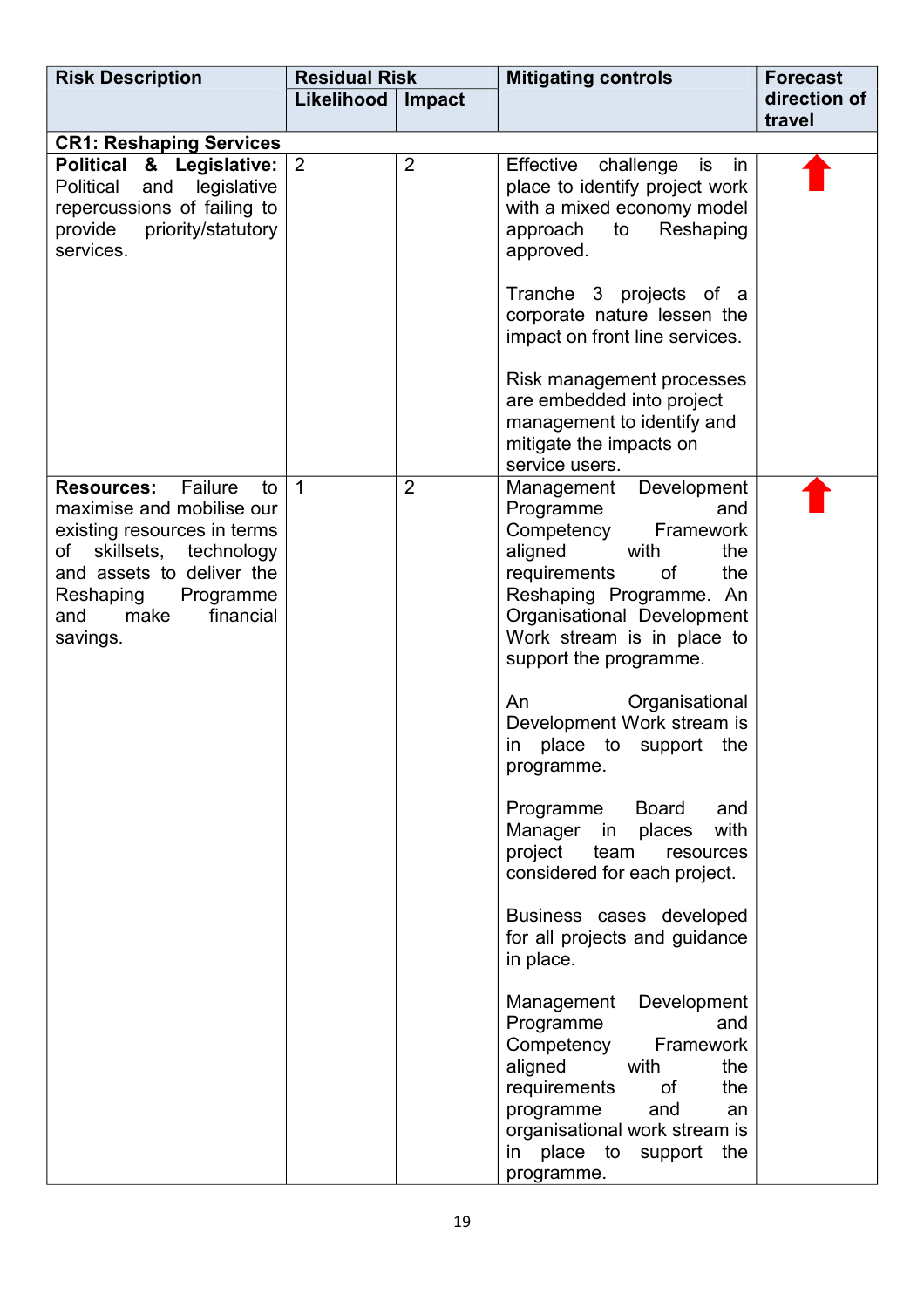| <b>Risk Description</b>                                                                                                                                                                                                                                                                                                                            | <b>Residual Risk</b> |                | <b>Mitigating controls</b>                                                                                                                                                                                                                                                                                                                                    | <b>Forecast</b> |
|----------------------------------------------------------------------------------------------------------------------------------------------------------------------------------------------------------------------------------------------------------------------------------------------------------------------------------------------------|----------------------|----------------|---------------------------------------------------------------------------------------------------------------------------------------------------------------------------------------------------------------------------------------------------------------------------------------------------------------------------------------------------------------|-----------------|
|                                                                                                                                                                                                                                                                                                                                                    | Likelihood           | Impact         |                                                                                                                                                                                                                                                                                                                                                               | direction of    |
|                                                                                                                                                                                                                                                                                                                                                    |                      |                |                                                                                                                                                                                                                                                                                                                                                               | travel          |
| <b>Service</b><br>&<br><b>Delivery</b><br>Failure<br>Wellbeing:<br>to<br>effectively engage<br>and<br>communicate with<br>our<br>partners and service user<br>to identify new ways of<br>working and<br>maximise<br>opportunities to deliver<br>alternative service models<br>that best meet the diverse<br>needs of<br>the<br>local<br>community. | $\overline{2}$       | $\overline{2}$ | consider<br><b>Business</b><br>cases<br>non-financial implications of<br>any proposed changes.<br><b>Equality</b><br>Impact<br>embedded<br>Assessments<br>within<br>the<br>overall<br>programme's<br>management<br>approach.<br>Communications<br>and<br>engagement activities inform<br>project development.                                                 |                 |
| <b>Reputation: Reputational</b><br>damage as a result of<br>failing to<br>deliver<br>the<br>Reshaping programme's<br>aims and objectives and<br>the negative criticism this<br>could attract from both<br>residents and our external<br>regulators.                                                                                                | $\overline{2}$       | $\overline{2}$ | Risk management contained<br>within project documentation.<br>Regular updates to Cabinet<br>and Programme Board on<br>status of the programme.<br>Consultation on the Council's<br>budget annually includes<br>questions relating to the<br>approach being taken on<br><b>Reshaping Services.</b><br>Programme Board includes<br>representatives of partners. |                 |
| <b>CR6: Workforce</b>                                                                                                                                                                                                                                                                                                                              |                      |                |                                                                                                                                                                                                                                                                                                                                                               |                 |
| <b>Political &amp; Legislative:</b><br>Political and legislative<br>repercussions of failing to<br>implement the Council's<br>Workforce Plan and the<br>ability to ensure our<br>workforce needs are met<br>in the future.                                                                                                                         | $\overline{2}$       | $\overline{2}$ | CMT/Cabinet receive regular<br>reports on a range of HR<br>issues and<br>developments<br>across service areas.<br>Robust<br>performance<br>management arrangements<br>in place across the service.                                                                                                                                                            |                 |
| Resources: Inability to<br>anticipate and plan future<br>workforce needs and to<br>recruit and retain suitably<br>qualified staff and leaders<br>with the appropriate skills<br>in the right areas to deliver<br>services effectively.                                                                                                             | $\overline{2}$       | $\overline{2}$ | Management Development<br>Programme<br>and<br>Competency Framework is<br>supporting our managers to<br>skill<br>and<br>enhance<br>up<br>succession planning.<br><b>Staff</b><br>Developed<br>a<br>Engagement Strategy<br>and<br>launched an effective staff<br>engagement programme.<br><b>Managers</b><br>supported<br>are                                   |                 |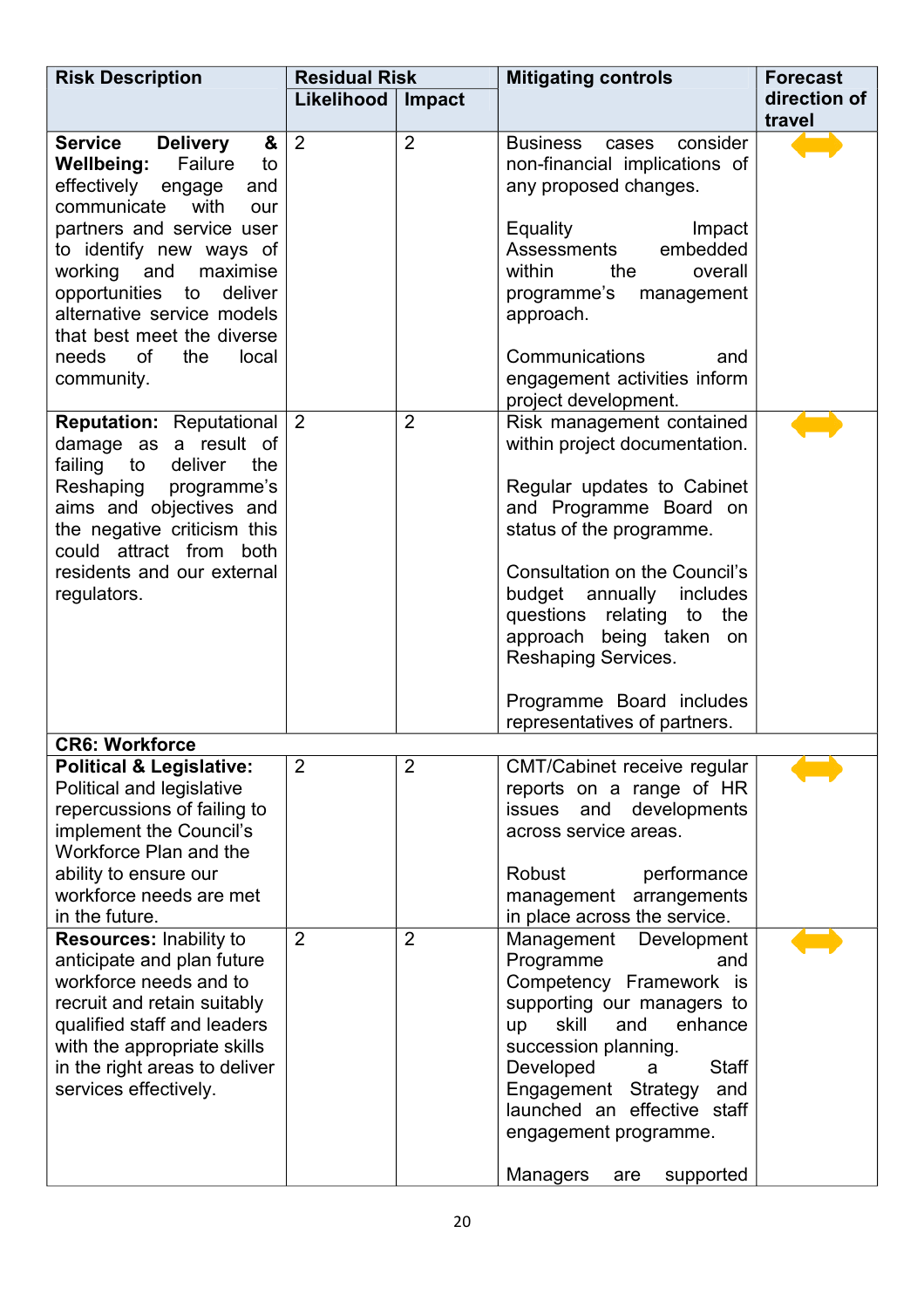| <b>Risk Description</b>                                                                                                                                                                                                                                                           | <b>Residual Risk</b> |                | <b>Mitigating controls</b>                                                                                                                                                                                                                   | <b>Forecast</b> |
|-----------------------------------------------------------------------------------------------------------------------------------------------------------------------------------------------------------------------------------------------------------------------------------|----------------------|----------------|----------------------------------------------------------------------------------------------------------------------------------------------------------------------------------------------------------------------------------------------|-----------------|
|                                                                                                                                                                                                                                                                                   | Likelihood           | Impact         |                                                                                                                                                                                                                                              | direction of    |
|                                                                                                                                                                                                                                                                                   |                      |                |                                                                                                                                                                                                                                              | travel          |
|                                                                                                                                                                                                                                                                                   |                      |                | through the management of<br>change through training and<br>ongoing advice from HR<br>Officers.                                                                                                                                              |                 |
|                                                                                                                                                                                                                                                                                   |                      |                | Improvements<br>made<br>to<br>workforce<br>planning<br>processes.                                                                                                                                                                            |                 |
|                                                                                                                                                                                                                                                                                   |                      |                | Leadership Café established<br>support succession<br>to<br>planning<br>and<br>leadership<br>development<br>across<br>the<br>Council.                                                                                                         |                 |
|                                                                                                                                                                                                                                                                                   |                      |                | Workforce<br><b>Planning</b><br>delivered with a focus on<br>alternative service delivery<br>and workforce implications.                                                                                                                     |                 |
| <b>Delivery</b><br><b>Service</b><br>&<br><b>Wellbeing:</b><br>Inability<br>to<br>anticipate and plan<br>for<br>workforce<br>needs<br>and<br>and<br>support<br>mange<br>organisational change in<br>order<br>to<br>deliver<br>sustainable services both<br>now and in the future. | $\mathbf{1}$         | $\mathbf 1$    | Workforce<br>planning<br>is<br>delivered with a focus on<br>alternative service delivery<br>and workforce implications.                                                                                                                      |                 |
| Negative<br><b>Reputation:</b><br>perception of the Council<br>amongst citizens as an<br>employer impacting on our<br>recruitment and retention<br>rates across the service.                                                                                                      | $\overline{2}$       | $\overline{2}$ | New Staff Charter has been<br>launched.<br>Development of the Staff<br>Engagement Strategy and<br>launched an effective staff<br>engagement programme.<br>Recruitment adverts promote<br>the Council as an equal<br>opportunities employer.  |                 |
| <b>CP7: Information Security</b>                                                                                                                                                                                                                                                  |                      |                |                                                                                                                                                                                                                                              |                 |
| <b>Political &amp; Legislative:</b><br>and legislative<br>Political<br>repercussions as a result<br>of failing to put in place<br>effective<br>information<br>security safeguards.                                                                                                | 2                    | $\overline{2}$ | DPA/ICT Code of Conduct in<br>place together with Access<br>to Information Procedures<br>that is signed for by all staff<br>and Members.<br>Online<br>training<br>made<br>available to staff on DPA and<br>introduction<br>their<br>to<br>an |                 |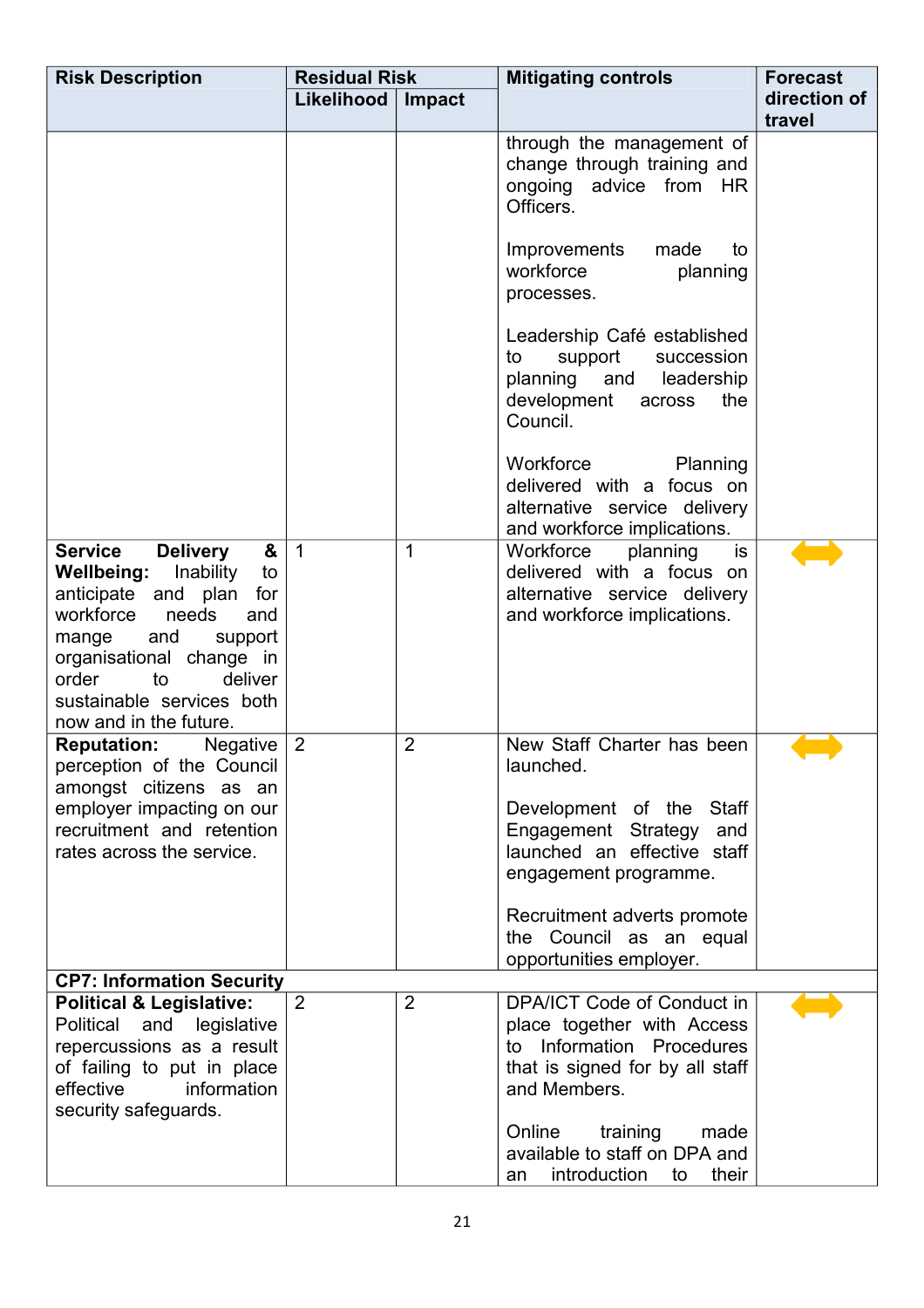| <b>Risk Description</b>                                                                                                                                                                                                                                          | <b>Residual Risk</b> |                | <b>Mitigating controls</b>                                                                                                                                                                                                                           | <b>Forecast</b> |
|------------------------------------------------------------------------------------------------------------------------------------------------------------------------------------------------------------------------------------------------------------------|----------------------|----------------|------------------------------------------------------------------------------------------------------------------------------------------------------------------------------------------------------------------------------------------------------|-----------------|
|                                                                                                                                                                                                                                                                  | Likelihood<br>Impact |                |                                                                                                                                                                                                                                                      | direction of    |
|                                                                                                                                                                                                                                                                  |                      |                |                                                                                                                                                                                                                                                      | travel          |
|                                                                                                                                                                                                                                                                  |                      |                | information<br>security<br>responsibilities.                                                                                                                                                                                                         |                 |
|                                                                                                                                                                                                                                                                  |                      |                | A project plan has been<br>developed to prepare for<br>compliance with the General                                                                                                                                                                   |                 |
|                                                                                                                                                                                                                                                                  |                      |                | Data Protection Regulation.                                                                                                                                                                                                                          |                 |
| Failure<br><b>Resource:</b><br>to<br>implement adequate ICT<br>management systems and<br>financial<br>the<br>cost<br>with<br>data<br>associated                                                                                                                  | $\overline{2}$       | $\overline{2}$ | Implementation<br>of<br>new<br>security software (Veronis<br>and Clear Swift) to give us<br>improved data security.                                                                                                                                  |                 |
| breaches and/or<br>cyber-<br>attacks.                                                                                                                                                                                                                            |                      |                | Secure e-mail solution<br>in<br>place.<br>Use of encrypted laptops.                                                                                                                                                                                  |                 |
|                                                                                                                                                                                                                                                                  |                      |                | Nominated<br>systems<br>administrators and system<br>audit<br>trails/admin<br>logs<br>maintained.                                                                                                                                                    |                 |
|                                                                                                                                                                                                                                                                  |                      |                | Regular penetration testing<br>of systems.                                                                                                                                                                                                           |                 |
| &<br><b>Service</b><br><b>Delivery</b><br>Wellbeing: Loss of data<br>impacting on the delivery<br>of key services and the<br>impact of a data breach on<br>our service users and their<br>ability<br>to<br>access<br>our<br>services readily.                    | $\overline{2}$       | $\overline{2}$ | Robust Information Security<br>and Governance Framework<br>is in place.<br>Information<br>Sharing<br>Protocols in place with our<br>key partners.                                                                                                    |                 |
| of<br><b>Reputation:</b><br>Loss<br>confidence and trust by<br>the public as a result of<br>data breaches and<br>the<br>lack of credibility<br>and<br>criticism from our external<br>the<br>regulators<br>and<br>Information Commissioner<br>this would attract. | $\overline{2}$       | $\overline{2}$ | We always gain consent for<br>recording and<br>sharing<br>information. We publish and<br>highlight through our fair<br>data processing statements<br>how<br>personal<br>information/data we collect<br>on individuals is used, stored<br>and shared. |                 |
| <b>CR8: Environmental Sustainability</b>                                                                                                                                                                                                                         |                      |                |                                                                                                                                                                                                                                                      |                 |
| Political & Legislative:<br>Political and<br>legislative<br>repercussions of failing to<br>meet legal duties and<br>statutory requirements.                                                                                                                      | $\overline{2}$       | 3              | Supplementary<br>planning<br>guidance<br>sustainable<br>on<br>development in new builds is<br>in place.                                                                                                                                              |                 |
|                                                                                                                                                                                                                                                                  |                      |                | Development Management -<br>ensuring decisions on new<br>development proposals have                                                                                                                                                                  |                 |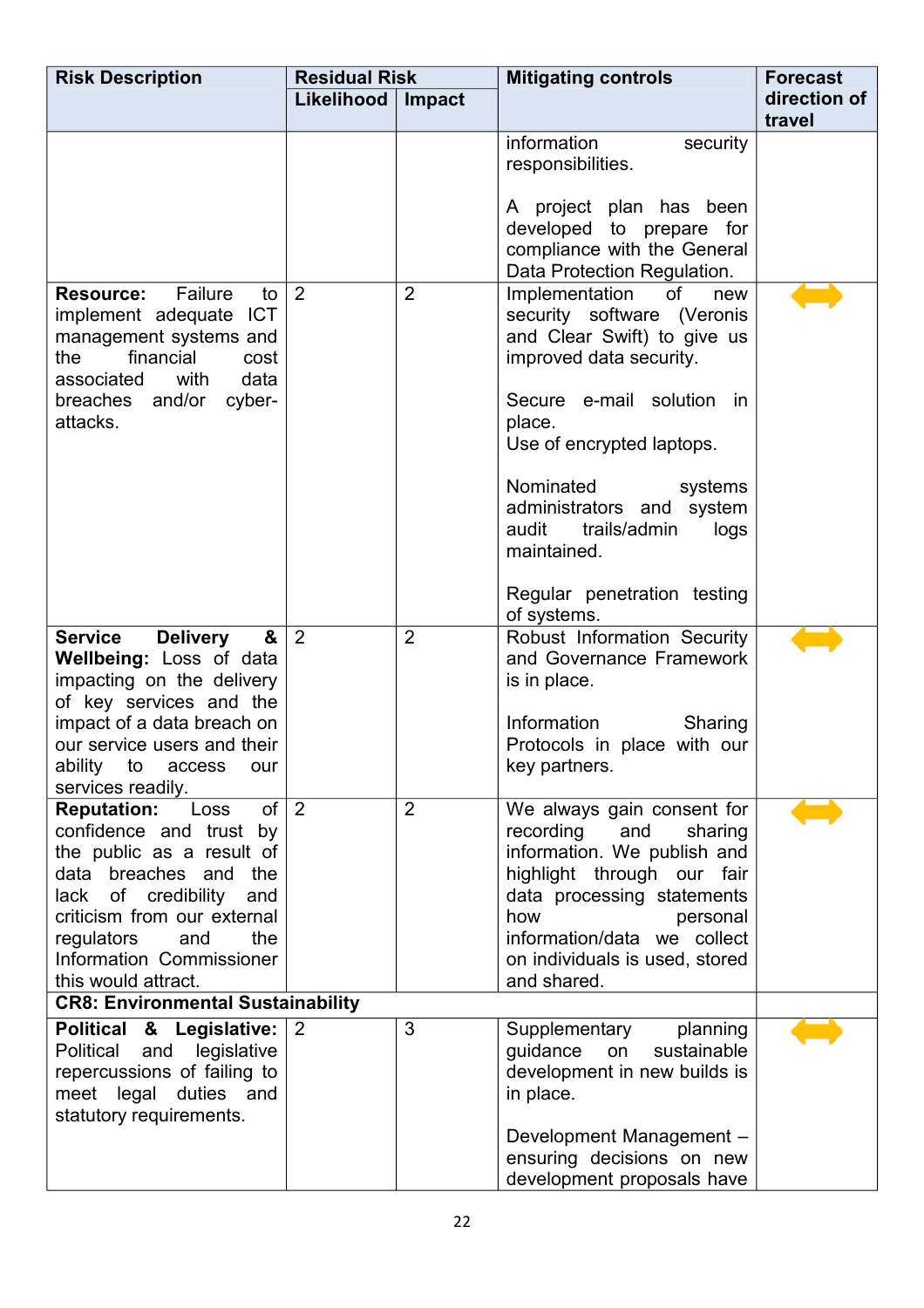| <b>Risk Description</b>                                                                                                                                                | <b>Residual Risk</b> |                | <b>Mitigating controls</b>                                                                                                                                                                                                                                                                                                                                                                                                                                                                                                                                                                                                                                                                                                                                                                                                                                                                                                                                                                                                                                                                          | <b>Forecast</b>        |
|------------------------------------------------------------------------------------------------------------------------------------------------------------------------|----------------------|----------------|-----------------------------------------------------------------------------------------------------------------------------------------------------------------------------------------------------------------------------------------------------------------------------------------------------------------------------------------------------------------------------------------------------------------------------------------------------------------------------------------------------------------------------------------------------------------------------------------------------------------------------------------------------------------------------------------------------------------------------------------------------------------------------------------------------------------------------------------------------------------------------------------------------------------------------------------------------------------------------------------------------------------------------------------------------------------------------------------------------|------------------------|
|                                                                                                                                                                        | Likelihood           | Impact         |                                                                                                                                                                                                                                                                                                                                                                                                                                                                                                                                                                                                                                                                                                                                                                                                                                                                                                                                                                                                                                                                                                     | direction of<br>travel |
| <b>Resources:</b><br>Increased<br>limited<br>pressure<br>on<br>resources<br>may<br>impact<br>negatively on achieving<br>high<br>standards<br>and<br>statutory targets. | 3                    | $\overline{2}$ | regard to sustainability.<br><b>The</b><br>adopted<br>Local<br>Development Plan provides<br>framework<br>to<br>shape<br>a<br>sustainable<br>development<br>and the process includes<br>Sustainability<br>Appraisal<br>(incorporating<br>Strategic<br><b>Environmental Assessment)</b><br>Insight Board<br>Submit<br><b>bids</b><br>Welsh<br>to<br>Government<br>for<br>any<br>Environment<br>Grants<br>to<br>implement<br>environmental<br>and countryside programmes<br>locally.<br>The Corporate Plan 2016-20<br>out<br>priorities<br>sets<br>our<br>relevant to promoting and<br>enhancing sustainability.<br>Implementation<br>of<br>the<br>requirements<br>0f<br>the<br>Environment Act 2016.<br>and<br>Space<br>Programme<br><b>Asset Management Strategy</b><br>Insight Board<br>Automatic meter readings for<br>utilities for all Vale owned<br>buildings.<br>Bids to Welsh Government<br>for an Environment Grant<br>submitted<br>to<br>annually<br>environmental<br>implement<br>and countryside programmes<br>locally.<br>Explored<br>opportunities<br>to<br>access funding via the City |                        |
| Service Delivery & Well- 2                                                                                                                                             |                      | $\overline{2}$ | Deal. The City Deal footprint<br>provides opportunities<br>for<br>local services regionally.<br>Sustainable<br>procurement                                                                                                                                                                                                                                                                                                                                                                                                                                                                                                                                                                                                                                                                                                                                                                                                                                                                                                                                                                          |                        |
| being: Failure to deliver                                                                                                                                              |                      |                | outlined<br>in<br>procurement                                                                                                                                                                                                                                                                                                                                                                                                                                                                                                                                                                                                                                                                                                                                                                                                                                                                                                                                                                                                                                                                       |                        |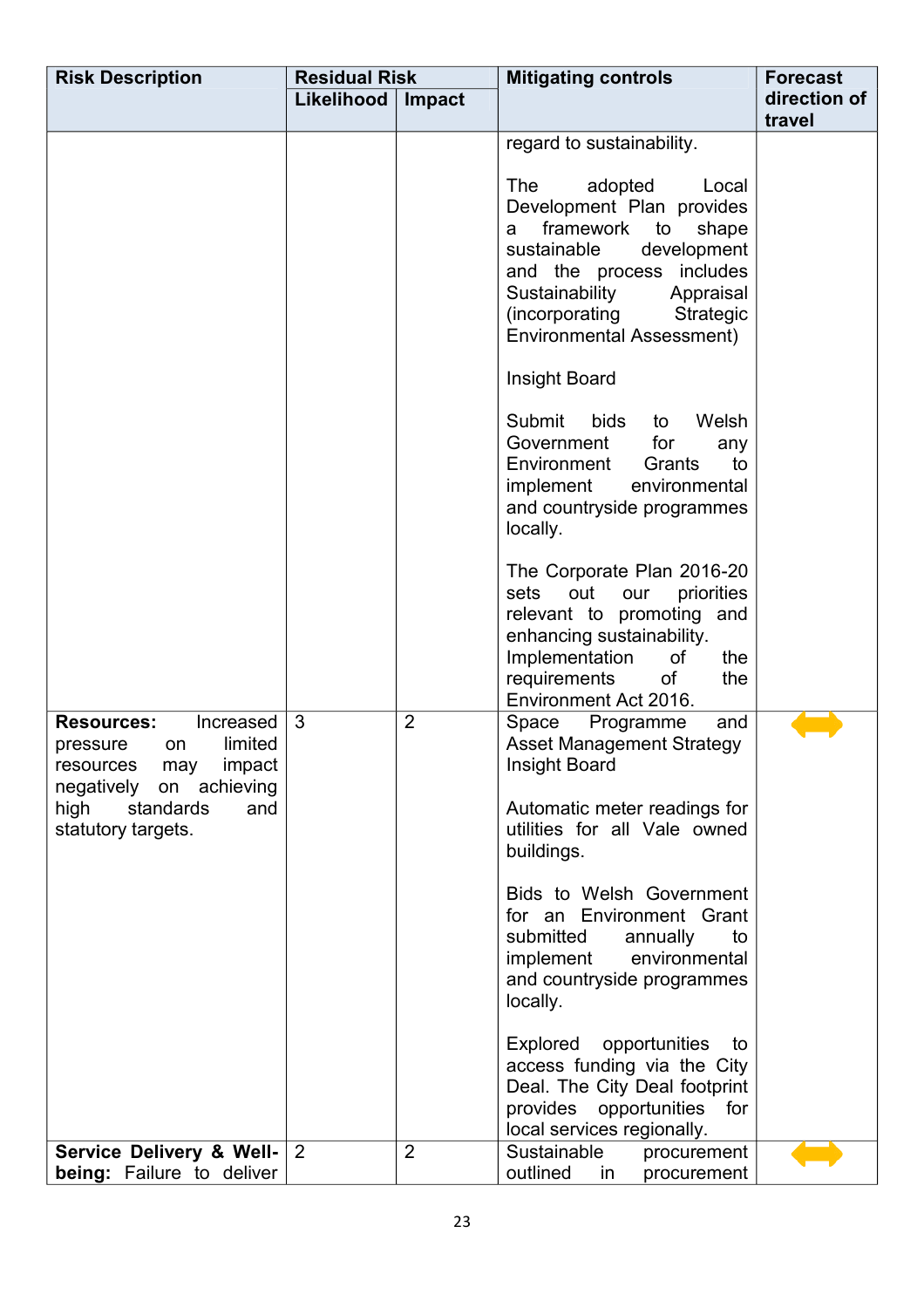| <b>Risk Description</b>                                                                                                                                                                                                                                                                    | <b>Residual Risk</b> |                | <b>Mitigating controls</b>                                                                                                                                                                                                                                                                                                                                                                                                                                                                                                                                                                                                                                                                                                                                                                                                                | <b>Forecast</b>        |
|--------------------------------------------------------------------------------------------------------------------------------------------------------------------------------------------------------------------------------------------------------------------------------------------|----------------------|----------------|-------------------------------------------------------------------------------------------------------------------------------------------------------------------------------------------------------------------------------------------------------------------------------------------------------------------------------------------------------------------------------------------------------------------------------------------------------------------------------------------------------------------------------------------------------------------------------------------------------------------------------------------------------------------------------------------------------------------------------------------------------------------------------------------------------------------------------------------|------------------------|
|                                                                                                                                                                                                                                                                                            | Likelihood<br>Impact |                |                                                                                                                                                                                                                                                                                                                                                                                                                                                                                                                                                                                                                                                                                                                                                                                                                                           | direction of<br>travel |
| key plans/schemes and<br>achieve statutory targets<br>would<br>have<br>which<br>a<br>detrimental impact on the<br>environment and citizens<br>of the Vale.                                                                                                                                 |                      |                | guideline documents.<br>BREEAM standard for major<br>schools/<br>projects e.g.<br>Extracare.<br>Local Biodiversity Plan.                                                                                                                                                                                                                                                                                                                                                                                                                                                                                                                                                                                                                                                                                                                  |                        |
| Reputation: Failure<br>to<br>comply with legal duties<br>associated targets would<br>have a detrimental impact<br>on resident's perception of<br>the Council's ability to<br>tackle climate change and<br>would attract criticism from<br>our external regulators<br>and Welsh Government. | 2                    | $\overline{4}$ | with<br>Work<br>closely<br>to<br>raise<br>businesses<br>awareness of sustainability<br>initiatives and<br>to launch<br>campaigns.<br>Production of an up to date<br>planning guide for use by the<br>public<br>to<br>raise<br>their<br>awareness of planning policy<br>decision<br>and<br>making<br>processes.                                                                                                                                                                                                                                                                                                                                                                                                                                                                                                                            |                        |
| <b>CR10: Corporate Building Compliance</b>                                                                                                                                                                                                                                                 |                      |                |                                                                                                                                                                                                                                                                                                                                                                                                                                                                                                                                                                                                                                                                                                                                                                                                                                           |                        |
| Political & Legislative: 2<br>Political<br>legislative<br>and<br>repercussions of failing to<br>statutory<br>meet<br>our<br>responsibilities in relation<br>Public<br><b>Building</b><br>to<br>associated<br>compliance<br>with health<br>safety<br>and<br>legislation.                    |                      | $\overline{4}$ | Identification<br>and<br>prioritisation of key<br>risks<br>associated<br>with<br>building<br>compliance.<br>Governance arrangements<br>established:<br>Project<br>Sponsor, Project Board and<br>Team<br>Project<br>in in<br>place.<br>Sponsor is the Director of<br>Environment &<br>Housing<br>Project<br>Services<br>and<br>Manager is the Head of<br>Housing & Building Services.<br>Project Board<br>meets<br>bi-<br>monthly. Corporate Building<br>Compliance Project<br>team<br>established<br>which<br>meets<br>monthly, and<br>comprises<br>officers from across<br>the<br>Council<br>with<br>building<br>compliance responsibilities.<br>GAP analysis undertaken on<br>Council's<br>building<br><b>MSS</b><br>compliance<br>by<br>consultancy and the findings<br>of the review is being used to<br>inform the Council's revised |                        |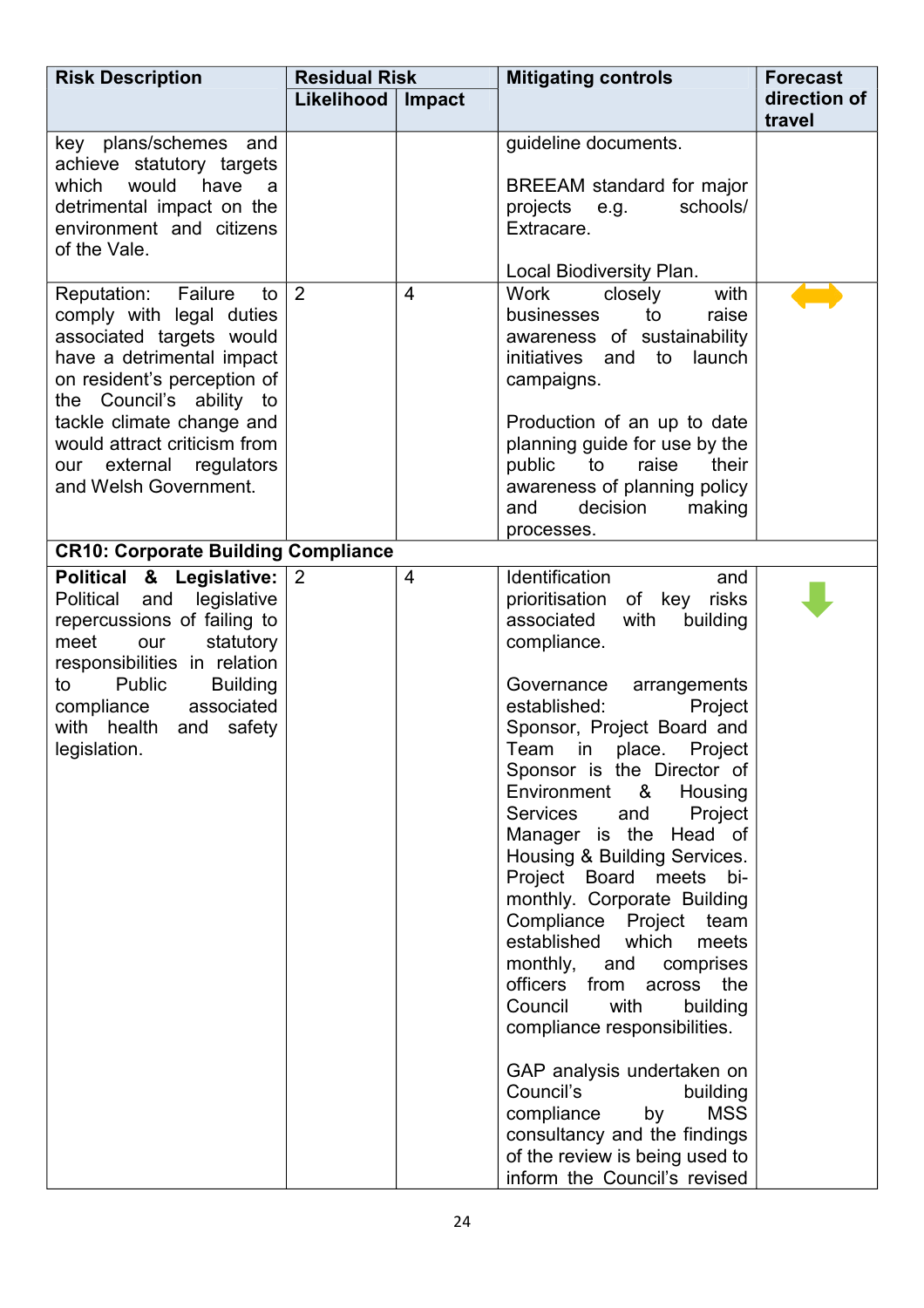| <b>Risk Description</b>                                                                                                                                                                                                                                                                                                                                | <b>Residual Risk</b> |                | <b>Mitigating controls</b>                                                                                                                                                                                                                                                                                                                                                                                                                                                                                                                                                                                                                                                                                                                                                                                                                                                                                         | <b>Forecast</b>        |
|--------------------------------------------------------------------------------------------------------------------------------------------------------------------------------------------------------------------------------------------------------------------------------------------------------------------------------------------------------|----------------------|----------------|--------------------------------------------------------------------------------------------------------------------------------------------------------------------------------------------------------------------------------------------------------------------------------------------------------------------------------------------------------------------------------------------------------------------------------------------------------------------------------------------------------------------------------------------------------------------------------------------------------------------------------------------------------------------------------------------------------------------------------------------------------------------------------------------------------------------------------------------------------------------------------------------------------------------|------------------------|
|                                                                                                                                                                                                                                                                                                                                                        | Likelihood           | Impact         |                                                                                                                                                                                                                                                                                                                                                                                                                                                                                                                                                                                                                                                                                                                                                                                                                                                                                                                    | direction of<br>travel |
|                                                                                                                                                                                                                                                                                                                                                        |                      |                | The<br>approach.<br>new<br>approach also responds to<br>the WAOs proposal for<br>improvement in relation to<br>asset<br>management<br>(Corporate<br>Assessment<br>2016).                                                                                                                                                                                                                                                                                                                                                                                                                                                                                                                                                                                                                                                                                                                                           |                        |
| <b>Resources:</b> Failure to put $ 2 $<br>place<br>appropriate<br>in.<br>systems, processes and<br>resources in order to<br>monitor<br>building<br>compliance and address<br>shortfalls<br>any<br>in<br>compliance,<br>this<br>also<br>applies to the contracting<br>out/commissioning<br>0f<br>services to be delivered by<br>a Third Party provider. |                      | $\overline{2}$ | Corporate<br>Asset<br>Management Plan in place,<br>reviewed<br>and<br>annually.<br>Asset renewal funding is<br>prioritised to address areas<br>of highest risk.<br>Compliance database (IPF)<br>in place and updated as at<br>September 2017.<br>Compliance Manager is in<br>post and progressing the<br>permanent appointment of<br>compliance staff who<br>will<br>responsibility<br>for<br>have<br>and updating<br>collecting<br>compliance data on IPF to<br>ensure the Council has up to<br>date centrally held data in<br>with<br>legislative<br>line<br>requirements.<br>IPF 'read only' access has<br>been investigated and will be<br>out to corporate<br>rolled<br>building managers / duty<br>holders<br>including<br>the<br>necessary training required<br>for these staff to access the<br>data<br>their<br>concerning<br>building(s). This will progress<br>following site visits<br>in.<br>January. |                        |
| <b>Delivery</b><br>&<br><b>Service</b><br>of<br><b>Risk</b><br>Wellbeing:<br>injury/harm<br>to<br>service<br>users.                                                                                                                                                                                                                                    | 2                    | 4              | E-form being developed and<br>will be rolled out in January<br>2018 to enable managers<br>building compliance<br>with<br>responsibilities that is 'duty<br>holders' to send required<br>electronically<br>data<br>to<br>Compliance team.                                                                                                                                                                                                                                                                                                                                                                                                                                                                                                                                                                                                                                                                           |                        |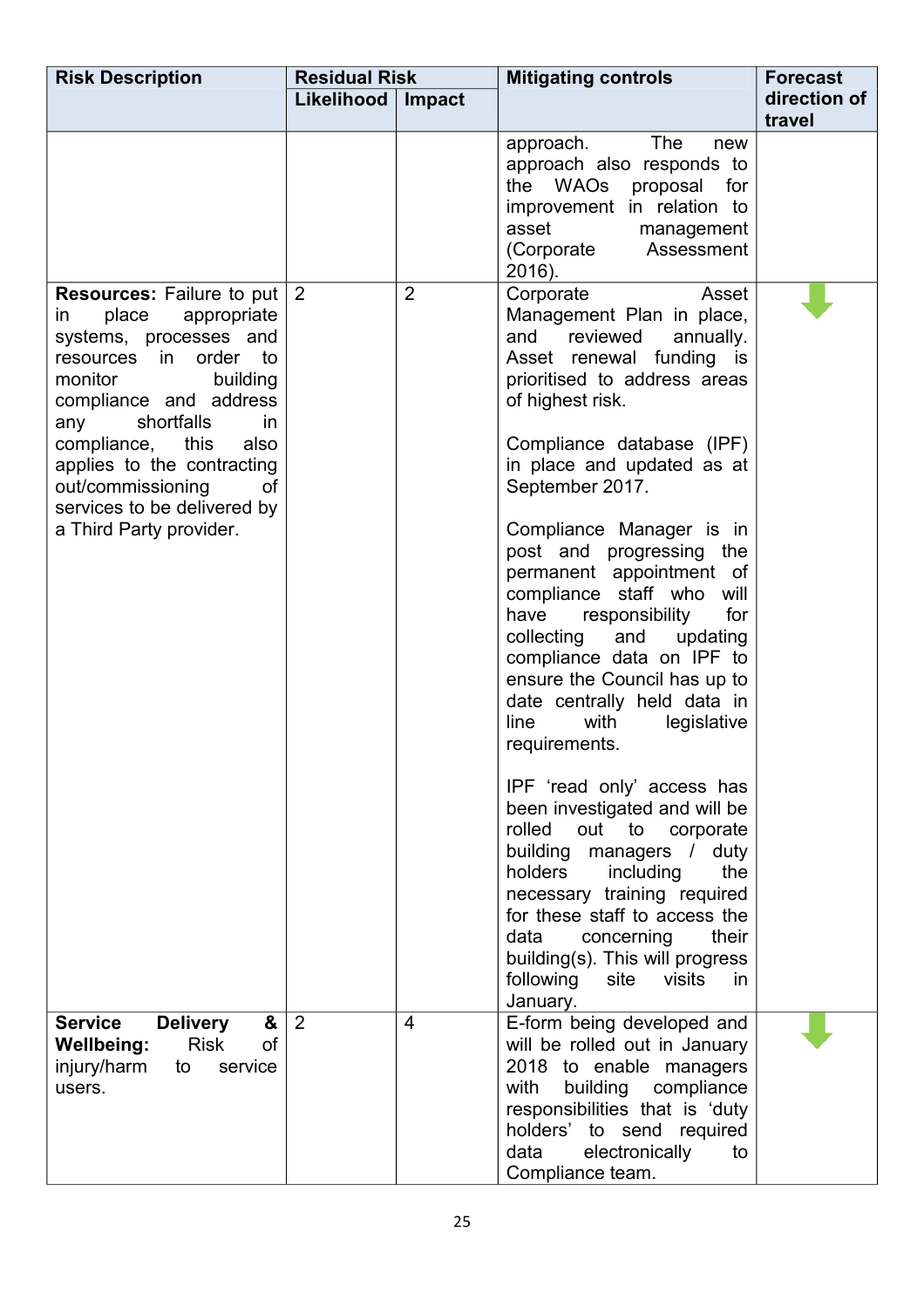| <b>Risk Description</b>                                                                                                                                                                                                                                                                                  | <b>Residual Risk</b> |                | <b>Mitigating controls</b>                                                                                                                                                                                                                                                                                                                                                              | <b>Forecast</b>        |
|----------------------------------------------------------------------------------------------------------------------------------------------------------------------------------------------------------------------------------------------------------------------------------------------------------|----------------------|----------------|-----------------------------------------------------------------------------------------------------------------------------------------------------------------------------------------------------------------------------------------------------------------------------------------------------------------------------------------------------------------------------------------|------------------------|
|                                                                                                                                                                                                                                                                                                          | Likelihood           | Impact         |                                                                                                                                                                                                                                                                                                                                                                                         | direction of<br>travel |
|                                                                                                                                                                                                                                                                                                          |                      |                | IPF 'read only' access has<br>been investigated in relation<br>to building compliance and<br>will be rolled out to corporate<br>building managers / duty<br>holders<br>including<br>the<br>necessary training required<br>for these staff to access the<br>data<br>their<br>concerning<br>building(s). This will progress<br>following site visits<br>in.<br>January 2018.              |                        |
| <b>Reputation:</b> Erosion of $\vert$ 2<br>public confidence and trust<br>in the Council as a result<br>of a compliance failure<br>that would damage its<br>and attract<br>reputation<br>negative criticism<br>from<br>Welsh Government our<br>regulators.                                               |                      | $\overline{4}$ | Governance<br>arrangements<br>established<br>to<br>ensure<br>Council meets its statutory<br>obligations.<br>Ensuring<br>adequate<br>resources are in place to<br>maintain<br>to<br>date<br>up<br>compliance data which is<br>now centrally held within the<br>Council.<br>Working with all building<br>managers/ duty holders to<br>ensure they are aware of<br>their responsibilities. |                        |
| <b>CR11: Safeguarding</b>                                                                                                                                                                                                                                                                                |                      |                |                                                                                                                                                                                                                                                                                                                                                                                         |                        |
| Political & Legislative:<br>Political<br>and<br>legislative<br>repercussions of failing to<br>statutory<br>meet<br>our<br>responsibilities<br>where<br>people are at risk of<br>neglect/abuse and as a<br>consequence<br>our<br>safeguarding<br>procedures<br>are deemed insufficient<br>and ineffective | $\vert$ 1            | 1              | The Council has a Corporate<br>Safeguarding<br>Policy<br>in<br>Place.<br>Mandatory<br>safeguarding,<br>child protection and Safer<br>Recruitment<br>training<br>provided to staff as well as<br>training on<br>the Council's<br>Corporate<br>Safeguarding<br>Policy.<br>Council's<br>with<br>the<br>Work<br>Corporate<br>Safeguarding<br>Steering Group.                                |                        |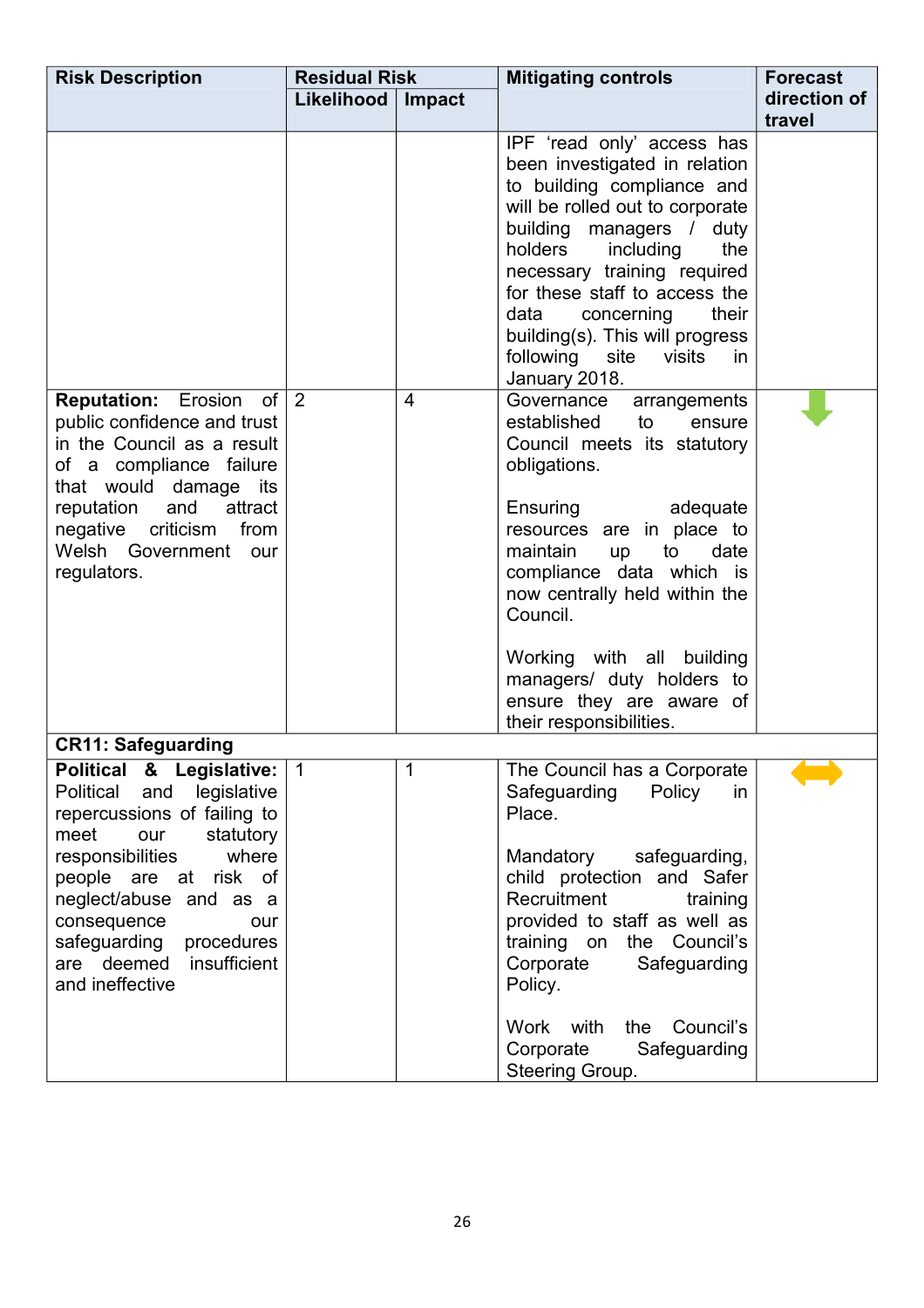| <b>Risk Description</b>                                                                                                                                                                                                                 | <b>Residual Risk</b> |                | <b>Mitigating controls</b>                                                                                                                                                                                                   | <b>Forecast</b>        |
|-----------------------------------------------------------------------------------------------------------------------------------------------------------------------------------------------------------------------------------------|----------------------|----------------|------------------------------------------------------------------------------------------------------------------------------------------------------------------------------------------------------------------------------|------------------------|
|                                                                                                                                                                                                                                         | Likelihood           | Impact         |                                                                                                                                                                                                                              | direction of<br>travel |
| <b>Resources:</b> Failure<br>to<br>comply with the corporate<br>safeguarding requirements<br>especially in relation to<br>recruitment<br>staff<br>and<br>training.                                                                      | $\overline{1}$       | $\mathbf 1$    | Recruitment<br>Safer<br>Policy<br>staff<br>requires checks<br>on<br>working with children and<br>young people are carried<br>out.                                                                                            |                        |
|                                                                                                                                                                                                                                         |                      |                | Referral<br>Safeguarding<br>of<br>procedure<br>Concerns<br>in<br>place.                                                                                                                                                      |                        |
|                                                                                                                                                                                                                                         |                      |                | Staff Supervision Policy in<br>place with regular monitoring<br>of quality and practice of<br>those staff.                                                                                                                   |                        |
|                                                                                                                                                                                                                                         |                      |                | We have a Local Authority<br>Designated Officer who is<br>accountable for safeguarding<br>and the protection of children<br>and young people and adults<br>accordance<br>$\mathsf{in}$<br>with<br>safeguarding requirements. |                        |
| <b>Delivery</b><br><b>Service</b><br>&<br><b>Wellbeing: Failure to put</b><br>place<br>appropriate<br>in<br>safeguards for<br>children<br>and young people and<br>adults resulting in potential<br>harm/injury.                         | $\overline{1}$       | $\overline{2}$ | Ensure<br>that<br>protection,<br>fieldwork and contracting<br>services work together to<br>protect vulnerable people<br>take<br>timely<br>and<br>and<br>appropriate action.                                                  |                        |
|                                                                                                                                                                                                                                         |                      |                | Information<br>Sharing<br>protocols are in place and<br>used appropriately.                                                                                                                                                  |                        |
| <b>Reputation:</b><br>Erosion<br>of l<br>public confidence and trust<br>in the Council as a result<br>of a Safeguarding incident<br>that would damage its<br>and<br>attract<br>reputation<br>negative criticism from our<br>regulators. | $\vert$ 1            | $\overline{4}$ | Information<br>Sharing<br>protocols are in place and<br>used appropriately.                                                                                                                                                  |                        |
| <b>CR14: Contract Management</b>                                                                                                                                                                                                        |                      |                |                                                                                                                                                                                                                              |                        |
| <b>Political &amp; Legislative:</b><br>Political and<br>legislative<br>for<br>repercussions<br>Council's<br>breaching the<br>procurement<br>procedures<br>and/or EU<br>Tendering                                                        | 1                    | 2              | Situation with regard to the<br>finalisation<br>of<br>contracts<br>reported to CMT on monthly<br>basis.<br>Updates regarding contract                                                                                        |                        |
| thresholds which puts the<br>service/Council at risk of                                                                                                                                                                                 |                      |                | monitoring and management<br>considered<br>by Audit<br>are                                                                                                                                                                   |                        |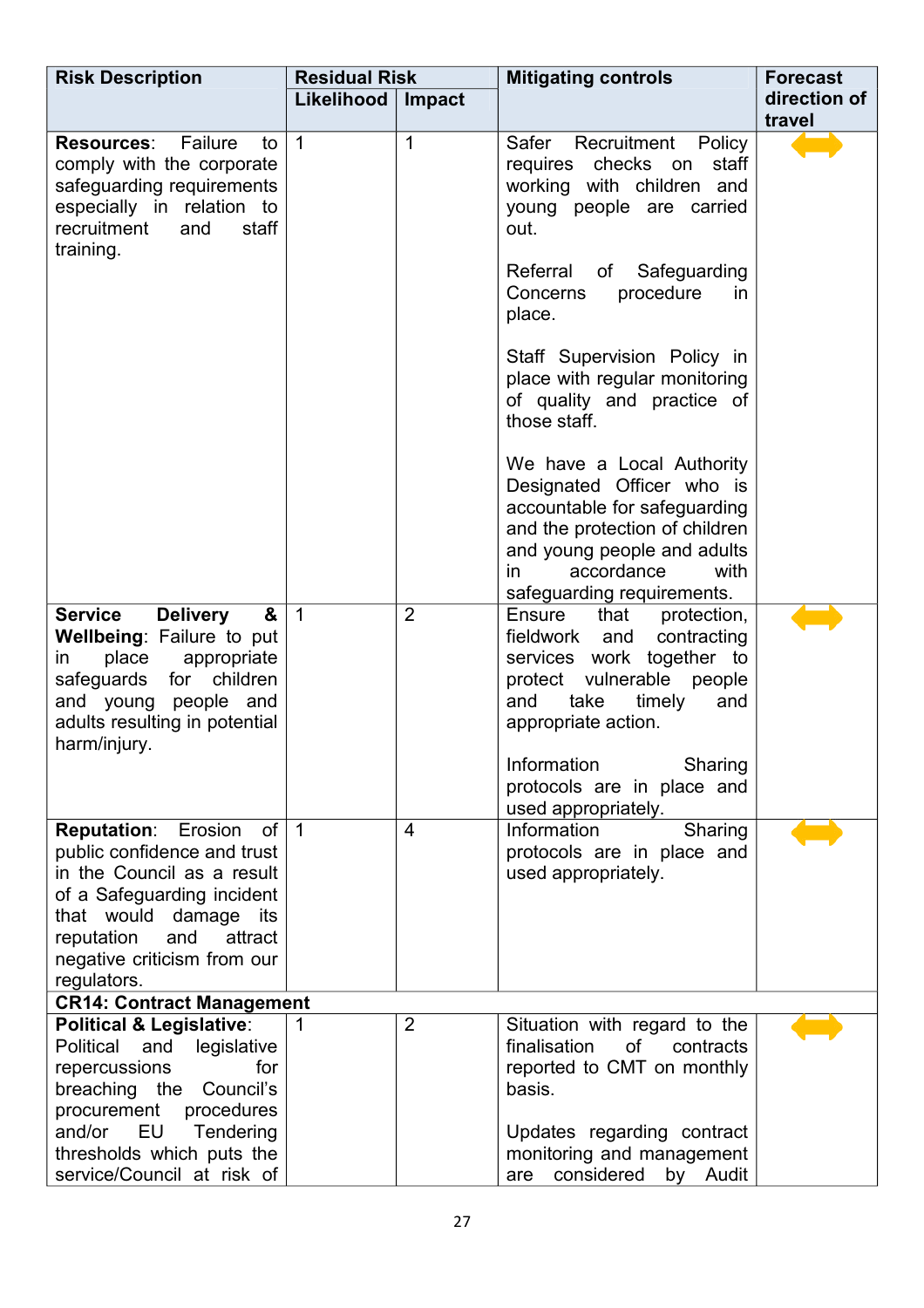| <b>Risk Description</b>                                                                                                                                                                                                     | <b>Residual Risk</b><br>Likelihood | Impact         | <b>Mitigating controls</b>                                                                                                                                                                                                                                                                                                                                                                                                                                                                                                                                                                                                                                                                                                                                                                                                                                                                                                                                                 | <b>Forecast</b><br>direction of |
|-----------------------------------------------------------------------------------------------------------------------------------------------------------------------------------------------------------------------------|------------------------------------|----------------|----------------------------------------------------------------------------------------------------------------------------------------------------------------------------------------------------------------------------------------------------------------------------------------------------------------------------------------------------------------------------------------------------------------------------------------------------------------------------------------------------------------------------------------------------------------------------------------------------------------------------------------------------------------------------------------------------------------------------------------------------------------------------------------------------------------------------------------------------------------------------------------------------------------------------------------------------------------------------|---------------------------------|
|                                                                                                                                                                                                                             |                                    |                |                                                                                                                                                                                                                                                                                                                                                                                                                                                                                                                                                                                                                                                                                                                                                                                                                                                                                                                                                                            | travel                          |
| challenge.                                                                                                                                                                                                                  |                                    |                | Committee.<br>Commissioning arm within<br>Resource Management and<br>Safeguarding provides clear<br>and consistent advice and<br>support<br>contract<br>on<br>management.                                                                                                                                                                                                                                                                                                                                                                                                                                                                                                                                                                                                                                                                                                                                                                                                  |                                 |
| <b>Resources:</b> Failure<br>to<br>challenge poor contractual<br>performance<br>and<br>the<br>impact this has on the<br>ability to deliver<br>cost-<br>effective services<br>that<br>meet<br>service<br>user/customer need. | $\overline{1}$                     | $\overline{2}$ | Situation with regard to the<br>finalisation<br>of contracts<br>reported to CMT on monthly<br>basis.<br>Successfully utilise<br>the<br>Provider Performance<br>Protocol to enable us to<br>address areas<br>of<br>poor<br>performance with providers<br>and taking corrective action<br>where required.<br>Commissioning arm within<br>Resource Management and<br>Safeguarding provides clear<br>and consistent advice and<br>support<br>contract<br>on<br>management.<br>Revised Procurement Code<br>published<br>of Practice<br>on<br>StaffNet.<br>Procurement pages on the<br>StaffNet updated with key<br>processes highlighted for all<br>staff.<br>More detailed training and<br>discussions taken place in<br>where<br>services<br>staff<br>undertake more procurement<br>activity.<br>Training<br>in relation<br>to<br>Procurement and Contract<br>Management delivered to<br>staff in<br>March<br>2017<br>Procurement<br>Code<br>0f<br>Practice updated, reviewed |                                 |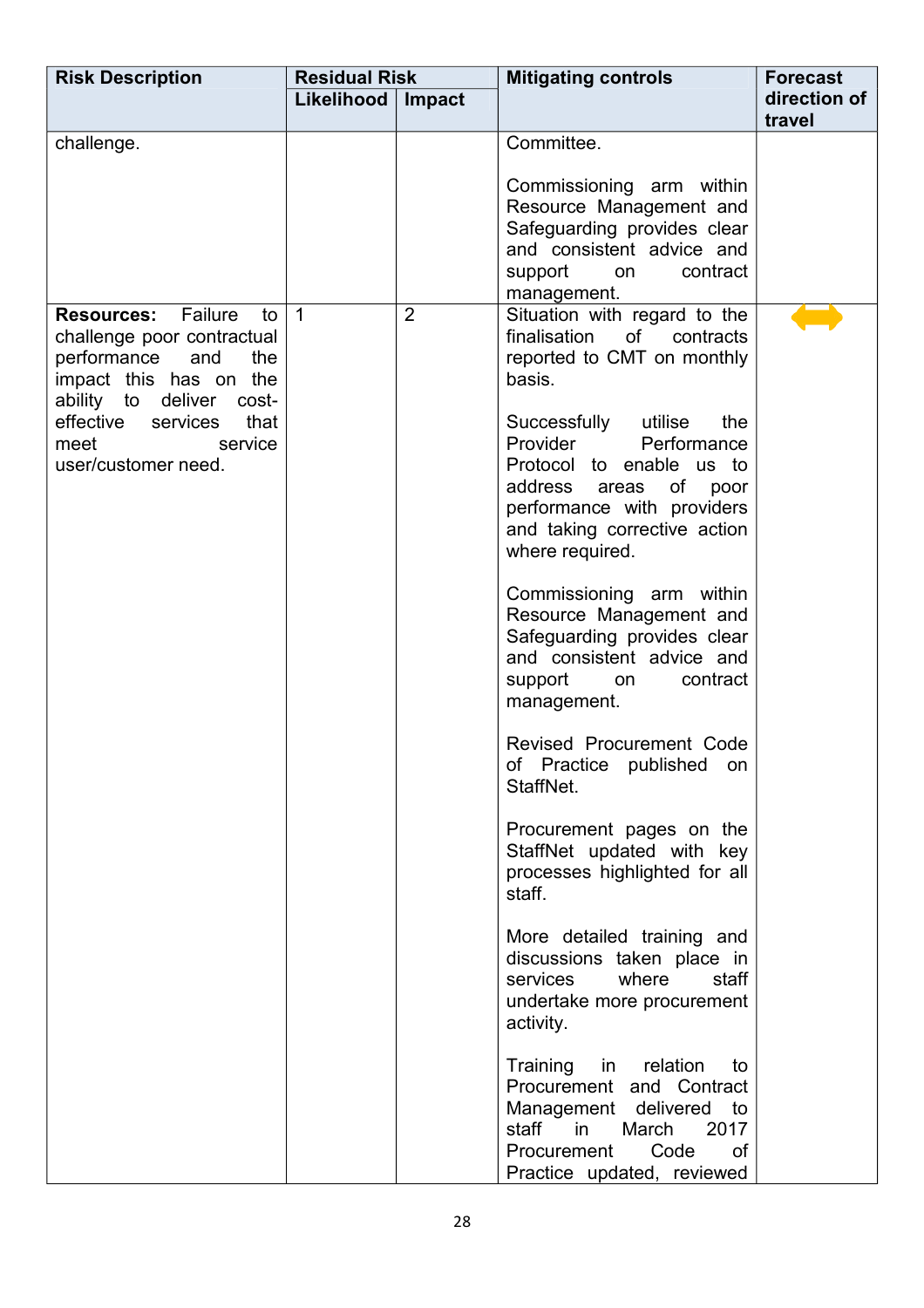| <b>Risk Description</b>                                                                                                                                                                                                                                                                                                                                                                                                                                              | <b>Residual Risk</b> |                | <b>Mitigating controls</b>                                                                                                                                                                                                                                                                                                                                                                                                                        | <b>Forecast</b>        |
|----------------------------------------------------------------------------------------------------------------------------------------------------------------------------------------------------------------------------------------------------------------------------------------------------------------------------------------------------------------------------------------------------------------------------------------------------------------------|----------------------|----------------|---------------------------------------------------------------------------------------------------------------------------------------------------------------------------------------------------------------------------------------------------------------------------------------------------------------------------------------------------------------------------------------------------------------------------------------------------|------------------------|
|                                                                                                                                                                                                                                                                                                                                                                                                                                                                      | Likelihood           | Impact         |                                                                                                                                                                                                                                                                                                                                                                                                                                                   | direction of<br>travel |
|                                                                                                                                                                                                                                                                                                                                                                                                                                                                      |                      |                | via Insight Board and CMT.                                                                                                                                                                                                                                                                                                                                                                                                                        |                        |
| <b>Service</b><br><b>Delivery</b><br>&<br><b>Wellbeing:</b><br>Failure<br><b>of</b><br>service arrangement due<br>to poor management/lapse<br>of contract impacts on the<br>ability of the Council to<br>continue to provide priority<br>services.                                                                                                                                                                                                                   | $\overline{1}$       | $\overline{2}$ | Service<br>performance<br>requirements included<br>in.<br>contract documentation.<br>Successfully<br>utilise<br>the<br>Provider<br>Performance<br>Protocol to enable us to<br>address<br>of<br>areas<br>poor<br>performance with providers<br>and taking corrective action<br>where required.                                                                                                                                                     |                        |
| <b>Reputation:</b> Reputational   1<br>damage<br>due<br>to<br>poor<br>management/lapse<br>οf<br>contact arrangement.                                                                                                                                                                                                                                                                                                                                                 |                      | $\overline{4}$ | Service<br>performance<br>requirements included<br><i>in</i><br>contract documentation.                                                                                                                                                                                                                                                                                                                                                           |                        |
| <b>Service Level Risks</b>                                                                                                                                                                                                                                                                                                                                                                                                                                           |                      |                |                                                                                                                                                                                                                                                                                                                                                                                                                                                   |                        |
| of<br>Loss and reduction<br>external<br>grants.<br><b>The</b><br>cyclical and short term<br>nature of funding streams<br>impacts negatively<br>on<br>forward planning for<br>a<br>significant<br>number<br>of<br>service areas<br>including<br>countryside management<br>operations, renewal area,<br>cultural, recreation and<br>community<br>schemes<br>across the Vale. Also<br>impacts negatively<br>on<br>sustainability<br>of<br>local<br>businesses and jobs. | $\vert$ 4            | 3              | Alternative ways of service<br>delivery being considered as<br>appropriate<br>including<br>collaborative working<br>with<br>communities and third sector<br>voluntary organisations to<br>make<br>services<br>more<br>sustainable in the long term.<br>Option of service cessation<br>considered<br>where<br>necessary.<br>New income options to be<br>considered and fees/charges<br>subject to regular review to<br>reflect real cost recovery. |                        |
| Competition for scarce<br>within<br>the<br>resources<br>Council means that non<br>statutory services have a<br>higher risk of losing<br>resources.                                                                                                                                                                                                                                                                                                                   | $\mathbf{3}$         | 3              | Alternative means of funding<br>being considered<br>and<br>whether certain services can<br>be delivered in partnership or<br>by others with Council<br>support. Option of service<br>cessation being considered<br>where necessary.                                                                                                                                                                                                               |                        |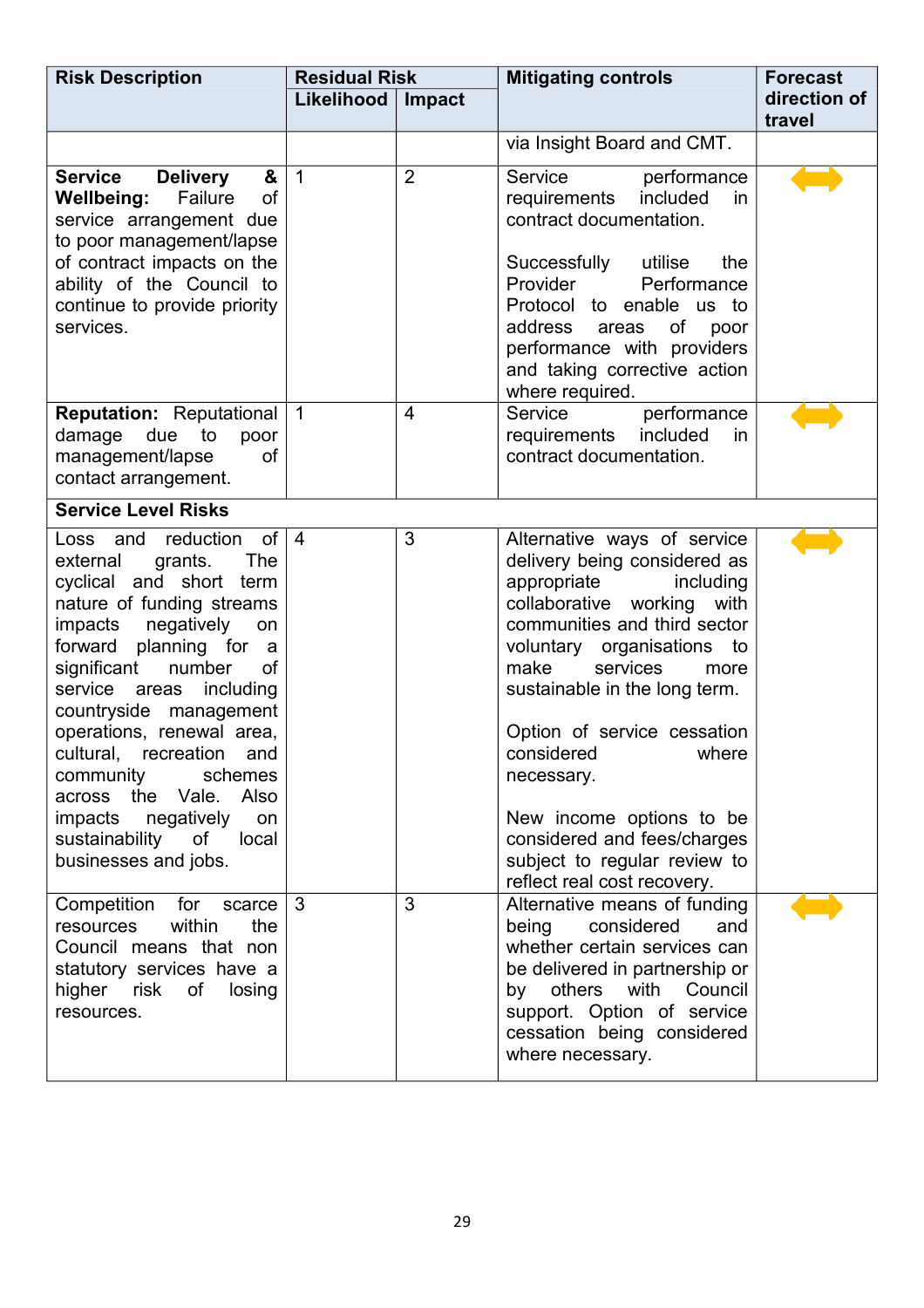| <b>Risk Description</b>                                                                                                                                                                       | <b>Residual Risk</b> |                | <b>Mitigating controls</b>                                                                                                                                                                                                                                                                                                                                                                          | <b>Forecast</b>        |
|-----------------------------------------------------------------------------------------------------------------------------------------------------------------------------------------------|----------------------|----------------|-----------------------------------------------------------------------------------------------------------------------------------------------------------------------------------------------------------------------------------------------------------------------------------------------------------------------------------------------------------------------------------------------------|------------------------|
|                                                                                                                                                                                               | Likelihood           | Impact         |                                                                                                                                                                                                                                                                                                                                                                                                     | direction of<br>travel |
| Failure to<br>the<br>manage<br>collaboration<br>service's<br>agenda effectively.                                                                                                              | 2                    | $\overline{2}$ | continued<br>good<br>Ensure<br>working relationships<br>with<br>partners whilst proactively<br>seeking viable collaborative<br>solutions at a time of budget<br>pressures.<br>For<br>example,<br>progressing the City Deal.                                                                                                                                                                         |                        |
| Policy trigger points set<br>the<br>out<br>in<br>Local<br>Development<br>Plan<br>monitoring framework are<br>breached as part of the<br>annual monitoring review.                             | $\vert$ 1            | 3              | Preparation<br>and<br>development<br><b>of</b><br>Supplementary<br>Planning<br>Guidance.<br>Determination of planning<br>applications in accordance<br>with the LDP.<br>Using the LDP to robustly<br>defend decisions regarding<br>any appeal to PINS.<br>Regular member training to<br>the<br>decisions<br>ensure<br><b>of</b><br>Planning Committee<br>are<br>made in accordance with the<br>LDP. |                        |
| Inability to maximise S106<br>contributions whilst having<br>regard to the Community<br>Infrastructure Levy (CIL)<br>regulations and possible<br>further changes<br>the<br>to<br>legislation. | $\overline{2}$       | 3              | In mitigation, the Council is<br>carefully wording s106 legal<br>agreements to ensure<br>compliance with CIL<br>Regulations to prevent<br>pooling restriction impeding<br>delivery of community<br>infrastructure in advance of<br>adopting CIL. Supplementary<br><b>Planning Guidance using</b><br>district valuer to assess<br>development viability on<br>planning opportunities.                |                        |
| Failure<br>to<br>secure<br>sustainable development<br>practice to mitigate the<br>impact of climate change<br>with<br>respect<br>land<br>to<br>planning and use.                              | $\overline{1}$       | 3              | Continue to scrutinise new<br>developments, ensuring that<br>development that is not<br>sustainable is resisted.                                                                                                                                                                                                                                                                                    |                        |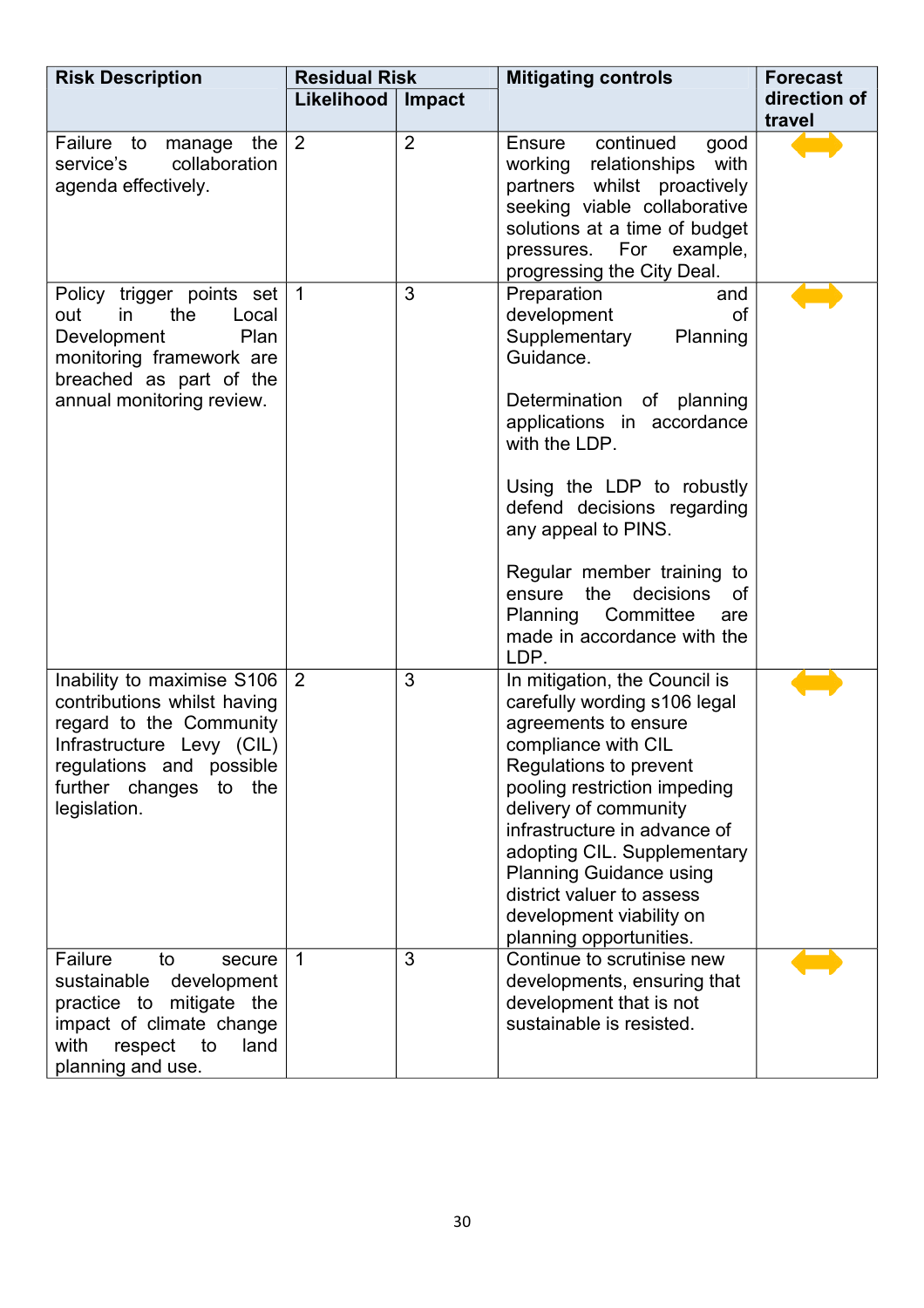| <b>Risk Description</b>                                                                                                                                                                           | <b>Residual Risk</b> |                | <b>Mitigating controls</b>                                                                                                                                                                                                                                                                                                                                                                                                | <b>Forecast</b> |  |
|---------------------------------------------------------------------------------------------------------------------------------------------------------------------------------------------------|----------------------|----------------|---------------------------------------------------------------------------------------------------------------------------------------------------------------------------------------------------------------------------------------------------------------------------------------------------------------------------------------------------------------------------------------------------------------------------|-----------------|--|
|                                                                                                                                                                                                   | Likelihood           | Impact         | direction of                                                                                                                                                                                                                                                                                                                                                                                                              |                 |  |
|                                                                                                                                                                                                   |                      |                |                                                                                                                                                                                                                                                                                                                                                                                                                           | travel          |  |
| Impact of regulatory and $ 2 $<br>bureaucratic perception of<br>the planning system and<br>implications of<br>Brexit,<br>negatively impacting<br>on<br>investment<br>and<br>development.          |                      | $\overline{2}$ | Promote and raise the profile<br>the<br>work<br>of<br>the<br>of<br>Regeneration and Planning<br>Service<br>through<br>presentations to key groups.<br>Working with the South East<br>Wales<br>Planning<br>Officer<br>Society of Wales to promote<br>a positive planning agenda.<br>Work jointly with the Welsh<br>Government and the CCR to<br>potential<br>overcome<br>any<br>barriers to investment and<br>development. |                 |  |
| Downturn in the economy $ 2$<br>impacts on employment<br>opportunities.-                                                                                                                          |                      | $\frac{3}{2}$  | Continue working in<br>partnership with businesses<br>and other key stakeholders.<br>Ensure planning decisions<br>are made quickly. Use a<br>proactive approach to-<br>regeneration through<br>partnership working and<br>supporting land owners and<br>developers. Maximise<br>benefits and opportunities for-<br>regeneration and<br>employment via the CCR.-                                                           |                 |  |
| Failure to identify and<br>maximise potential income<br>generation opportunities.                                                                                                                 | $\overline{2}$       | 3              | Regular engagement with<br>stakeholders in the process<br>and briefings with members<br>potential<br>income<br>on<br>opportunities<br>and<br>issues.<br>Undertake<br>public<br>consultation<br>οf<br>proposed<br>generation<br>income<br>opportunities.                                                                                                                                                                   |                 |  |
| Resource and reputational<br>from<br>decisions<br>impact<br>made<br>planning<br>on<br>applications contrary<br>to<br>recommendation<br>and<br>subsequent appeal.                                  | 2                    | $\overline{2}$ | delivered<br>for<br>Training<br>members<br>regular<br>and<br>briefings.                                                                                                                                                                                                                                                                                                                                                   |                 |  |
| Decisions taken elsewhere<br>relation to external<br>in.<br>funding could impact on<br>Council<br>investment<br>decisions<br>key<br>on<br>projects<br>regeneration<br>including the<br>Enterprise | 2                    | 3              | Welsh<br><b>Work</b><br>with<br>Government,<br>businesses<br>and developers to seek to<br>minimise<br>the<br>impacts<br>of<br>delays<br>and<br>changes<br>or<br>external<br>imposed<br>by<br>agencies<br>external<br>on                                                                                                                                                                                                   |                 |  |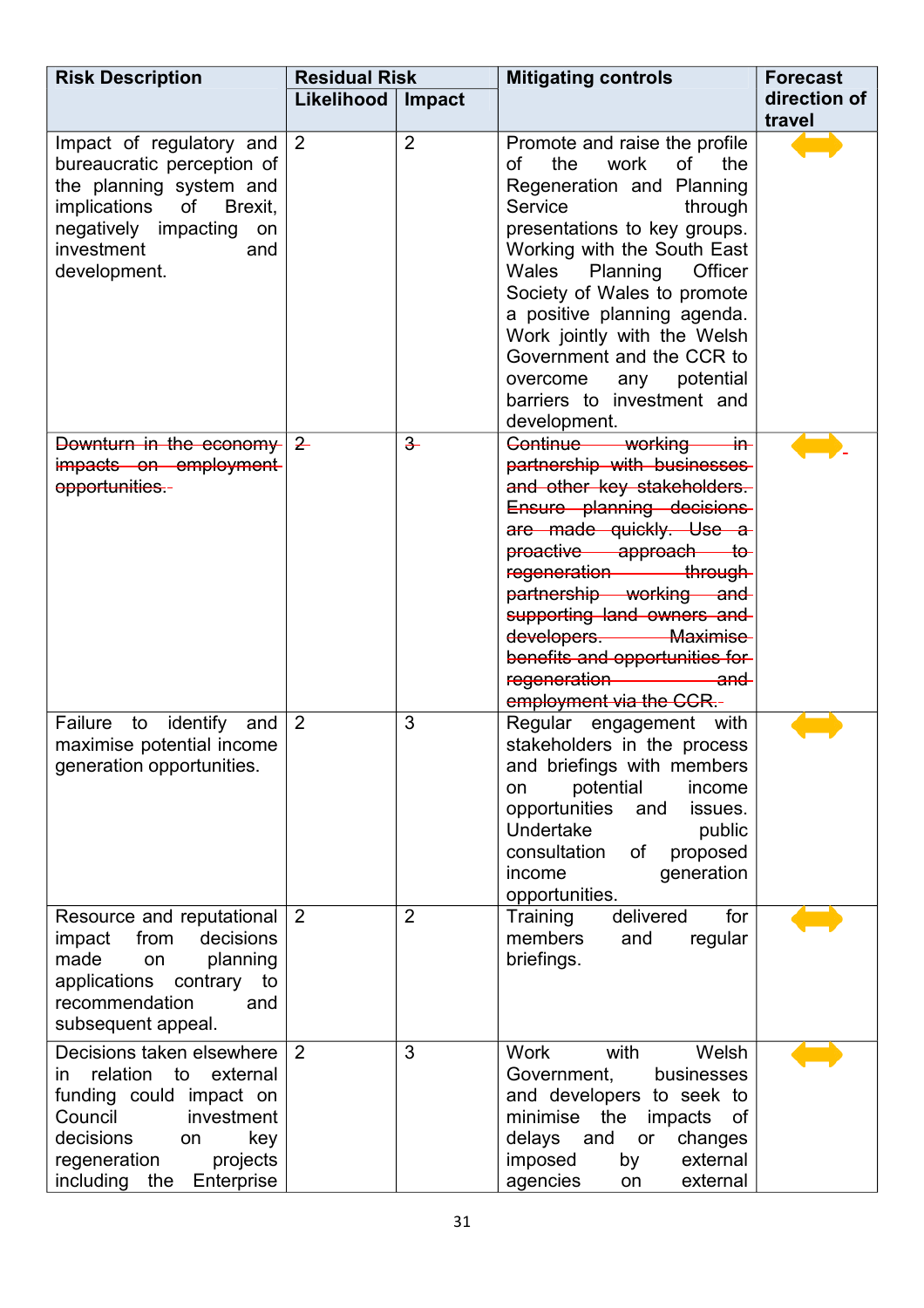| <b>Risk Description</b>                                                                                                                  | <b>Residual Risk</b> |                | <b>Mitigating controls</b>                                                                                                                                                                               | <b>Forecast</b>        |
|------------------------------------------------------------------------------------------------------------------------------------------|----------------------|----------------|----------------------------------------------------------------------------------------------------------------------------------------------------------------------------------------------------------|------------------------|
|                                                                                                                                          | Likelihood           | Impact         |                                                                                                                                                                                                          | direction of<br>travel |
| <b>TRI</b><br>City<br>deal,<br>Zone,<br>programme.                                                                                       |                      |                | funding.<br>This<br>includes<br>managing the wind down of<br>Communities first<br>and<br>preparing a list of projects for<br>submission through Welsh<br>pipeline<br>government's<br>process in 2017/18. |                        |
| Brexit - Risk of loss of<br>funding and<br>grant<br>schemes beyond 2020.                                                                 | 2                    | 3              | Early planning in attempt to<br>influence policy.<br>Explore innovative means of<br>identifying new resources.                                                                                           |                        |
| Failure<br>$\overline{\phantom{a}}$ to<br>the<br>meet<br>of<br>the<br>requirements<br>forthcoming update<br>to<br>planning law in Wales. | $\overline{1}$       | $\overline{2}$ | Council will engage in the<br>process of consultation and<br>modernisation of legislation<br>to ensure risk is minimised.                                                                                |                        |

**Appendix C** details the risk evaluation scores for our service specific risks and those corporate level risks which impact on the service.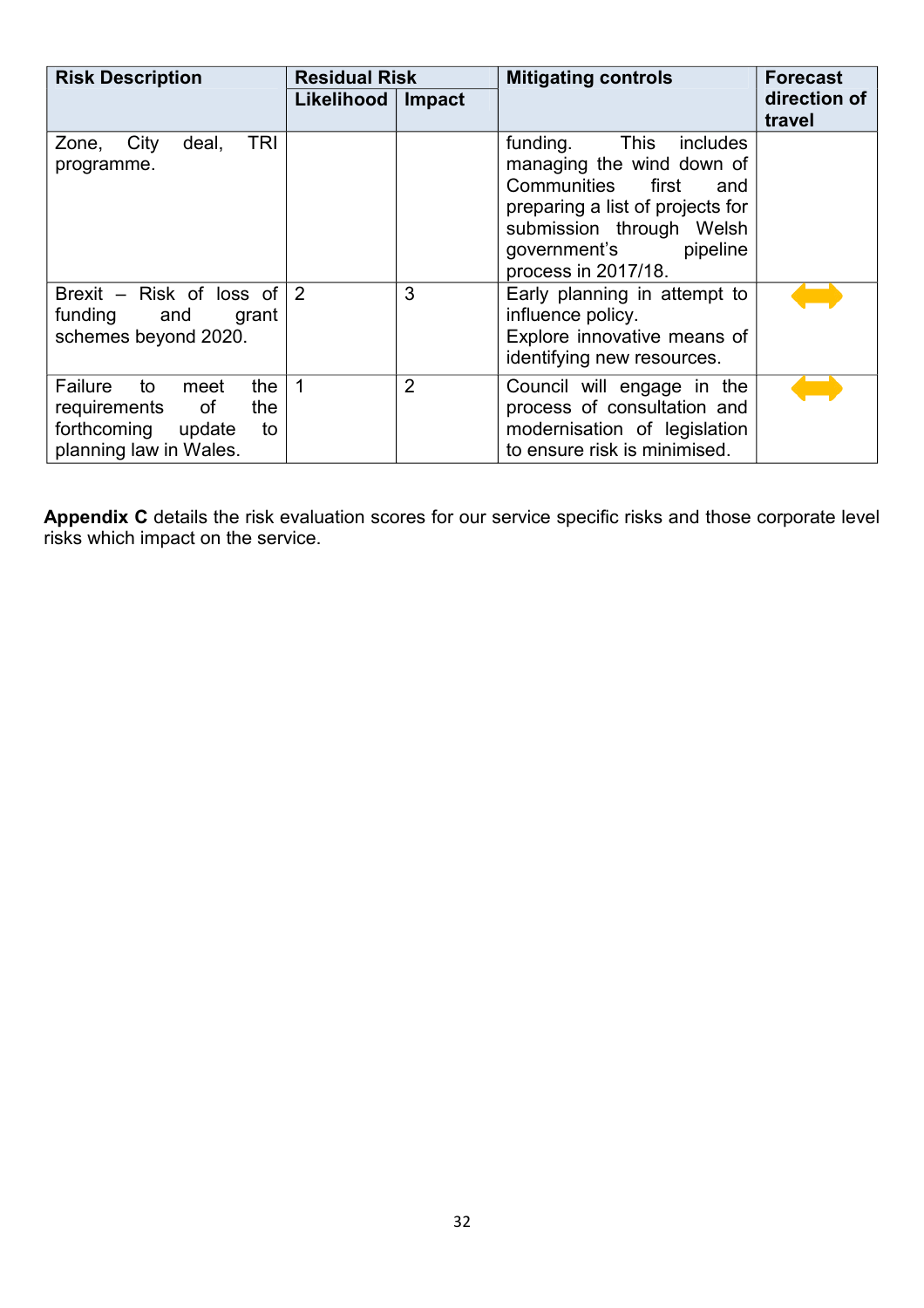### **Regeneration and Planning Action Plan 2018/19**

|                            | Well-being Outcome 1: An Inclusive and Safe Vale                                                                                  |                             |                              |                                                                                                                              |                                                     |                                                            |           | Objective 1: Reducing poverty and social exclusion |                                     |                                 |  |                              |
|----------------------------|-----------------------------------------------------------------------------------------------------------------------------------|-----------------------------|------------------------------|------------------------------------------------------------------------------------------------------------------------------|-----------------------------------------------------|------------------------------------------------------------|-----------|----------------------------------------------------|-------------------------------------|---------------------------------|--|------------------------------|
| <b>Well-being</b><br>Goals | A Resilient<br>Wales                                                                                                              | <b>A Healthier</b><br>Wales | A More Equal<br><b>Wales</b> |                                                                                                                              | A Wales of<br><b>Cohesive</b><br><b>Communities</b> | A Wales of Vibrant<br>Culture & Thriving<br>Welsh Language |           |                                                    | <b>A Prosperous</b><br><b>Wales</b> | A Globally Responsible<br>Wales |  |                              |
|                            | <b>Our Ways of Working</b>                                                                                                        | <b>Long Term</b>            |                              |                                                                                                                              | Integrated                                          |                                                            | Involving | Collaborative                                      |                                     | <b>Preventing</b>               |  |                              |
| <b>Ref</b>                 | <b>Action</b>                                                                                                                     |                             |                              | <b>Outcome &amp; Key</b><br>milestone 2018/19                                                                                |                                                     | <b>KPI</b> (where<br>relevant)                             |           | <b>Officer</b><br>responsible                      | <b>Start date</b>                   | <b>Finish date</b>              |  | <b>Resources</b><br>required |
| <b>IS004</b>               | Support communities to<br>access resources and<br>develop their capacity<br>towards improving and<br>running community<br>assets. |                             | schemes and                  | Increase in community-<br>led regeneration projects,<br>management of assets<br>and greater resilience<br>within communities |                                                     | N/A                                                        |           | Bob Guy                                            | April 2018                          | March 2019                      |  | Existing<br>resources        |
| <b>IS005</b>               | Implement the<br>replacement for the<br><b>Communities First</b><br>programme; Legacy and<br><b>Communities for Work</b><br>Plus. |                             | Delivery Plan.               | <b>WG approved Delivery</b><br>Plan outcomes delivered<br>in accordance with                                                 |                                                     | N/A                                                        |           | Bob Guy                                            | April 2018                          | March 2019                      |  | WG grant                     |
| <b>IS005</b>               | Deliver the replacement<br>for the Vibrant Viable<br>Places program;<br><b>Targeted Regeneration</b><br>Investment.               |                             | with approval.               | Application for funding<br>submitted to WG and<br>approved. Project<br>delivered in accordance                               |                                                     | N/A                                                        |           | Bob Guy                                            | April 2018                          | March 2019                      |  | Existing<br>resources        |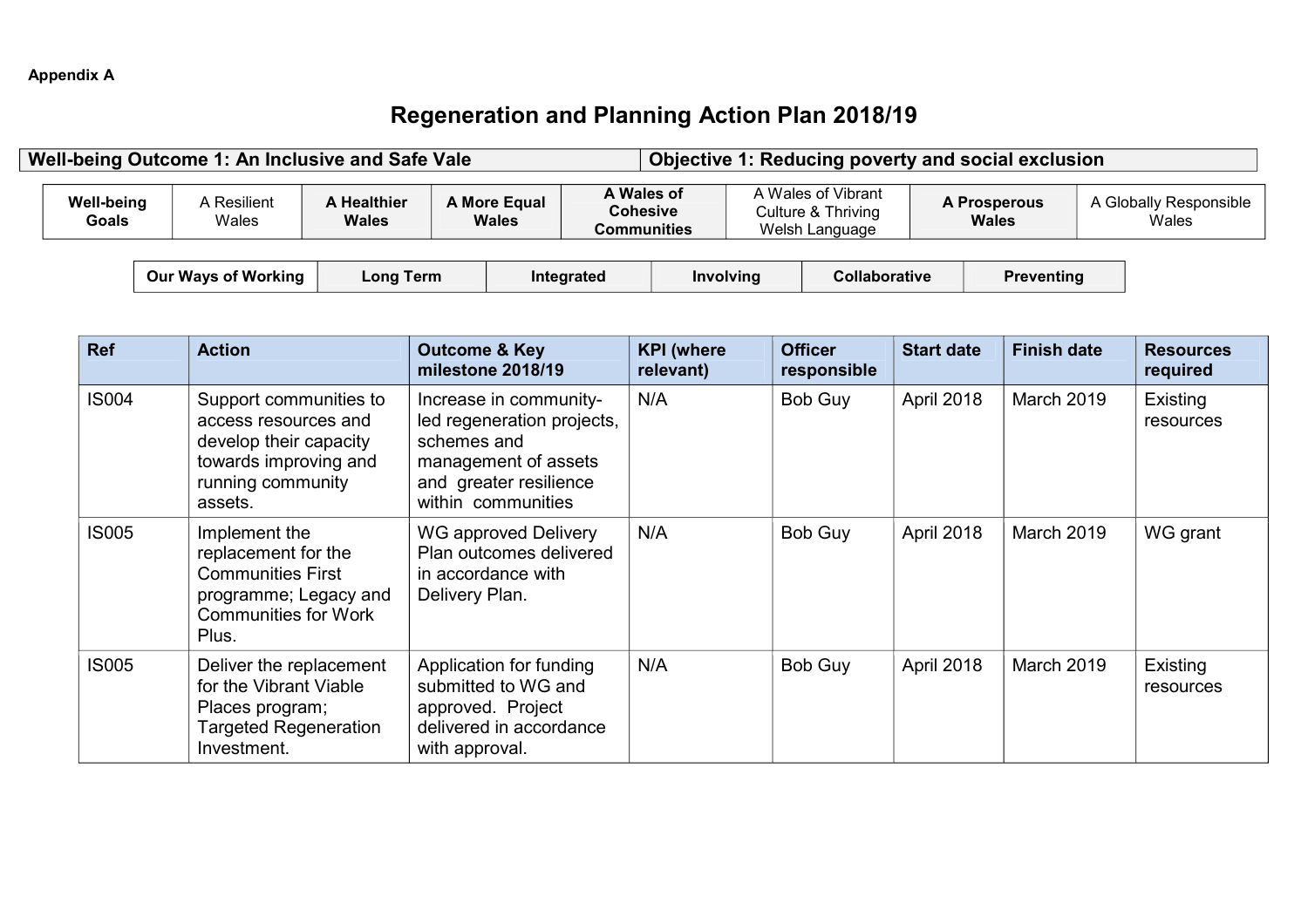### Well-being Outcome 1: An Inclusive and Safe Vale **Objective 2: Providing decent homes and safe communities**

| <b>Well-being</b> | Goals                      | <b>A</b> Resilient<br>Wales | <b>A Healthier</b><br><b>Wales</b> | A More Equal<br><b>Wales</b> | A Wales of<br><b>Cohesive</b><br>Communities |                  | A Wales of Vibrant<br>Culture & Thriving<br>Welsh Language |                      | <b>A Prosperous</b><br><b>Wales</b> | <b>A Globally</b><br><b>Responsible Wales</b> |
|-------------------|----------------------------|-----------------------------|------------------------------------|------------------------------|----------------------------------------------|------------------|------------------------------------------------------------|----------------------|-------------------------------------|-----------------------------------------------|
|                   | <b>Our Ways of Working</b> |                             | Long term                          | Integrated                   |                                              | <b>Involving</b> |                                                            | <b>Collaborative</b> | <b>Preventing</b>                   |                                               |

| <b>Ref</b>   | <b>Action</b>                                                                                   | <b>Outcome &amp; Key</b><br>milestone 2018/19                                                                                       | <b>KPI</b> (where<br>relevant)                                                                                                                                                                                                                      | <b>Officer</b><br>responsible | <b>Start date</b> | <b>Finish date</b> | <b>Resources</b><br>required |
|--------------|-------------------------------------------------------------------------------------------------|-------------------------------------------------------------------------------------------------------------------------------------|-----------------------------------------------------------------------------------------------------------------------------------------------------------------------------------------------------------------------------------------------------|-------------------------------|-------------------|--------------------|------------------------------|
| <b>IS009</b> | Continue to deliver the<br><b>Disabled Facilities Grants</b><br>service for private<br>housing. | There is a timely and<br>efficient delivery of the<br>DFG service with high<br>levels of satisfaction and<br>independence reported. | Average<br>number of<br>calendar days<br>to deliver a<br>DFG and to<br>children and<br>young people<br>and adults.<br>Satisfaction<br>with DFG.<br>Percentage of<br>service users<br>who receive<br>DFG that feel<br>safer and more<br>independent. | Bob Guy                       | April 2018        | March 2019         | Existing<br>resources        |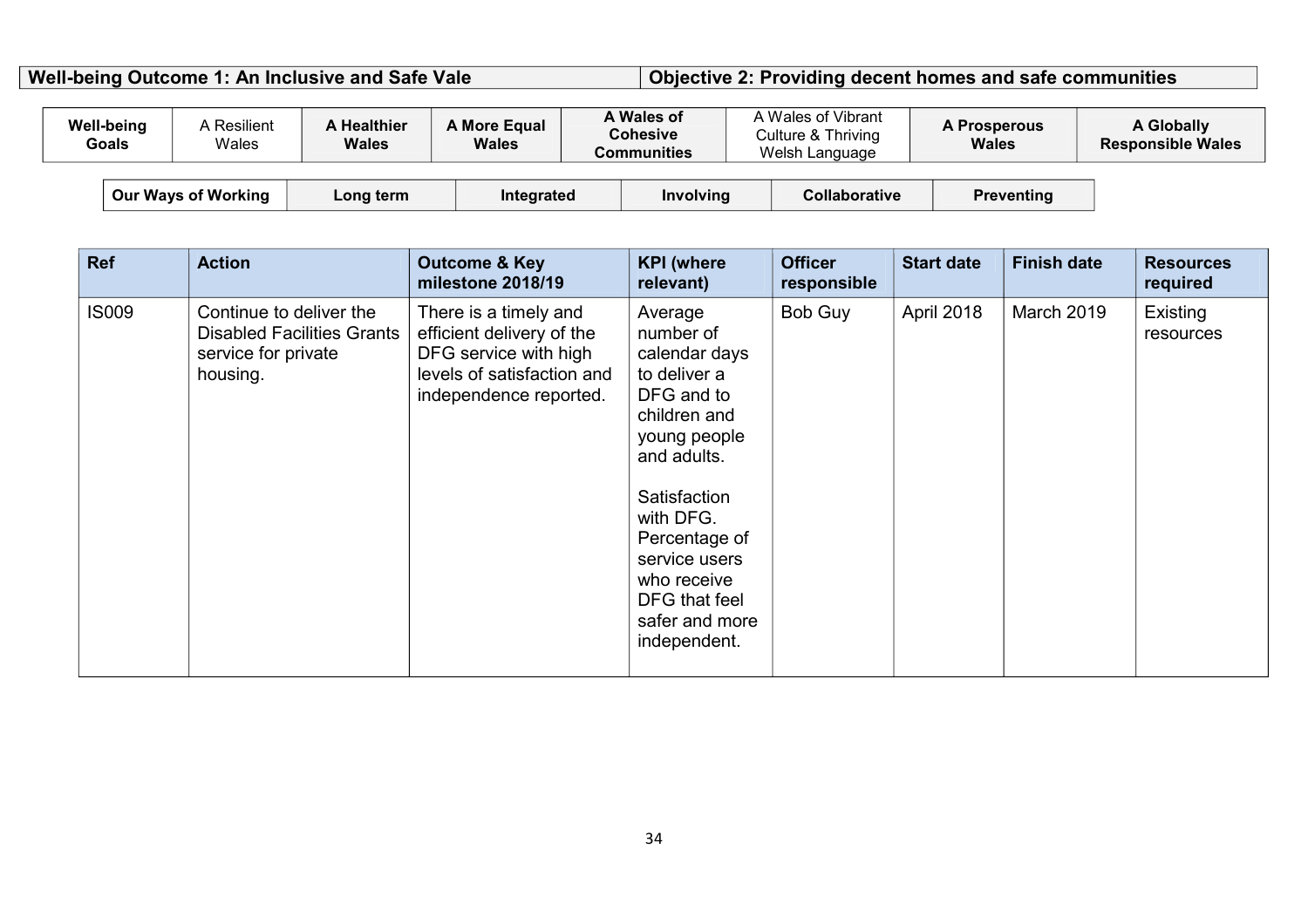| <b>Ref</b>   | <b>Action</b>                                                                                                                                                                      | <b>Outcome &amp; Key</b><br>milestone 2018/19                                                             | <b>KPI</b> (where<br>relevant)                                                                                                                                                                                                         | <b>Officer</b><br>responsible | <b>Start date</b> | <b>Finish date</b> | <b>Resources</b><br>required |
|--------------|------------------------------------------------------------------------------------------------------------------------------------------------------------------------------------|-----------------------------------------------------------------------------------------------------------|----------------------------------------------------------------------------------------------------------------------------------------------------------------------------------------------------------------------------------------|-------------------------------|-------------------|--------------------|------------------------------|
| <b>IS010</b> | Continue to review our<br>existing support<br>arrangements in place for<br>householders and<br>landlords to improve<br>private housing and<br>make vacant properties<br>available. | Improve the quality of<br>private housing stock and<br>bring vacant properties<br>back into use as homes. | N/A                                                                                                                                                                                                                                    | Bob Guy                       | April 2018        | September<br>2018  | Existing<br>resources        |
| <b>IS010</b> | Provide loan products to<br>householders and<br>landlords to improve<br>private housing and<br>make vacant properties<br>available as houses.                                      | Improve the quality of<br>private housing stock and<br>bring vacant properties<br>back into use as homes. | Percentage of<br>private sector<br>dwellings<br>vacant for more<br>than 6 months<br>at 1 <sup>st</sup> April that<br>were returned<br>to occupation<br>during the year<br>as a result of<br>direct action by<br>the local<br>authority | Bob Guy                       | April 2018        | March 2019         | Existing<br>resources        |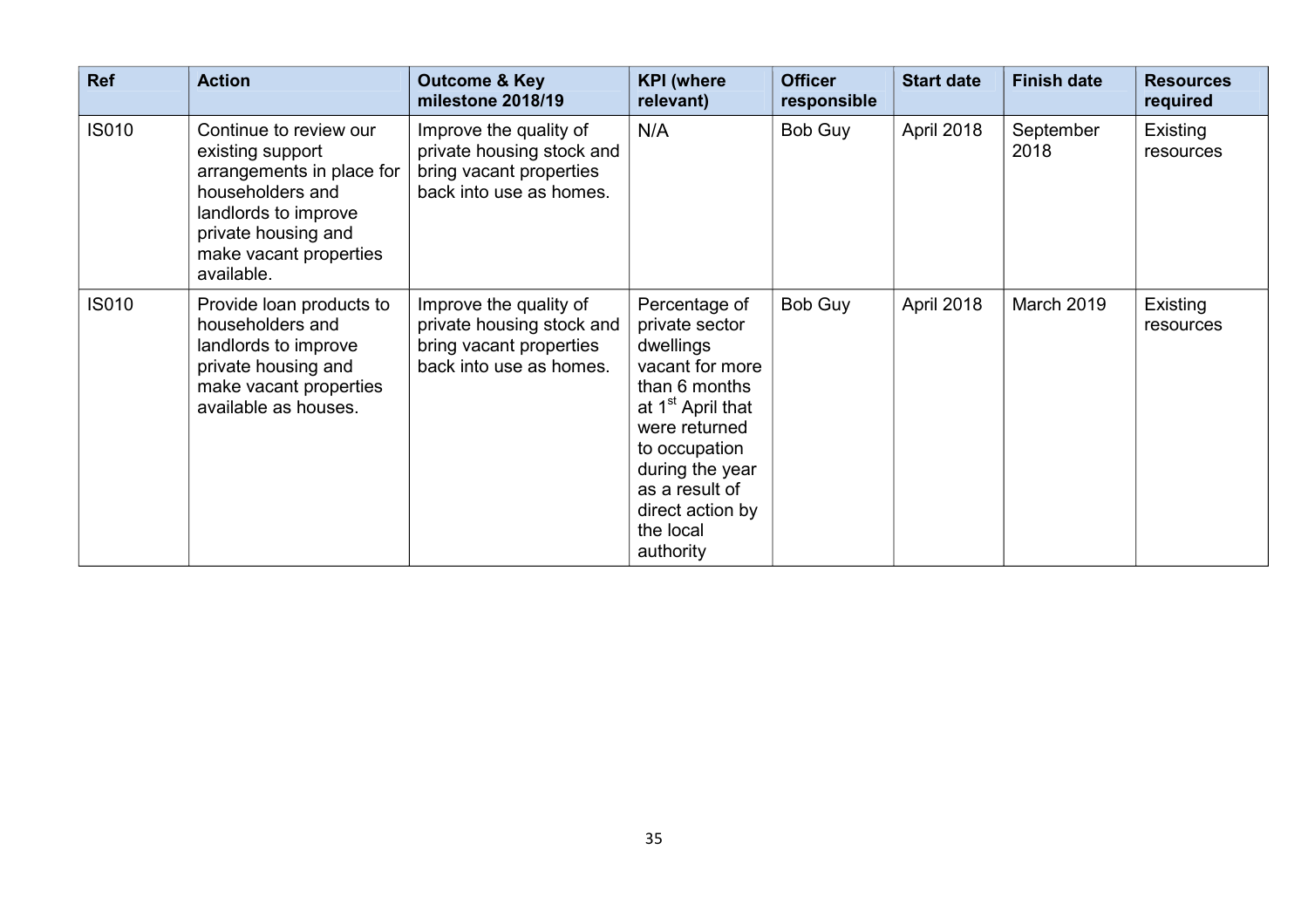| <b>Ref</b>   | <b>Action</b>                                                                                                       | <b>Outcome &amp; Key</b><br>milestone 2018/19                                                        | <b>KPI</b> (where<br>relevant)                                                                                                                                                                              | <b>Officer</b><br>responsible | <b>Start date</b> | <b>Finish date</b> | <b>Resources</b><br>required |
|--------------|---------------------------------------------------------------------------------------------------------------------|------------------------------------------------------------------------------------------------------|-------------------------------------------------------------------------------------------------------------------------------------------------------------------------------------------------------------|-------------------------------|-------------------|--------------------|------------------------------|
| <b>IS011</b> | Secure through planning<br>permission, at least 30%<br>of affordable new<br>housing.                                | Increase levels, range<br>and choice of affordable<br>housing available to<br>families.              | Number of<br>additional<br>affordable<br>housing units<br>granted<br>permission<br>during the year<br>as a<br>percentage of<br>all additional<br>housing units<br>provided during<br>the year.<br>(New KPI) | Victoria<br>Robinson          | April 2018        | March 2019         | Existing<br>resources        |
| <b>IS011</b> | Work with the Cardiff<br>Capital Region to<br>increase supply of<br>affordable housing in the<br>Vale of Glamorgan. | Increase levels, range<br>and choice of affordable<br>housing available to<br>families.              | Number of<br>additional<br>affordable<br>housing units<br>approved<br>during the year<br>as a<br>percentage of<br>all additional<br>housing units<br>approved<br>during the year.                           | Victoria<br>Robinson          | April 2018        | March 2019         | Existing<br>resources        |
| <b>IS015</b> | <b>Evaluate the Castleland</b><br>Renewal Area.                                                                     | Improvements in the<br>fabric and appearance of<br>properties and greater<br>confidence in the area. | N/A                                                                                                                                                                                                         | <b>Bob Guy</b>                | April 2018        | March 2019         | Existing<br>resources        |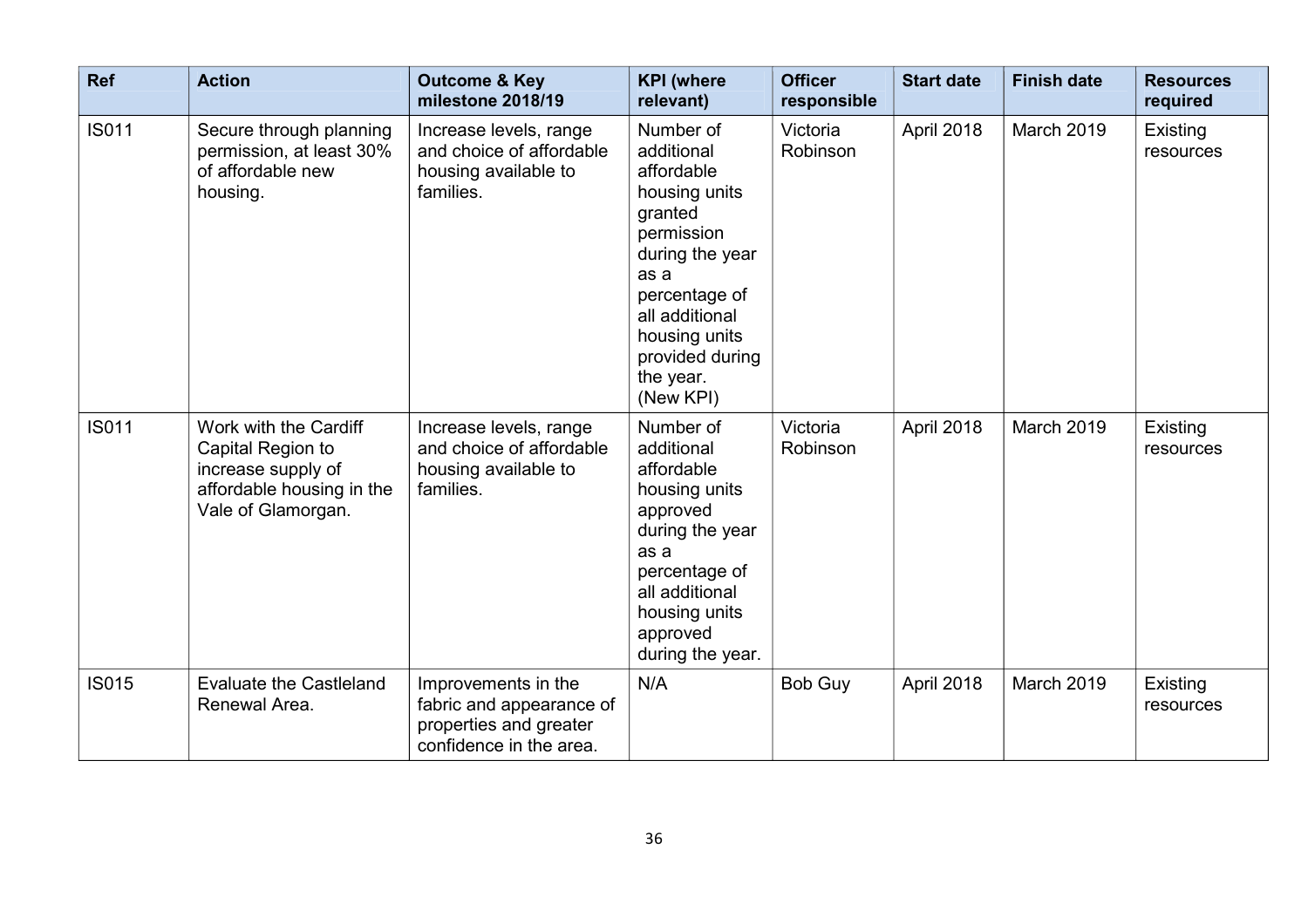| <b>Ref</b>   | <b>Action</b>                                               | <b>Outcome &amp; Key</b><br>milestone 2018/19                                                 | <b>KPI</b> (where<br>relevant) | <b>Officer</b><br>responsible | <b>Start date</b> | <b>Finish date</b> | <b>Resources</b><br>required |
|--------------|-------------------------------------------------------------|-----------------------------------------------------------------------------------------------|--------------------------------|-------------------------------|-------------------|--------------------|------------------------------|
| <b>IS015</b> | Identify and initiate a new<br>regeneration/renewal<br>area | Renewal Area work<br>initiated to enhance local<br>housing, community and<br>the environment. | N/A                            | <b>Bob Guv</b>                | <b>April 2018</b> | March 2019         | Existing<br>resources        |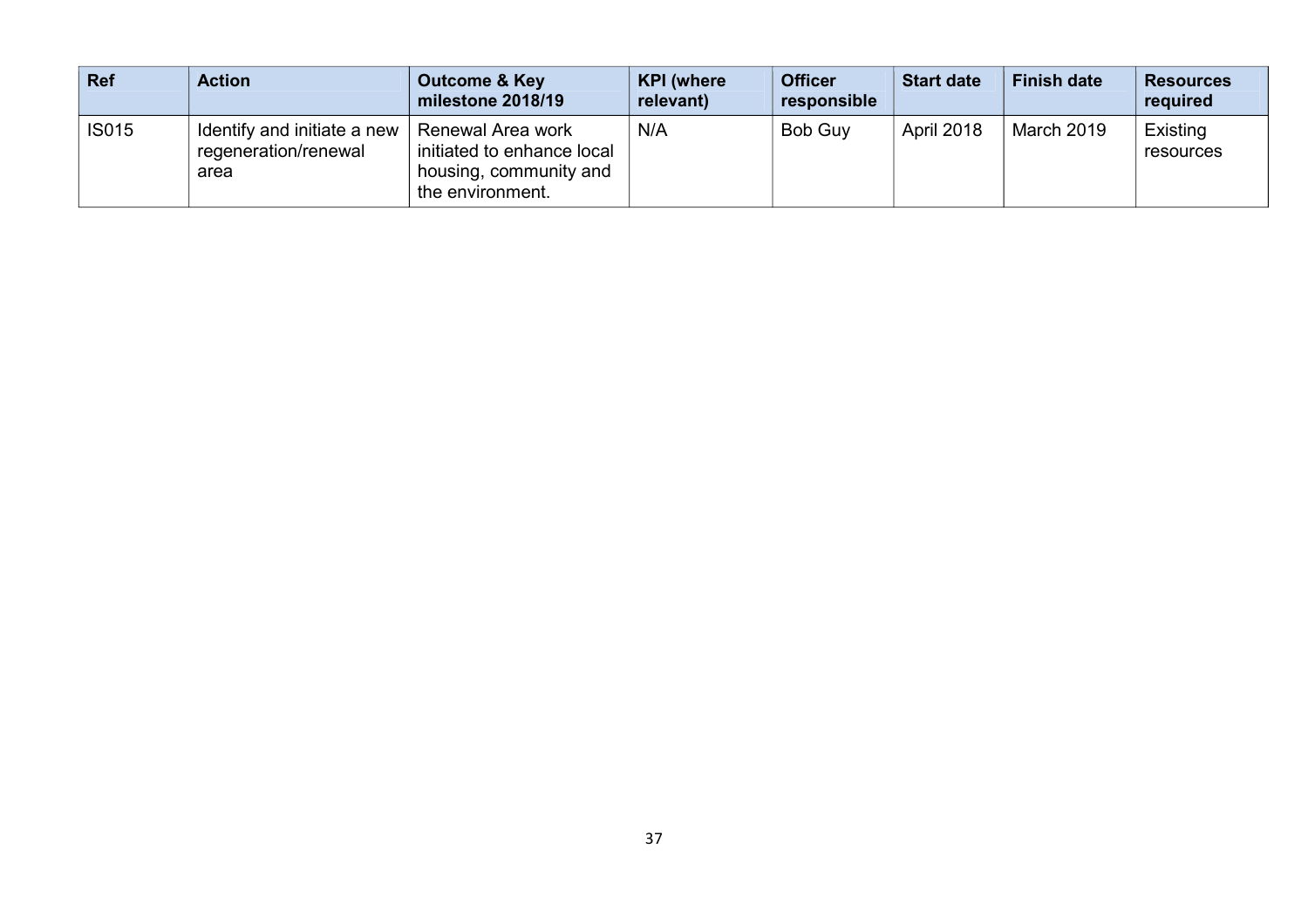#### **Well-being Outcome 2: An Environmentally Responsible and Prosperous Vale Objective 3: Promoting regeneration, economic growth and employment.**

| <b>Well-being</b><br>Goals | <b>A</b> Resilient<br>Wales | <b>A Healthier</b><br><b>Wales</b> | <b>A More Equal</b><br>Wales | A Wales of<br>Cohesive<br>Communities | A Wales of Vibrant<br><b>Culture &amp; Thriving</b><br><b>Welsh Language</b> |                      | <b>A Prosperous</b><br><b>Wales</b> | <b>A Globally</b><br><b>Responsible Wales</b> |  |
|----------------------------|-----------------------------|------------------------------------|------------------------------|---------------------------------------|------------------------------------------------------------------------------|----------------------|-------------------------------------|-----------------------------------------------|--|
|                            | Our Ways of Working         | Long Term                          |                              | Integrated                            | <b>Involving</b>                                                             | <b>Collaborative</b> | <b>Preventing</b>                   |                                               |  |

| <b>Ref</b>      | <b>Action</b>                                                                                                                                                                                                                       | <b>Outcome &amp; Key</b><br>milestone 2018/19                                                                                                                                                           | <b>KPI</b> (where<br>relevant) | <b>Officer</b><br>responsible | <b>Start date</b> | <b>Finish date</b> | <b>Resources</b><br>required |
|-----------------|-------------------------------------------------------------------------------------------------------------------------------------------------------------------------------------------------------------------------------------|---------------------------------------------------------------------------------------------------------------------------------------------------------------------------------------------------------|--------------------------------|-------------------------------|-------------------|--------------------|------------------------------|
| $ER4-$          | Work in partnership with<br>the Cardiff Capital<br>Region to promote<br><b>Cardiff Airport and the-</b><br>Enterprise Zone and<br>utilise the Local<br><b>Development Plan as a</b><br>planning framework for<br>positive land use. | Greater interest and<br>investment in the<br>Enterprise zone and job-<br>ereation.                                                                                                                      | N/A                            | Bob Guy                       | <b>April 2018</b> | <b>March 2019</b>  | Existing<br>resources-       |
| $ER+$           | Progress work with our-<br>partners in relation to<br>transport infrastructure,<br>business support.<br>regeneration, planning<br>and housing, skills and<br>innovation as part of the<br>City Deal (CCR).                          | Maximise opportunities to<br>increase the supply of<br>affordable housing, and<br>promoting Cardiff Airport-<br>and the St Athan<br>Enterprise Zone and<br>increasing apprenticeship-<br>opportunities. | N/A                            | <b>Marcus</b><br>Goldsworthy  | <b>April 2018</b> | <b>March 2019</b>  | Existing<br>Resources-       |
| ER <sub>2</sub> | Exploit links between<br>Communities for Work<br>and regeneration/<br>investment projects to<br>realise local employment<br>opportunities.-                                                                                         | Local people gain-<br>employment.                                                                                                                                                                       | N/A                            | Bob Guy                       | <b>April 2018</b> | <b>March 2019</b>  | Existing<br>resources-       |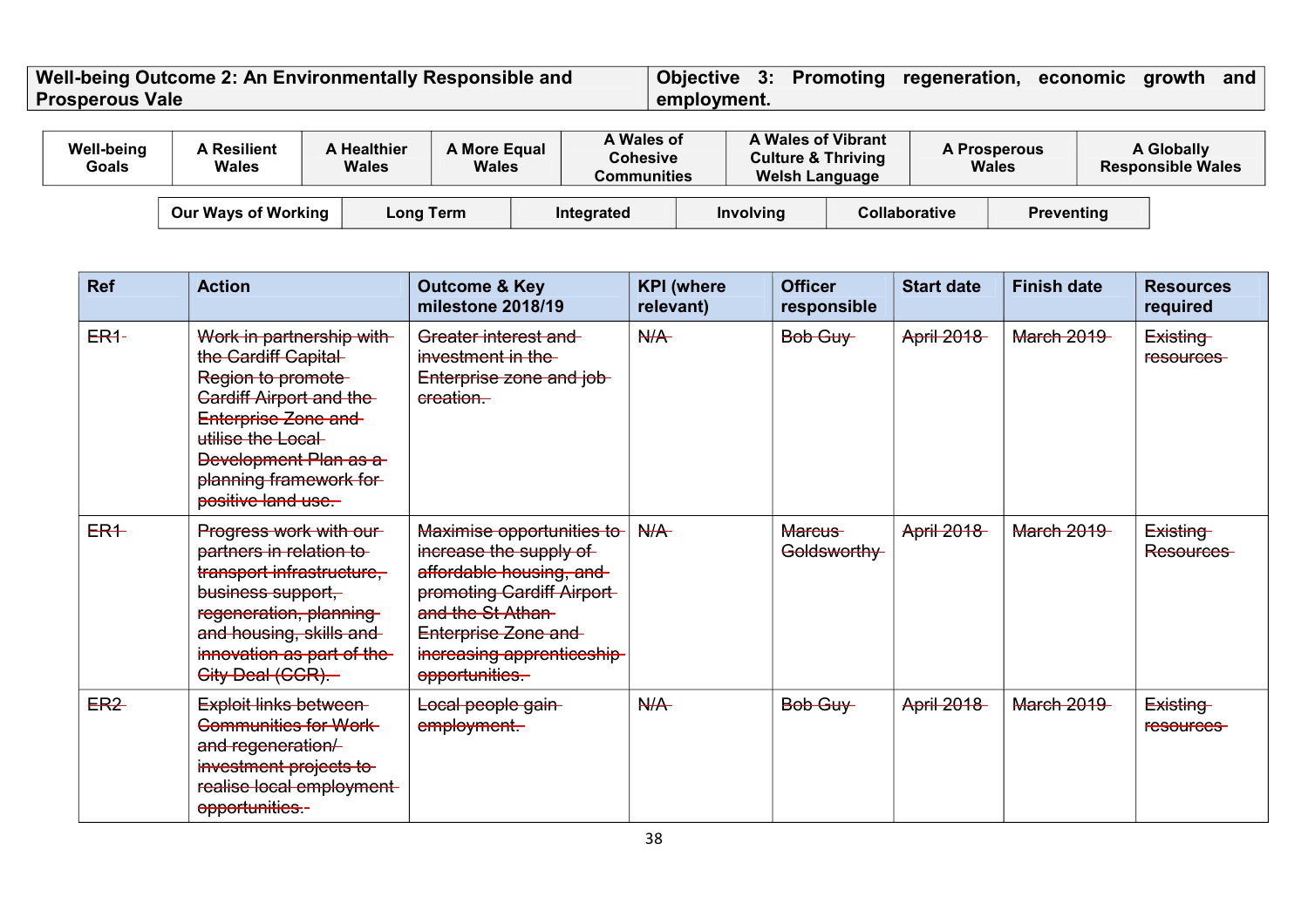| <b>Ref</b>      | <b>Action</b>                                                                                 | <b>Outcome &amp; Key</b><br>milestone 2018/19                                                                              | <b>KPI</b> (where<br>relevant)                                                                                                                                                              | <b>Officer</b><br>responsible | <b>Start date</b> | <b>Finish date</b>      | <b>Resources</b><br>required |
|-----------------|-----------------------------------------------------------------------------------------------|----------------------------------------------------------------------------------------------------------------------------|---------------------------------------------------------------------------------------------------------------------------------------------------------------------------------------------|-------------------------------|-------------------|-------------------------|------------------------------|
| <b>ER3-</b>     | Continue to deliver the<br><b>Rural Local Development</b><br>Strategy.                        | Co-ordinate effective<br>delivery of rural-<br>regeneration projects.                                                      | N/A                                                                                                                                                                                         | Bob Guy                       | <b>April 2018</b> | <b>March 2019</b>       | Existing<br>resources-       |
| ER <sub>3</sub> | Continue to strengthen-<br>our Town Centres<br>through the Town-<br><b>Centres Framework.</b> | <b>Town Centres are-</b><br>rejuvenated to ensure-<br>they remain attractive<br>and viable locations for<br>retailers.     | Average-<br>vacancy rate<br>for retail floor<br>space in main-<br>Vale shopping<br>eentres.<br>Percentage of<br>residents who<br>feel Town<br>Centres are<br>attractive<br>places to visit. | Bob Guy                       | <b>April 2018</b> | <b>March 2019</b>       | Existing<br>resources        |
| ER <sub>3</sub> | Progress regeneration<br>projects across the Vale-<br>and deliver associated<br>strategies.   | Effective regeneration of<br>key areas that promotes<br>further investment and<br>creation of employment<br>opportunities. | N/A                                                                                                                                                                                         | Marcus-<br>Goldsworthy-       | <b>April 2018</b> | <b>March 2019</b>       | Existing<br>resources-       |
| ER <sub>3</sub> | <b>Complete the Penarth-</b><br>Gateway Regeneration<br>Area.                                 | Completion to external<br>works to properties in-<br>Windsor Road.                                                         | N/A                                                                                                                                                                                         | Bob Guy                       | <b>April 2018</b> | <b>December</b><br>2018 | Existing<br>resources-       |
| ER <sub>3</sub> | Complete Open Space<br>improvement works to<br>North Penarth.                                 | Improved play and multi-<br>use sports facilities<br>developed in North-<br>Penarth.                                       | N/A                                                                                                                                                                                         | Bob Guy                       | <b>April 2018</b> | September-<br>2018      | Existing<br>resources-       |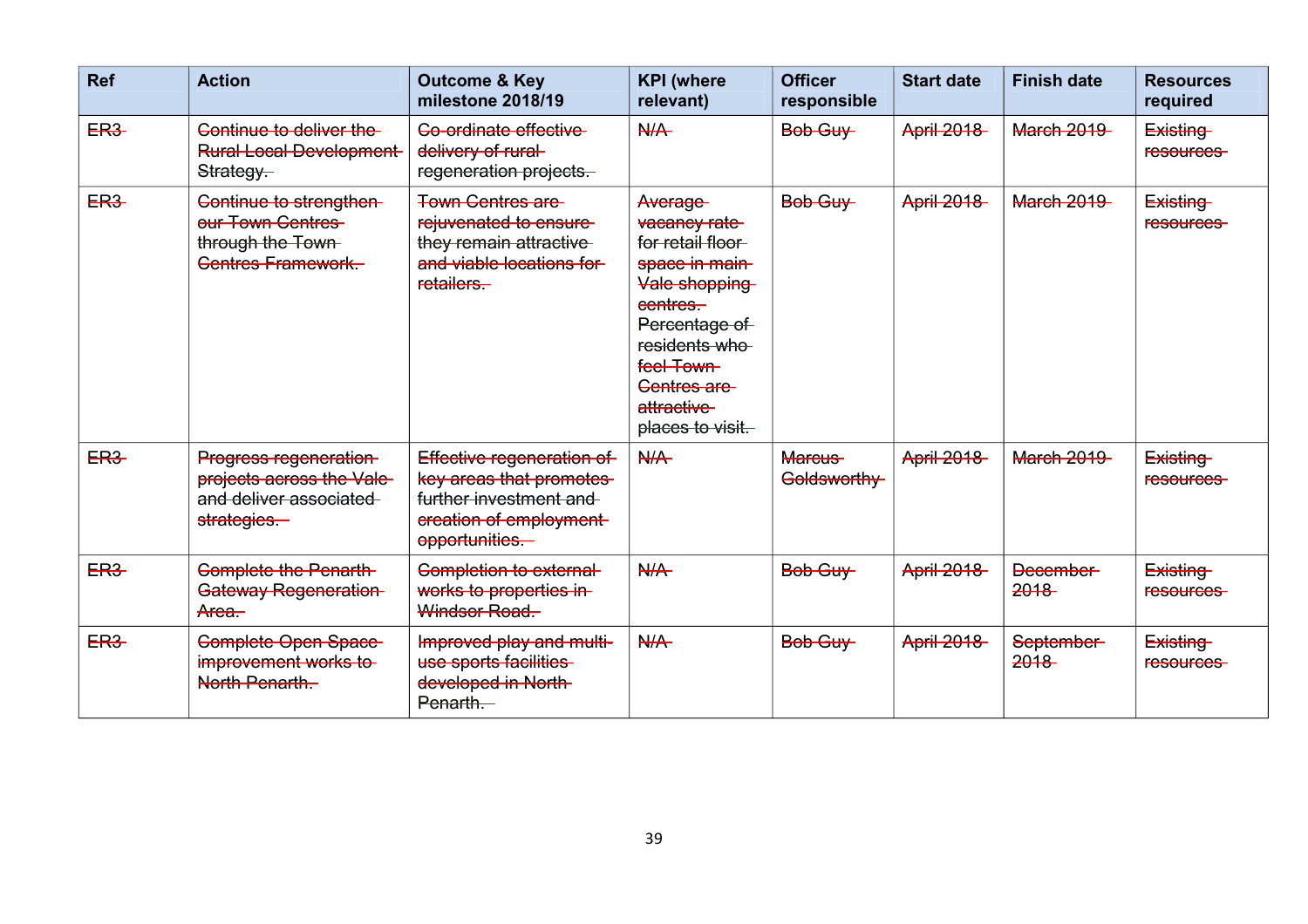| <b>Ref</b>  | <b>Action</b>                                                                                                                                   | <b>Outcome &amp; Key</b><br>milestone 2018/19                                                                                         | <b>KPI</b> (where<br>relevant) | <b>Officer</b><br>responsible | <b>Start date</b> | <b>Finish date</b> | <b>Resources</b><br>required |
|-------------|-------------------------------------------------------------------------------------------------------------------------------------------------|---------------------------------------------------------------------------------------------------------------------------------------|--------------------------------|-------------------------------|-------------------|--------------------|------------------------------|
| <b>ER6-</b> | Increase the number of<br>innovative events which<br>support the local-<br>economy and encourage<br>existing events to be self-<br>sustainable. | Deliver a variety of<br>events that promote and<br>enhance the local-<br>economy that are self-<br>sustainable-                       | N/A                            | Bob Guy                       | <b>April 2018</b> | <b>March 2019</b>  | Existing<br>resources-       |
| ER6         | Revise and implement<br>the Destination<br>Management Plan.                                                                                     | <b>Destination Management</b><br>Plan is fit for purpose and<br>enables the Vale to<br>become the 'Go to'<br>destination for tourism. | N/A                            | Bob Guy/Nia<br>Hollins-       | <b>April 2018</b> | <b>March 2019</b>  | Existing<br><b>resources</b> |
| ER6         | Explore further-<br>opportunities for<br>commercial partnerships<br>on Council sites for the<br>provision of tourism-<br>activities.-           | <b>Commercial opportunities</b><br>lead to more tourism<br>related activities and<br>increased revenue for the<br>Council-            | N/A                            | Bob Guy                       | <b>April 2018</b> | <b>March 2019</b>  | Existing<br><b>resources</b> |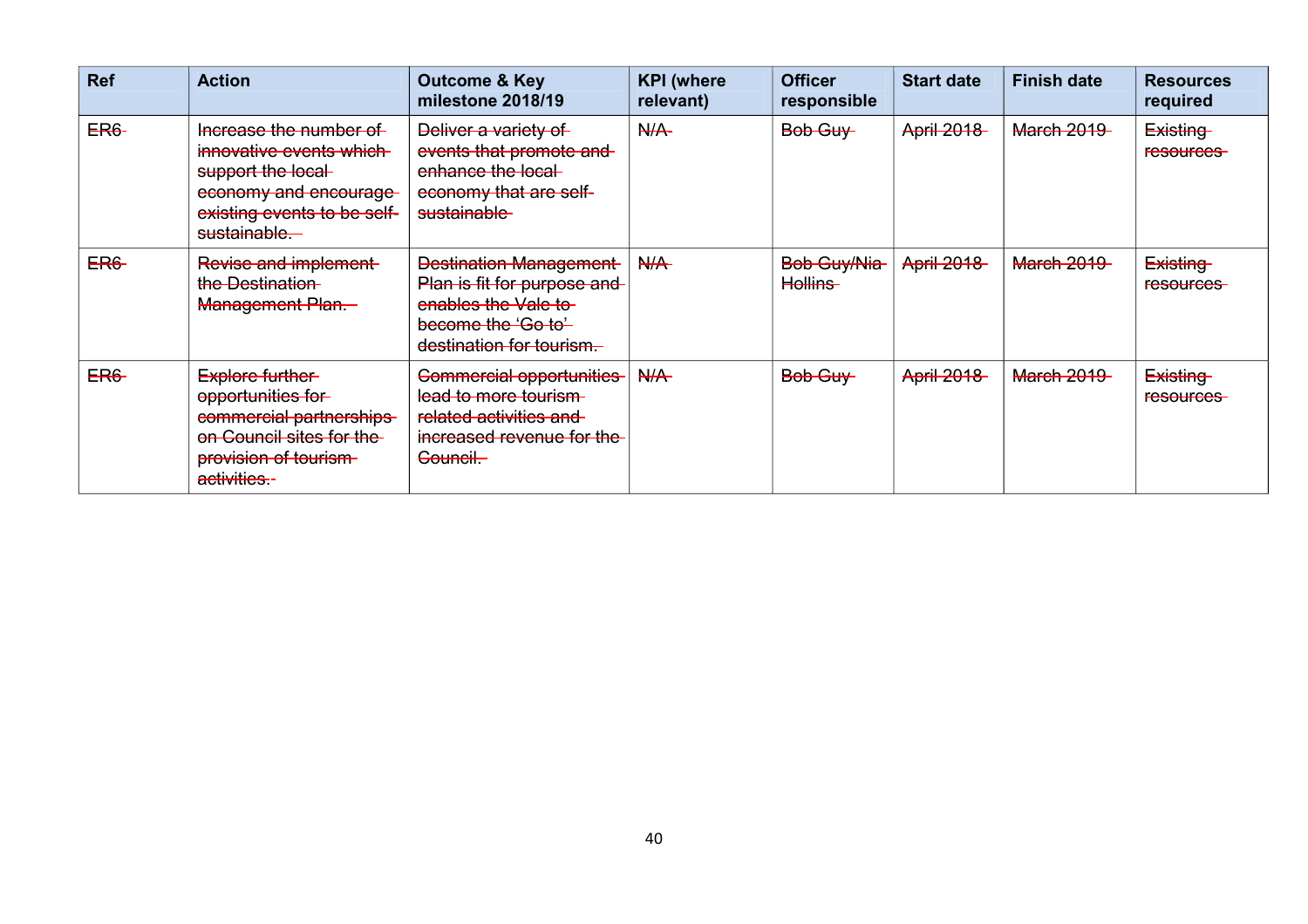#### **Well-being Outcome 2: An Environmentally Responsible and Prosperous Vale Objective 4: Promoting sustainable development and protecting our environment**

| <b>Well-being</b><br><b>Goals</b> | <b>A Resilient</b><br><b>Wales</b>                                                                                                                                           | A Healthier<br><b>Wales</b>                                                                                          | A More Equal<br>Wales                                                                                                           | A Wales of<br><b>Cohesive</b><br><b>Communities</b>                                                                                                  | A Wales of Vibrant<br>Culture & Thriving<br>Welsh Language | <b>A Prosperous</b><br><b>Wales</b> |                    | <b>A Globally</b><br><b>Responsible Wales</b> |
|-----------------------------------|------------------------------------------------------------------------------------------------------------------------------------------------------------------------------|----------------------------------------------------------------------------------------------------------------------|---------------------------------------------------------------------------------------------------------------------------------|------------------------------------------------------------------------------------------------------------------------------------------------------|------------------------------------------------------------|-------------------------------------|--------------------|-----------------------------------------------|
| <b>Ref</b>                        | <b>Action</b>                                                                                                                                                                |                                                                                                                      | <b>Outcome &amp; Key</b><br>milestone 2018/19                                                                                   | <b>KPI</b> (where<br>relevant)                                                                                                                       | <b>Officer responsible</b>                                 | <b>Start date</b>                   | <b>Finish date</b> | <b>Resources</b><br>required                  |
| <b>ER7-</b>                       | Undertake an annual<br>and utilise this as a<br><b>Planning Framework.</b>                                                                                                   | monitoring review of the<br><b>Local Development Plan-</b>                                                           | AMR report submitted to<br>WG in October 2018.                                                                                  | N/A                                                                                                                                                  | Marcus-<br>Goldsworthy/Victoria<br>Robinson-               | <b>April 2018</b>                   | October 2018       | Existing<br>resources-                        |
| <b>ER7</b>                        | on the following<br>Guidance:<br>Renewable Energy<br><b>Tourism</b><br>Public Art-                                                                                           | To prepare and consult-<br><b>Supplementary Planning</b><br>Parking and Travel Plan-<br><b>Trees and Development</b> | <b>Supplementary Planning</b><br>Guidance (SPG) is<br>prepared and public-<br>consultation is<br>undertaken.<br>SPG is adopted- | N/A                                                                                                                                                  | Victoria Robinson                                          | <b>April 2018</b>                   | <b>March 2019</b>  | Existing<br><b>resources</b>                  |
| ER7                               | Determine statutory<br>applications under-<br>Planning and other-<br>relevant Acts in-<br>accordance with the<br>(unless material-<br>considerations indicate<br>otherwise). | <b>Local Development Plan-</b>                                                                                       | Applications are<br>determined in-<br>accordance with<br>statutory guidelines.                                                  | % of a) all b<br>householder-<br>planning<br>applications<br>determined<br>within 8<br>% decisions<br>made contrary<br>to officer<br>recommendation- | Victoria Robinson                                          | <b>April 2018</b>                   | <b>March 2019</b>  | Existing<br>resources-                        |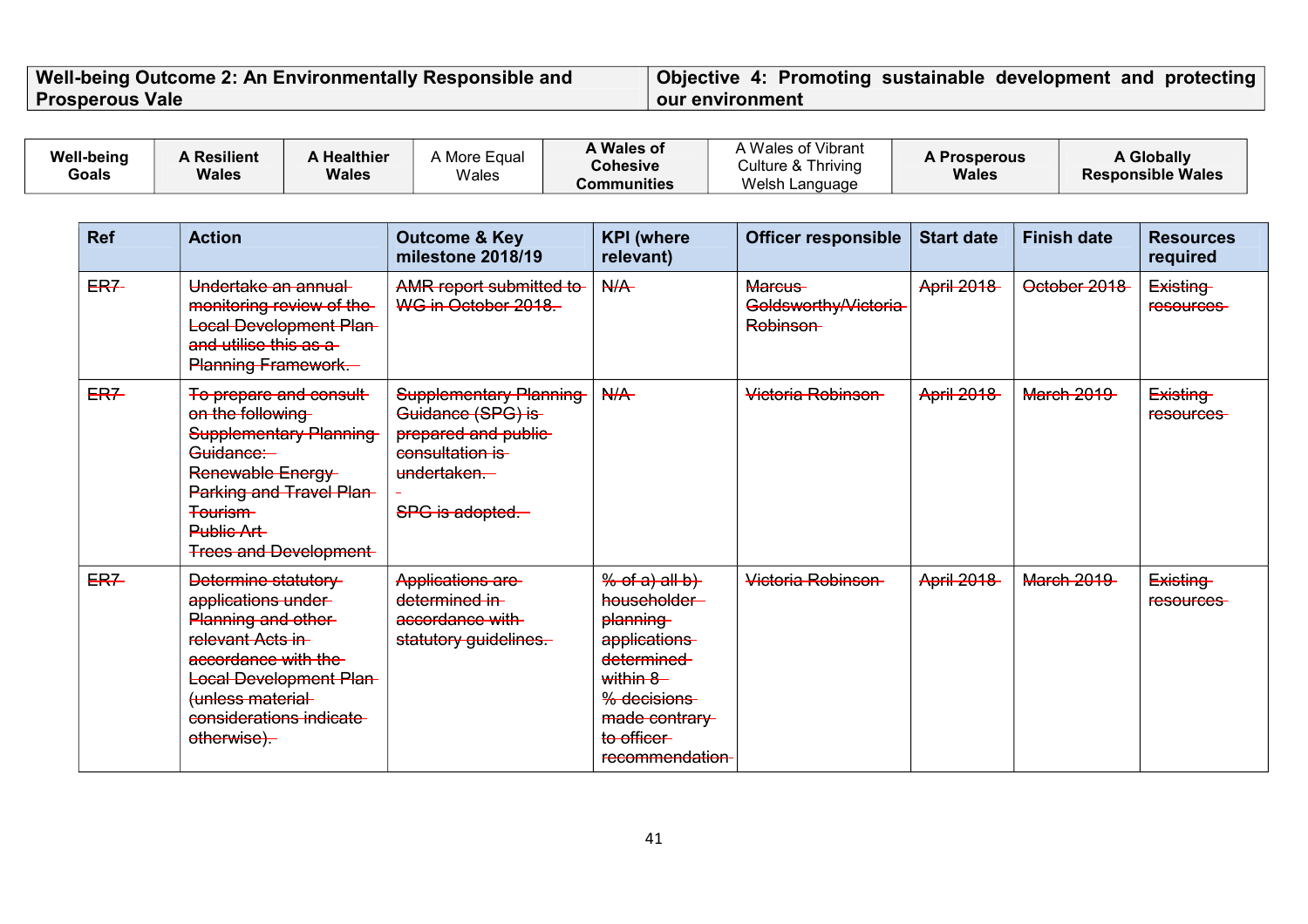| <b>Ref</b> | <b>Action</b>                                                                                                                                                                                                                                                                                                                  | <b>Outcome &amp; Key</b><br>milestone 2018/19                                                              | <b>KPI</b> (where<br>relevant) | <b>Officer responsible</b> | <b>Start date</b> | <b>Finish date</b> | <b>Resources</b><br>required  |
|------------|--------------------------------------------------------------------------------------------------------------------------------------------------------------------------------------------------------------------------------------------------------------------------------------------------------------------------------|------------------------------------------------------------------------------------------------------------|--------------------------------|----------------------------|-------------------|--------------------|-------------------------------|
| ER7-       | Continue a program of<br><b>Planning Committee-</b><br>member training.                                                                                                                                                                                                                                                        | Members receive<br>effective training with-<br>regard to the planning<br>process-                          | N/A                            | Victoria Robinson          | <b>April 2018</b> | <b>March 2019</b>  | Existing<br>resources-        |
| <b>ER8</b> | <b>Take stock of likely</b><br>legislation changes in<br>Wales and the recent<br>report into the<br>Community<br>Infrastructure Levy<br>system and further use<br>the Planning obligation-<br>guidance to secure<br>developer contributions<br>to provide necessary<br>infrastructure and<br>improve community<br>facilities.- | We enhance and<br>improve community<br>facilities through<br>maximising use of<br>developer contributions. | N/A                            | Victoria Robinson          | <b>April 2018</b> | <b>March 2019</b>  | <b>Existing</b><br>resources. |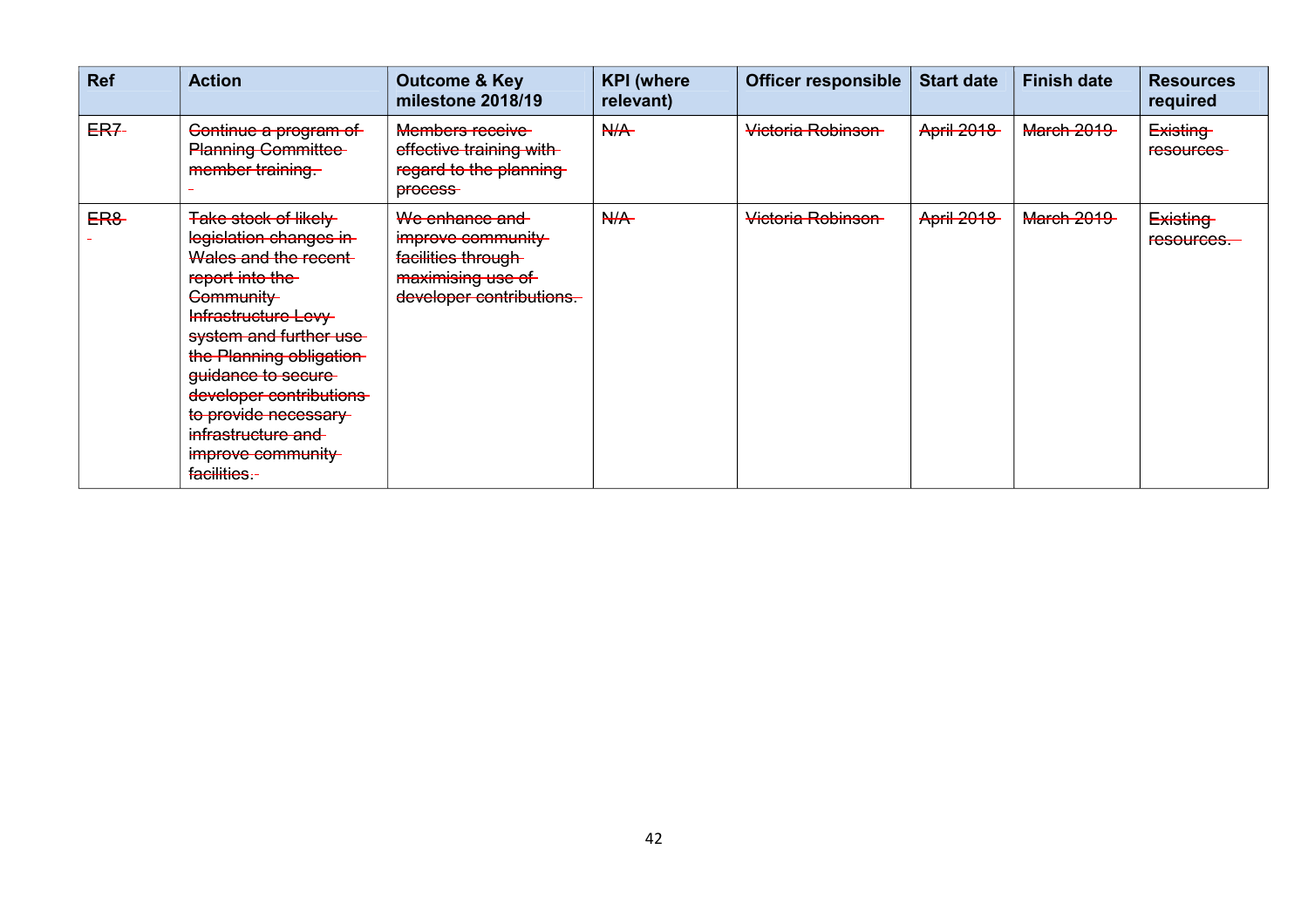| <b>Ref</b>       | <b>Action</b>                                                                                                                             | <b>Outcome &amp; Key</b><br>milestone 2018/19                                                                      | <b>KPI</b> (where<br>relevant) | <b>Officer</b><br>responsible              | <b>Start date</b> | <b>Finish date</b> | <b>Resources</b><br>required |
|------------------|-------------------------------------------------------------------------------------------------------------------------------------------|--------------------------------------------------------------------------------------------------------------------|--------------------------------|--------------------------------------------|-------------------|--------------------|------------------------------|
| <b>ER10/F-</b>   | Oversee the procurement-<br>and management of<br>improvement works<br>associated with Five Mile<br><b>Lane</b>                            | Improve the safety and<br>infrastructure of Five Mile<br><del>Lane.</del>                                          | N/A                            | <del>Marcus</del><br>Goldsworthy-          | <b>April 2018</b> | <b>March 2019</b>  | Existing<br>resources-       |
| <b>ER14</b>      | Adopt and deliver the<br>Barry Island Master Plan.                                                                                        | Master Plan adopted.                                                                                               | N/A                            | Marcus-<br>Goldsworthy/<br>John Dent       | <b>April 2018</b> | <b>March 2019</b>  | Existing<br><b>resources</b> |
| <b>ER14</b>      | Progress the beneficial-<br>re-use of the Nell's Point<br>site at Barry Island.                                                           | Site marketed and<br>developers identified.                                                                        | N/A                            | <b>Marcus</b><br>Goldsworthy/<br>John Dent | <b>April 2018</b> | <b>March 2019</b>  | Existing<br><b>resources</b> |
| ER <sub>17</sub> | Deliver a programme of<br><b>Biodiversity Projects</b><br>funded by the Welsh-<br><b>Government's Single</b><br><b>Environment Grant.</b> | Programme delivered<br>that enhances the<br>biodiversity of the<br>Vale/supports the<br>ereation of new habitats.- | N/A                            | Bob Guy                                    | <b>April 2018</b> | <b>March 2019</b>  | <b>Existing</b><br>resources |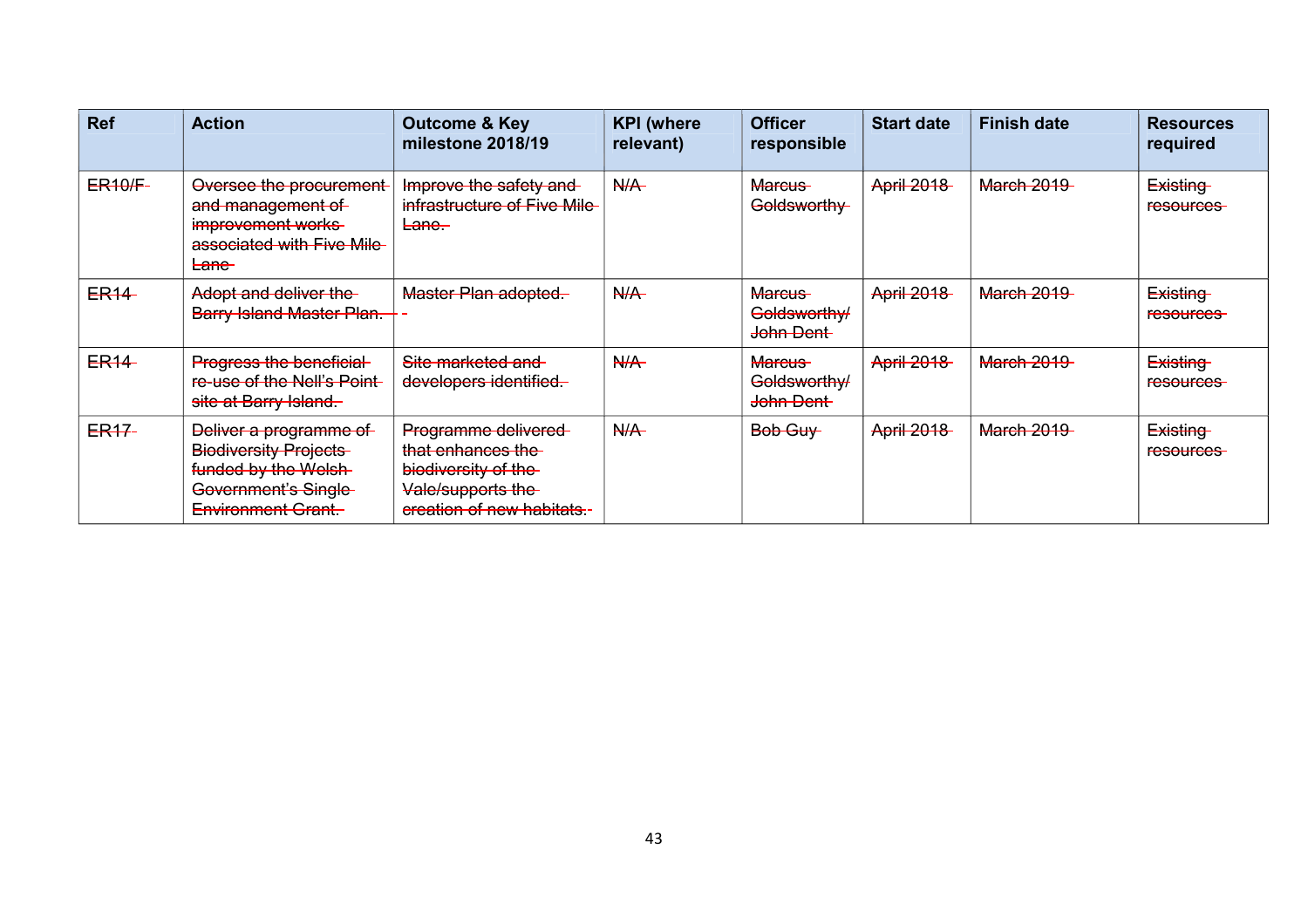**Well-being Outcome 3: An Aspirational and Culturally Vibrant Vale Objective 6: Valuing culture and diversity**

| A Wales of<br><b>Well-being</b><br><b>A Resilient</b><br>A More Equal<br><b>Healthier</b><br>Prosperous Wales<br><b>Cohesive</b><br>Culture & Thriving<br>Wales<br><b>Wales</b><br><b>Wales</b><br>Goals<br>Wales<br>Welsh Language<br>Communities |  |  |  | Wales of Vibrant |  | A Globally Responsible |
|----------------------------------------------------------------------------------------------------------------------------------------------------------------------------------------------------------------------------------------------------|--|--|--|------------------|--|------------------------|
|----------------------------------------------------------------------------------------------------------------------------------------------------------------------------------------------------------------------------------------------------|--|--|--|------------------|--|------------------------|

| <b>Our Ways of Working</b> | Long Term | <b>Integrated</b> | Involvina | Collaborative | Preventina |
|----------------------------|-----------|-------------------|-----------|---------------|------------|
|                            |           |                   |           |               |            |

| <b>Ref</b>         | <b>Action</b>                                                                                                                                     | <b>Outcome &amp; Key</b><br>milestone 2018/19                                                                            | <b>KPI</b> (where<br>relevant) | <b>Officer</b><br>responsible | <b>Start date</b> | <b>Finish date</b> | <b>Resources</b><br>required |
|--------------------|---------------------------------------------------------------------------------------------------------------------------------------------------|--------------------------------------------------------------------------------------------------------------------------|--------------------------------|-------------------------------|-------------------|--------------------|------------------------------|
| AC <sub>10</sub> - | Improve equality<br>monitoring data to enable-<br>more informed decisions<br>about service delivery                                               | Accurate and timely data-<br>to inform proposals and<br>decisions about service<br>$delivery-$                           | N/A                            | <b>Marcus</b><br>Goldsworthy  | <b>April 2018</b> | <b>March 2019</b>  | Existing<br>resources-       |
| <b>AC10</b>        | Identify a site for Gypsy-<br>and Travellers.                                                                                                     | Appropriate site for Gypsy-<br>and Travellers is identified<br>and planning permission is-<br>sought.                    | N/A                            | Victoria<br>Robinson-         | <b>April 2018</b> | <b>March 2019</b>  | Existing<br>resources-       |
| <b>AG12</b>        | <b>Translate the updated-</b><br>Vale of Glamorgan<br>Planning Guide.                                                                             | Improved access to<br>services and information.<br>Document translated and<br>published.                                 | N/A                            | Victoria<br>Robinson-         | <b>April 2018</b> | <b>March 2019</b>  | Existing<br>resources-       |
| AC <sub>16</sub>   | Protect and enhance the<br>built, natural and cultural-<br>heritage of the Vale of<br>Glamorgan through-<br>development management-<br>decisions. | Planning decisions<br>complement and enhance<br>the built, natural and<br>eultural heritage of the<br>Vale of Glamorgan. | Listed Building<br>consents.   | Victoria<br>Robinson-         | <b>April 2018</b> | <b>March 2019</b>  | Existing<br>resources-       |
| AC <sub>16</sub>   | Continue to promote-<br>excellence in construction-<br>through the LABC awards.                                                                   | Recognition at the annual-<br><b>Building Regulation</b><br>Awards :-                                                    | N/A                            | Charlie-<br><b>Hunter-</b>    | <b>April 2018</b> | <b>March 2019</b>  | Existing<br>resources-       |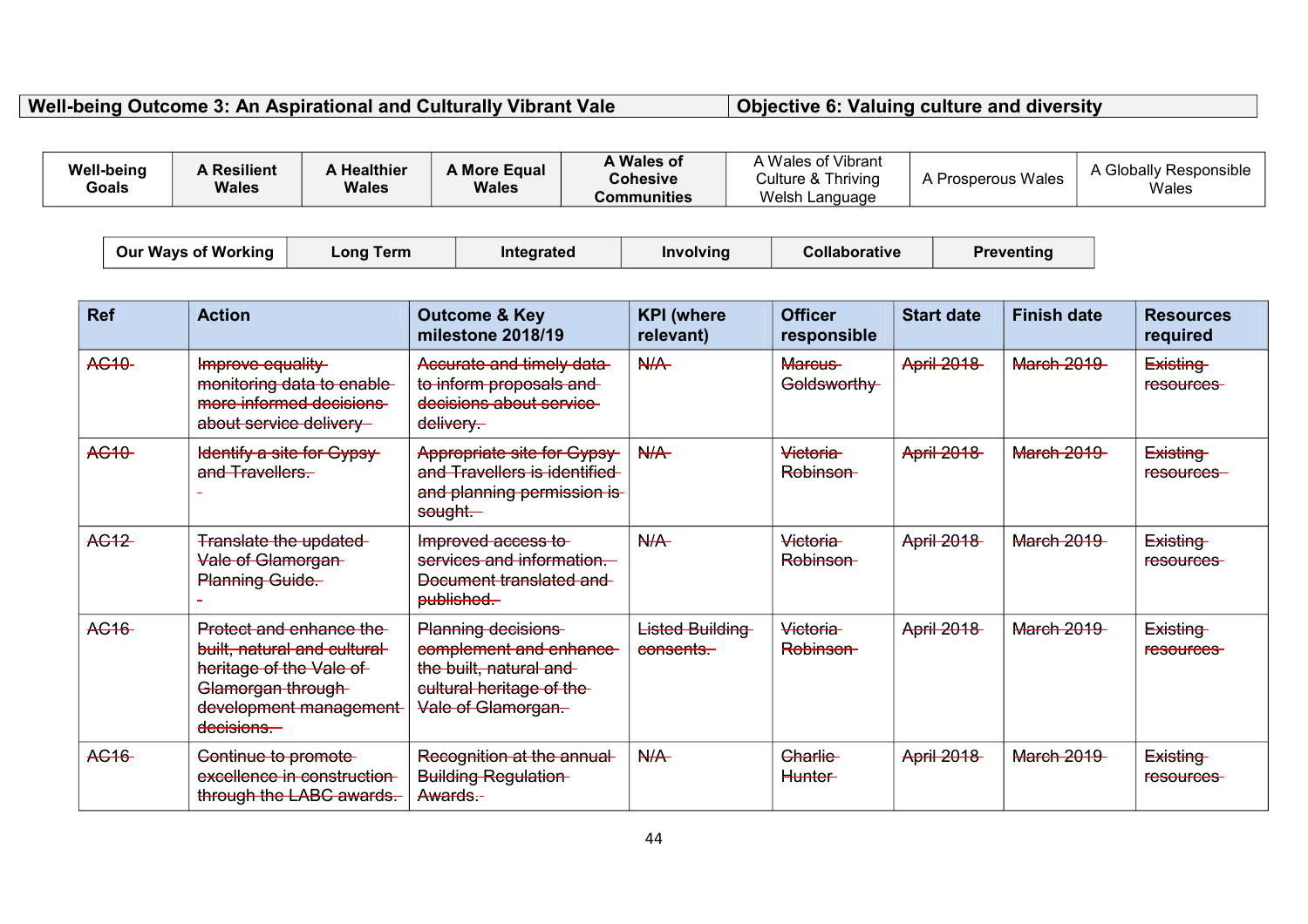| Well-being Outcome 4: An Active and Healthy Vale<br>lifestyles |                      |                                    |                              |                                              | Objective 7: Encouraging and promoting active                                |                              | healthy<br>and                  |
|----------------------------------------------------------------|----------------------|------------------------------------|------------------------------|----------------------------------------------|------------------------------------------------------------------------------|------------------------------|---------------------------------|
| <b>Well-being</b><br>Goals                                     | A Resilient<br>Wales | <b>A Healthier</b><br><b>Wales</b> | A More Equal<br><b>Wales</b> | A Wales of<br><b>Cohesive</b><br>Communities | A Wales of Vibrant<br><b>Culture &amp; Thriving</b><br><b>Welsh Language</b> | <b>A Prosperous</b><br>Wales | A Globally Responsible<br>Wales |

| Our wavs of working | ∟ona term ⊺ | <b>Integrated</b> | Involvina | <b>Collaborative</b> | Preventina |
|---------------------|-------------|-------------------|-----------|----------------------|------------|
|---------------------|-------------|-------------------|-----------|----------------------|------------|

| <b>Ref</b>      | <b>Action</b>                                                                                                                                            | <b>Outcome &amp; Key</b><br>milestone 2018/19                                                                                                               | <b>KPI</b> (where<br>relevant)                                        | <b>Officer</b><br>responsible | <b>Start date</b> | <b>Finish date</b> | <b>Resources</b><br>required                                  |
|-----------------|----------------------------------------------------------------------------------------------------------------------------------------------------------|-------------------------------------------------------------------------------------------------------------------------------------------------------------|-----------------------------------------------------------------------|-------------------------------|-------------------|--------------------|---------------------------------------------------------------|
| A <sub>H6</sub> | Apply for 2 Green Flag-<br>quarde at Coompeter<br>awaruo ar Uuomuotun<br><b>Country Park and Porthkerry-</b><br>Country Dork<br><del>Country Pain.</del> | Maintain the bigh quality<br><del>Maintain the mun quality</del><br>of parke provision in the<br><del>or pains provision in the</del><br>Vale of Glamorgan. | <b>CPM/197: No of</b><br>Croop Floo<br><del>orcen nag</del><br>parks. | Bob Guy                       | 01/04/2018        | 31/07/2018         | <b>Existing</b><br><b>EQCOUTOOC</b><br>r <del>esources.</del> |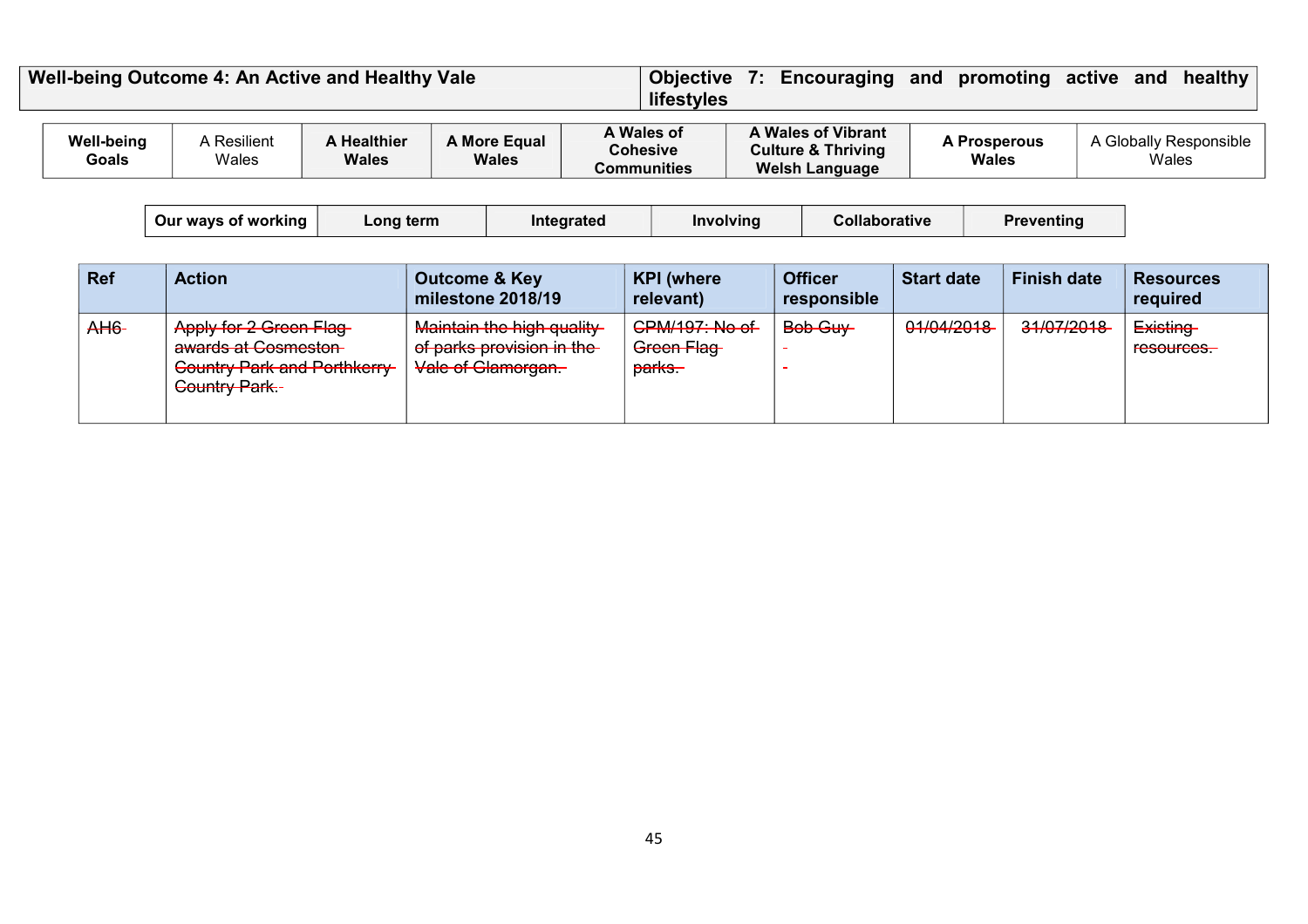### **Integrated Planning**

| <b>Our Ways of Working</b> | $\mathsf{\mathsf{Long}}$ Term | Integrated | <b>Involving</b> | <b>Collaborative</b> | Preventing |
|----------------------------|-------------------------------|------------|------------------|----------------------|------------|
|----------------------------|-------------------------------|------------|------------------|----------------------|------------|

| <b>Ref</b> | <b>Action</b>                                                                                                                                                     | <b>Outcome &amp; Key</b><br>milestone 2018/19                                      | <b>KPI</b> (where<br><b>Officer</b><br>relevant)<br>responsible  |                              | <b>Start date</b> | <b>Finish date</b> | <b>Resources</b><br>required |
|------------|-------------------------------------------------------------------------------------------------------------------------------------------------------------------|------------------------------------------------------------------------------------|------------------------------------------------------------------|------------------------------|-------------------|--------------------|------------------------------|
| CP1/F      | Contribute to delivering service<br>efficiencies and savings to<br>support the Council's Reshaping<br>Services Programme.                                         | Successful delivery of the<br>Council's transformational<br>change programme.      | N/A                                                              | <b>Marcus</b><br>Goldsworthy | April 2018        | March 2019         | Existing<br>resources        |
| CP1/F      | Further explore options to<br>maximise income generation<br>within the service.                                                                                   | Income generation<br>opportunities are<br>implemented.                             | N/A                                                              | <b>Marcus</b><br>Goldsworthy | April 2018        | March 2019         | Existing<br>resources        |
| CP2/W      | Review and strengthen the<br>performance management<br>arrangements in relation to<br>sickness absence with the<br>service.                                       | <b>Reduction in sickness</b><br>absence rates in line with<br>the 2018/19 targets. | <b>Number</b><br>days/shifts lost<br>due to sickness<br>absence. | <b>Marcus</b><br>Goldsworthy | April 2018        | March 2019         | Existing<br>resources        |
| W          | Develop capacity within<br>specialist areas in order to<br>increase service resilience.                                                                           | Capacity developed in<br>specialist areas.                                         | N/A                                                              | <b>Marcus</b><br>Goldsworthy | April 2018        | March 2019         | Existing<br>resources        |
| W          | Implement succession planning<br>initiatives to address hard to<br>recruit service areas within the<br>service with an emphasis on<br>developing career pathways. | Enhance staff progression<br>and retention within the<br>service.                  | N/A                                                              | <b>Marcus</b><br>Goldsworthy | April 2018        | March 2019         | Existing<br>resources        |
| W          | Develop managers' skills to<br>increase resilience and flexibility<br>and to lead teams through future<br>changes that will be required.                          | Manager skills are<br>developed via training<br>courses.                           | N/A                                                              | <b>Marcus</b><br>Goldsworthy | April 2018        | March 2019         | Existing<br>resources        |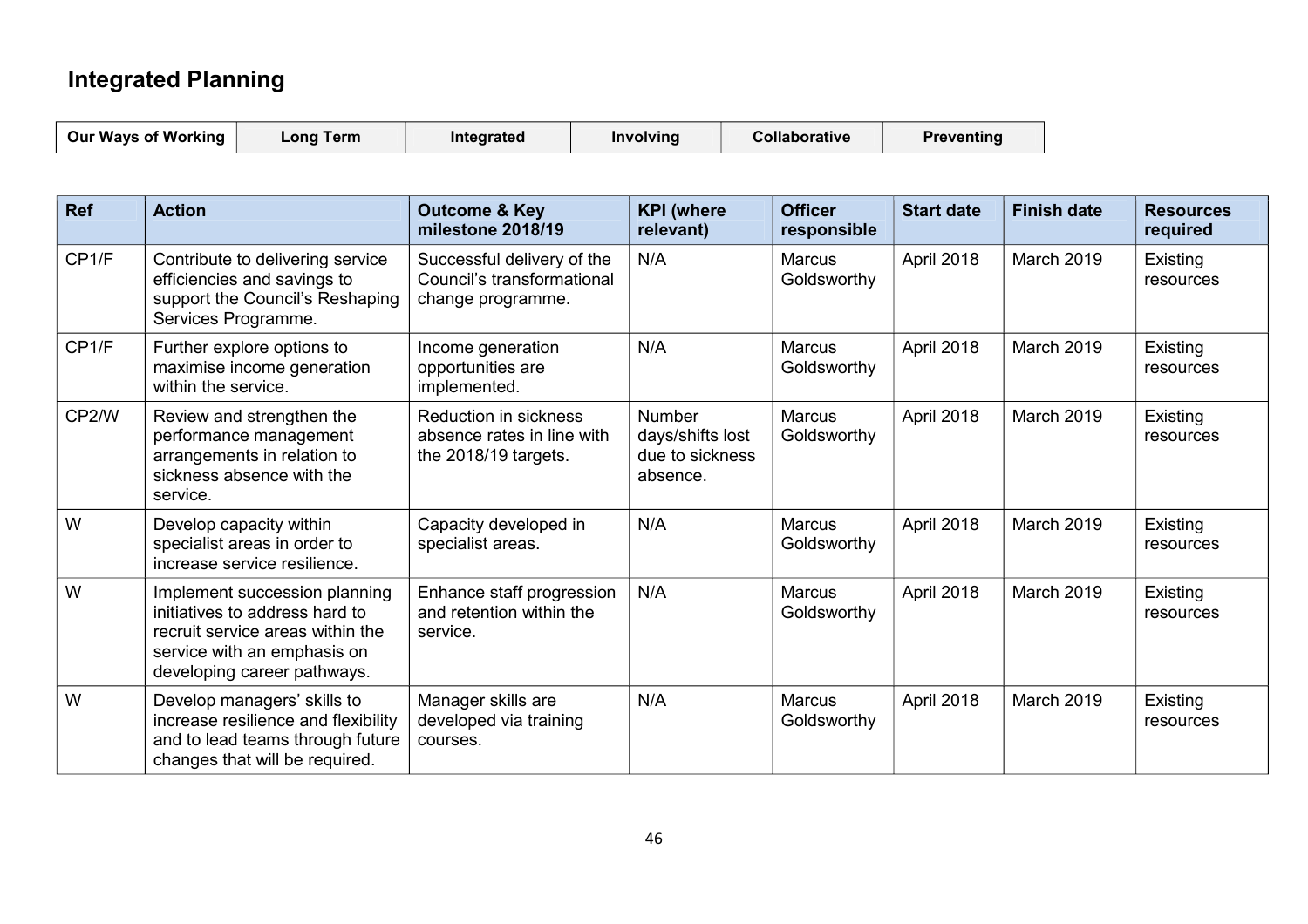| <b>Ref</b>     | <b>Action</b>                                                                                                                                                    | <b>Outcome &amp; Key</b><br>milestone 2018/19                        | <b>KPI</b> (where<br>relevant) | <b>Officer</b><br>responsible | <b>Start date</b> | <b>Finish date</b> | <b>Resources</b><br>required |
|----------------|------------------------------------------------------------------------------------------------------------------------------------------------------------------|----------------------------------------------------------------------|--------------------------------|-------------------------------|-------------------|--------------------|------------------------------|
| W              | Identify the critical posts to the<br>business as well as areas where<br>recruitment difficulties exist in<br>order to explore options to target<br>recruitment. | Critical posts identified<br>and options explored to<br>recruit.     | N/A                            | <b>Marcus</b><br>Goldsworthy  | April 2018        | March 2019         | Existing<br>resources        |
| W              | Consider the opportunities for<br>regional working to improve<br>resilience and skill sets.                                                                      | Skilled, resilient workforce.                                        | N/A                            | <b>Marcus</b><br>Goldsworthy  | April 2018        | March 2019         | Existing<br>resources        |
| W              | Investigate apprenticeship<br>opportunities.                                                                                                                     | Work with HR (Training<br>Manager) to secure new<br>apprenticeships. | N/A                            | <b>Marcus</b><br>Goldsworthy  | April 2018        | March 2019         | Existing<br>resources        |
| <b>ICT</b>     | Continue<br>to<br>develop<br>opportunities for innovative ICT<br>based technical mobile working<br>practices including remote and<br>out of office working.      | Mobile working is<br>operational across the<br>service               | N/A                            | <b>Marcus</b><br>Goldsworthy  | April 2018        | March 2019         | Existing<br>resources        |
| $\overline{A}$ | Complete the refurbishment of<br>BSC 2 to let remaining space to<br>support regeneration and<br>increase income.                                                 | Business supported to<br>remain in the Vale of<br>Glamorgan.         | N/A                            | Bob Guy                       | April 2018        | March 2019         | Existing<br>resources        |
| $\overline{A}$ | Oversee the disposal/sale of the<br>former Flat Holm project vessel.                                                                                             | Income generation and<br>reduction of overheads.                     | N/A                            | <b>Marcus</b><br>Goldsworthy  | April 2018        | March 2019         | Existing<br>resources        |
| A&P            | Progress the disposal of the<br><b>Innovation Quarter Southern</b><br>development site at Barry<br>Waterfront.                                                   | Exchange site contracts.                                             | N/A                            | <b>Mark White</b>             | April 2018        | March 2019         | Existing<br>resources        |
| A&P            | Progress the disposal of the<br>former goods shed site at the<br>Innovation Quarter / Barry<br>Waterfront.                                                       | Exchange sale contracts.                                             | N/A                            | <b>Mark White</b>             | April 2017        | March 2020         | Existing<br>resources        |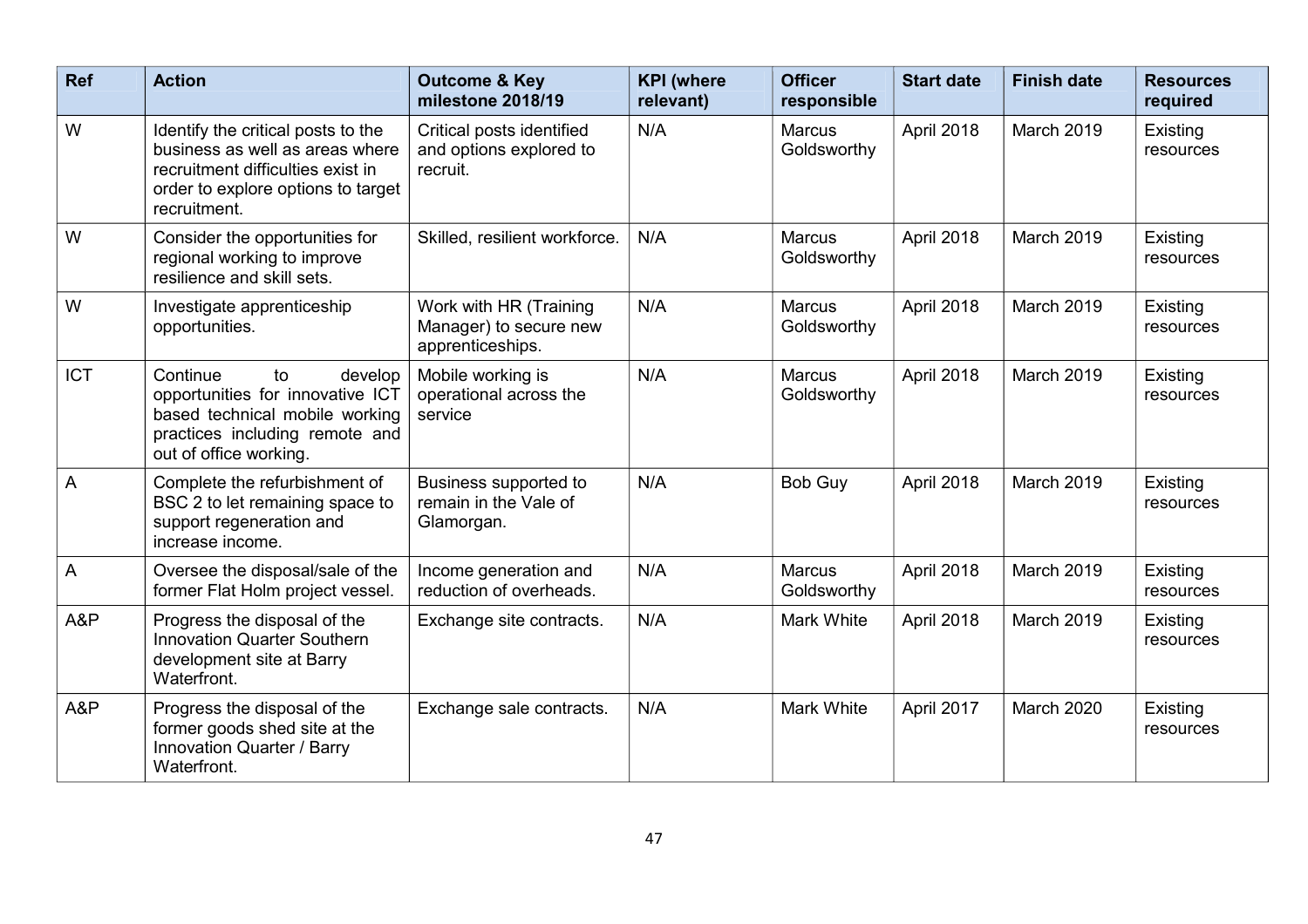| <b>Ref</b>     | <b>Action</b>                                                                                           | <b>Outcome &amp; Key</b><br>milestone 2018/19                                                                                                                                                                                               | <b>KPI</b> (where<br>relevant) | <b>Officer</b><br>responsible | <b>Start date</b> | <b>Finish date</b> | <b>Resources</b><br>required                     |
|----------------|---------------------------------------------------------------------------------------------------------|---------------------------------------------------------------------------------------------------------------------------------------------------------------------------------------------------------------------------------------------|--------------------------------|-------------------------------|-------------------|--------------------|--------------------------------------------------|
| $\overline{A}$ | Determine the future of 198<br>Holton Rd, former renewal<br>office.                                     | Efficient use of building<br>resources.                                                                                                                                                                                                     | N/A                            | <b>Bob Guy</b>                | April 2018        | March 2019         | Existing<br>resources                            |
| P              | Complete the Cemetery Road<br>Park and Community Building<br>scheme (Barry).                            | <b>Community Building</b><br>complete and leased to<br><b>Barry Town Council.</b>                                                                                                                                                           | N/A                            | John Dent                     | April 2018        | August 2019        | Existing<br>resources                            |
| <b>P&amp;A</b> | Complete the Barry Town<br><b>Centre Gateway Regeneration</b><br>Project.                               | Complete feasibility and<br>Master Planning.                                                                                                                                                                                                | N/A                            | Mark White                    | April 2018        | March 2019         | <b>WG Grant Aid</b><br>and existing<br>resources |
| P&A            | Disposal of St Cyres Lower<br>School, Dinas Powis, Mixed Use<br>(Housing and Community Uses).           | Disposal of land in<br>accordance with the<br>Development Land<br>Disposal Project and legal<br>completion of sale of land.                                                                                                                 | N/A                            | Mark White                    | April 2018        | March 2019         | Existing<br>resources                            |
| P              | Disposal of Eagleswell site,<br>Llantwit Major, Housing<br><b>Development Land Disposal</b><br>Project. | Disposal of land in<br>accordance with the<br>Development Land<br>Disposal Project and<br>exchange sale contracts.                                                                                                                          | N/A                            | Mark White                    | April 2018        | March 2019         | Existing<br>resources                            |
| P              | Deliver the Cowbridge Livestock<br><b>Market Mixed Use Regeneration</b><br>Project.                     | (a) Lease land to VMCE<br>for Exchange (Market<br>Hall):<br>(b) Enter into License with<br>Charter Trust (for<br>demolition of non-<br>operational cattle<br>pens/Town Wall repairs)<br>(c) Market main site as<br>development opportunity. | N/A                            | Mark White                    | April 2018        | March 2019         | Existing<br>resources                            |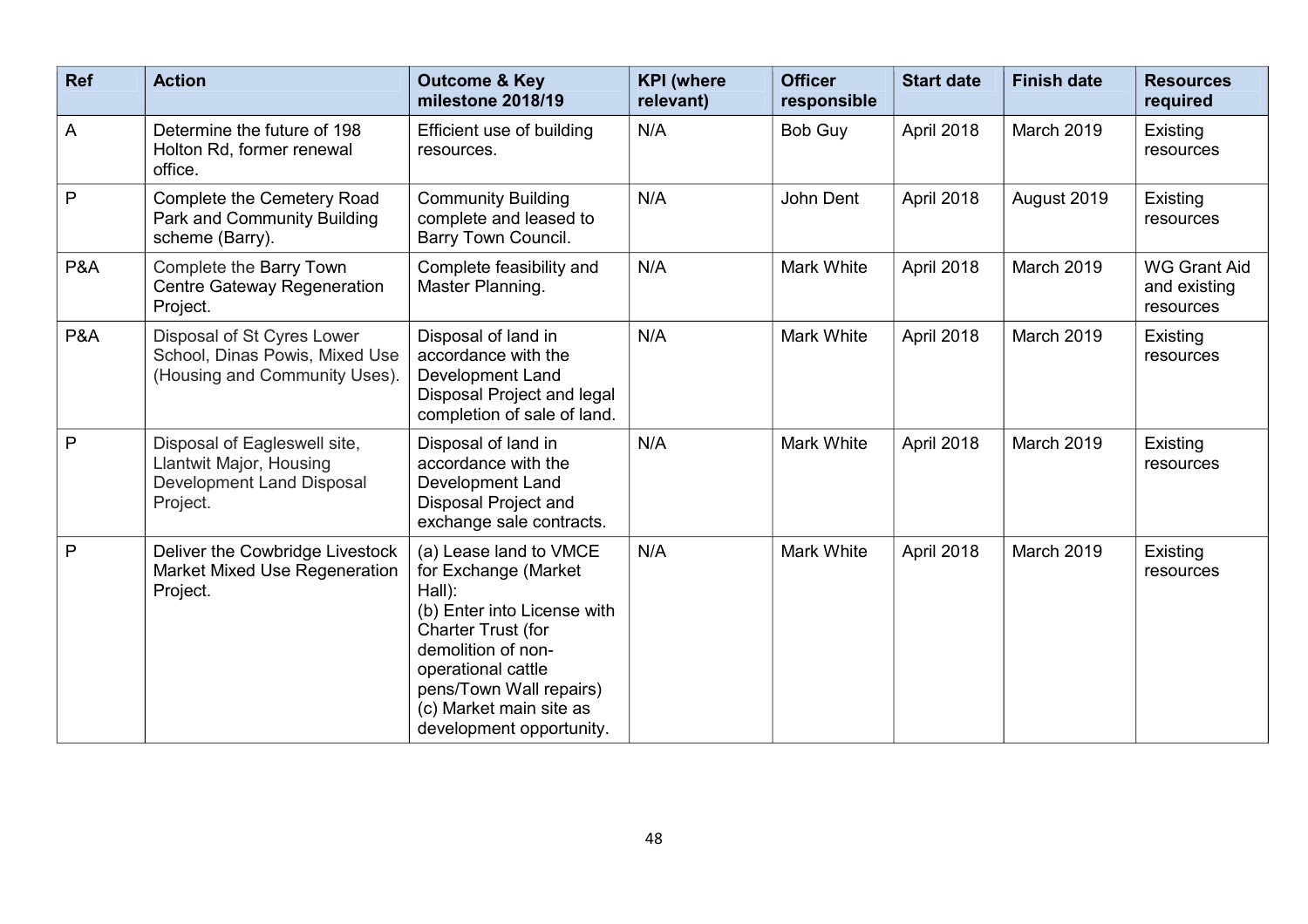| Ref          | <b>Action</b>                                                                                  | <b>Outcome &amp; Key</b><br>milestone 2018/19                                                                                                                                                                                                                                   | <b>KPI</b> (where<br>relevant) | <b>Officer</b><br>responsible | <b>Start date</b> | <b>Finish date</b> | <b>Resources</b><br>required |
|--------------|------------------------------------------------------------------------------------------------|---------------------------------------------------------------------------------------------------------------------------------------------------------------------------------------------------------------------------------------------------------------------------------|--------------------------------|-------------------------------|-------------------|--------------------|------------------------------|
| P            | Disposal of St Paul's Church<br><b>Mixed Use (Community Facility</b><br>and Affordable Homes). | Disposal of land in<br>accordance with the<br>Development Land<br>Disposal Project and<br>exchange sale contracts<br>with Newydd.                                                                                                                                               | N/A                            | Mark White                    | April 2018        | March 2019         | Existing<br>resources        |
| A&P          | Disposal of former toilet block<br>Nell's Point                                                | Complete site disposal<br>contract.                                                                                                                                                                                                                                             | N/A                            | John Dent                     | April 2018        | March 2019         | Existing<br>resources        |
| A&P          | Complete the marketing and<br>disposal of a number of land<br>parcels at Nell's Point.         | Complete site disposal<br>contracts.                                                                                                                                                                                                                                            | N/A                            | John Dent                     | April 2018        | March 2019         | Existing<br>resources        |
| $\mathsf{P}$ | Complete the A4226 Five Mile<br>Lane Road Improvement<br>scheme.                               | Meet programme for<br>delivery.                                                                                                                                                                                                                                                 | N/A                            | John Dent                     | April 2018        | August 2019        | Existing<br>resources        |
| $\mathsf{P}$ | Deliver the projects as set out in<br>the Penarth Heights S106<br>Strategy.                    | Seek approval from the<br>Project Board for the<br>Strategy document.<br>Seek approval of the<br>strategy from the funder,<br>Crest Nicholson.<br>Form appropriate teams<br>and commence<br>implementation of the<br>various projects outlined<br>with the strategy<br>document | N/A                            | John Dent                     | April 2018        | March 2020         | Existing<br>resources        |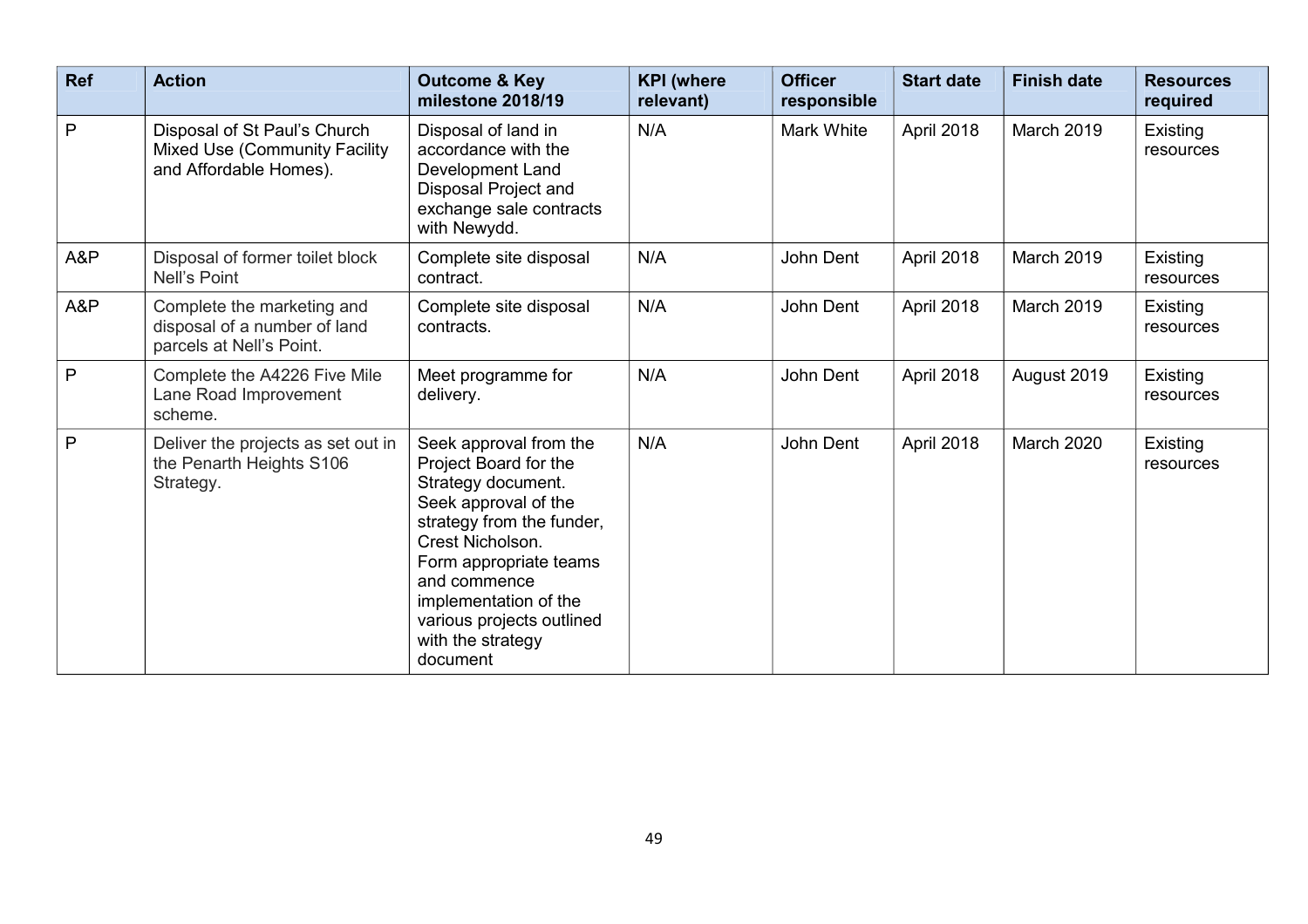### **Risk Evaluation Scoring**

| <b>Corporate Risks</b>                     |                         |                         |                 |                                  |                |                |                |                         |                |  |
|--------------------------------------------|-------------------------|-------------------------|-----------------|----------------------------------|----------------|----------------|----------------|-------------------------|----------------|--|
| <b>Category</b>                            |                         | <b>Inherent Risk</b>    |                 | <b>Effectiveness of controls</b> |                |                |                | <b>Residual Risk</b>    |                |  |
|                                            | Likelihood              | Impact                  | <b>Total</b>    | Likelihood                       | Impact         | <b>Total</b>   | Likelihood     | Impact                  | <b>Total</b>   |  |
| <b>CR1: Reshaping Services</b>             |                         |                         |                 |                                  |                |                |                |                         |                |  |
| Political & Legislative                    | 3                       | 3                       | 9               | $\overline{2}$                   | 2              | 4              | $\mathbf 1$    | $\overline{c}$          | $\overline{2}$ |  |
| <b>Resources</b>                           | 3                       | 3                       | 9               | 3                                | $\overline{2}$ | 6              | $\overline{2}$ | $\overline{2}$          | 4              |  |
| Service Delivery & Well-being              | 3                       | 3                       | $\overline{9}$  | $\overline{2}$                   | $\overline{2}$ | 4              | $\overline{2}$ | $\overline{2}$          | 4              |  |
| Reputation                                 | 3                       | 3                       | 9               | $\overline{2}$                   | $\overline{2}$ | 4              | $\overline{2}$ | $\overline{2}$          | 4              |  |
| <b>Average risk score</b>                  | 3                       | 3                       | 9               | $\overline{2}$                   | $\overline{2}$ | $\overline{4}$ | $\overline{2}$ | $\overline{2}$          | 4              |  |
|                                            |                         |                         |                 |                                  |                |                |                |                         | (Medium)       |  |
| <b>CR6: Workforce</b>                      |                         |                         |                 |                                  |                |                |                |                         |                |  |
| Political & Legislative                    | 3                       | 3                       | 9               | $\overline{2}$                   | 2              | 4              | $\overline{2}$ | $\overline{2}$          | 4              |  |
| <b>Resources</b>                           | 3                       | $\overline{3}$          | $\overline{9}$  | $\overline{2}$                   | $\overline{2}$ | 4              | $\overline{2}$ | $\overline{2}$          | 4              |  |
| Service Delivery & Well-being              | $\overline{2}$          | $\overline{2}$          | $\overline{4}$  | $\overline{2}$                   | $\overline{2}$ | 4              | $\overline{1}$ | 1                       | 1              |  |
| Reputation                                 | $\mathfrak{S}$          | 3                       | 9               | $\overline{2}$                   | $\overline{2}$ | $\overline{4}$ | $\overline{2}$ | $\overline{2}$          | 4              |  |
| <b>Average Risk Score</b>                  | 3                       | 3                       | 9               | $\overline{2}$                   | $\overline{2}$ | $\overline{4}$ | $\overline{2}$ | $\overline{2}$          | $\overline{4}$ |  |
|                                            |                         |                         |                 |                                  |                |                |                |                         | (Medium)       |  |
| <b>CR7: Information Security</b>           |                         |                         |                 |                                  |                |                |                |                         |                |  |
| Political & Legislative                    | $\overline{\mathbf{4}}$ | 3                       | 12              | $\overline{2}$                   | $\overline{2}$ | 4              | $\overline{2}$ | $\overline{2}$          | 4              |  |
| <b>Resources</b>                           | 4                       | 3                       | $\overline{12}$ | $\overline{2}$                   | $\overline{2}$ | 4              | $\overline{2}$ | $\overline{2}$          | 4              |  |
| Service Delivery & Well-being              | 4                       | 4                       | 16              | $\overline{2}$                   | $\overline{2}$ | 4              | $\overline{2}$ | $\overline{\mathbf{c}}$ | 4              |  |
| Reputation                                 | $\overline{\mathbf{4}}$ | 3                       | $\overline{12}$ | $\overline{2}$                   | $\overline{2}$ | $\overline{4}$ | $\overline{2}$ | $\overline{2}$          | 4              |  |
| <b>Average risk score</b>                  | $\overline{4}$          | 3                       | 12              | $\overline{2}$                   | $\overline{2}$ | $\overline{4}$ | $\overline{2}$ | $\overline{2}$          | 4              |  |
|                                            |                         |                         |                 |                                  |                |                |                |                         | (Medium)       |  |
| <b>CR8:Environmental Sustainability</b>    |                         |                         |                 |                                  |                |                |                |                         |                |  |
| Political & Legislative                    | $\sqrt{3}$              | 3                       | 9               | $\overline{2}$                   | 1              | $\overline{2}$ | $\overline{2}$ | 3                       | 6              |  |
| <b>Resources</b>                           | 3                       | $\overline{\mathbf{4}}$ | 12              | 1                                | $\overline{2}$ | $\overline{2}$ | 3              | $\overline{2}$          | 6              |  |
| Service Delivery & Well-being              | 3                       | 3                       | 9               | $\overline{2}$                   | $\overline{2}$ | 4              | $\overline{2}$ | $\overline{2}$          | 4              |  |
| Reputation                                 | 3                       | 4                       | 12              | $\overline{2}$                   | 1              | $\overline{2}$ | $\overline{2}$ | 4                       | 8              |  |
| <b>Average risk score</b>                  | 3                       | $\overline{4}$          | 12              | $\overline{2}$                   | $\overline{2}$ | $\overline{4}$ | $\overline{2}$ | $\overline{3}$          | 6              |  |
|                                            |                         |                         |                 |                                  |                |                |                |                         | (Medium)       |  |
| <b>CR10: Corporate Building Compliance</b> |                         |                         |                 |                                  |                |                |                |                         |                |  |
| Political & Legislative                    | 3                       | 4                       | 12              | $\overline{2}$                   | 1              | $\overline{2}$ | $\overline{2}$ | 4                       | 8              |  |
| <b>Resources</b>                           | 3                       | 4                       | 12              | $\overline{2}$                   | $\overline{2}$ | 4              | $\overline{2}$ | $\overline{2}$          | 4              |  |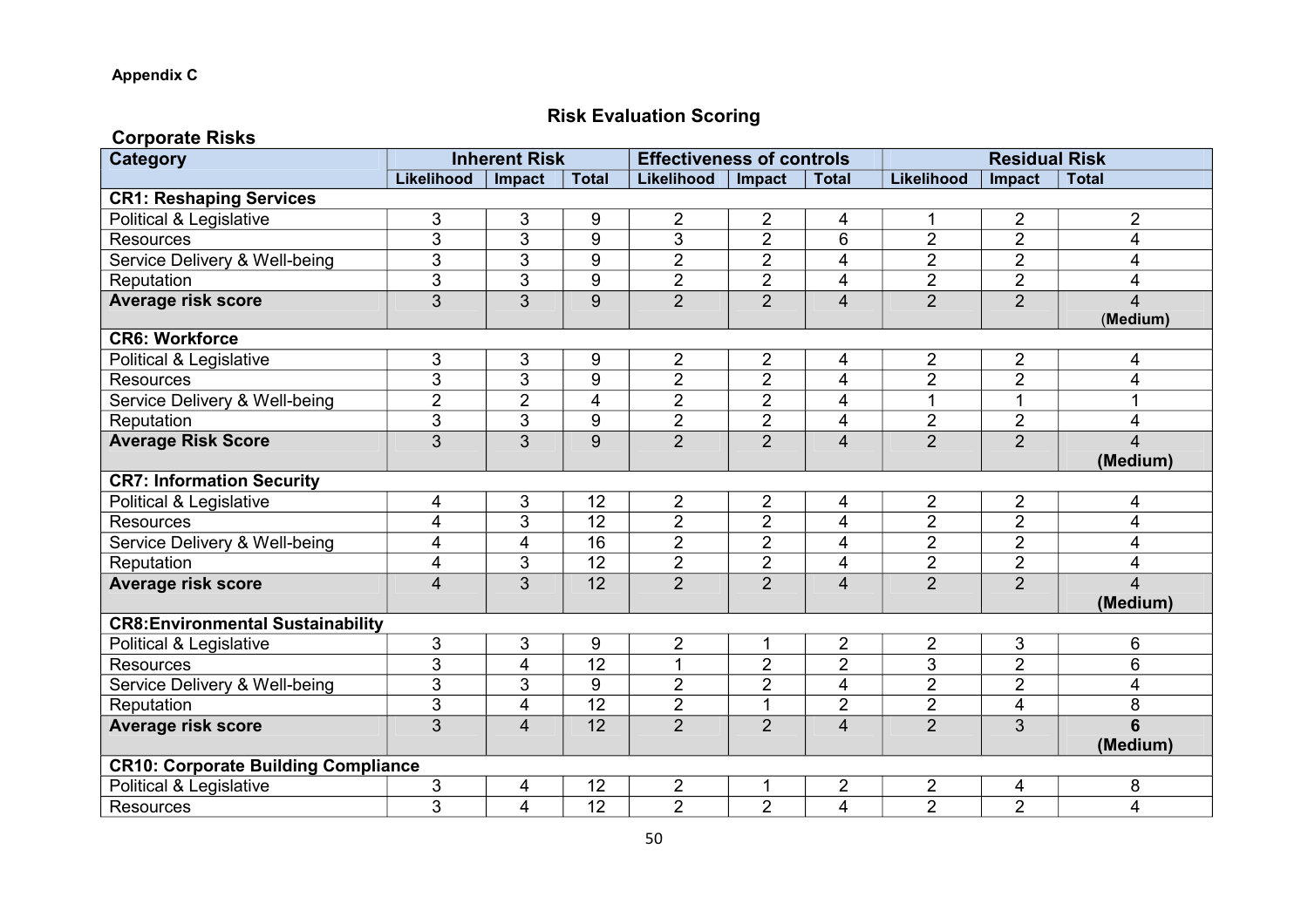| Category                         |                | <b>Inherent Risk</b> |              | <b>Effectiveness of controls</b> |                |                | <b>Residual Risk</b> |                |                |
|----------------------------------|----------------|----------------------|--------------|----------------------------------|----------------|----------------|----------------------|----------------|----------------|
|                                  | Likelihood     | <b>Impact</b>        | <b>Total</b> | Likelihood                       | <b>Impact</b>  | <b>Total</b>   | Likelihood           | <b>Impact</b>  | <b>Total</b>   |
| Service Delivery & Well-being    | 3              | 4                    | 12           | 2                                |                | 2              |                      | 4              | 8              |
| Reputation                       | 3              | 4                    | 12           | $\overline{2}$                   |                | $\overline{2}$ | 2                    | 4              | 8              |
| Average risk score               | 3              | $\overline{4}$       | 12           | $\overline{2}$                   |                | $\overline{2}$ | $\overline{2}$       | 4              | 8              |
|                                  |                |                      |              |                                  |                |                |                      |                | (Medium/High)  |
| <b>CR11: Safeguarding</b>        |                |                      |              |                                  |                |                |                      |                |                |
| Political & Legislative          | $\overline{2}$ | 3                    | 6            | 3                                | $\overline{2}$ | 6              |                      | 2              | $\overline{2}$ |
| <b>Resources</b>                 | 3              | 3                    | 9            | 3                                | $\overline{2}$ | 6              |                      | $\overline{2}$ | $\overline{2}$ |
| Service Delivery & Well-being    | 3              | 3                    | 9            | 3                                | $\overline{2}$ | 6              |                      | $\overline{2}$ | $\overline{2}$ |
| Reputation                       | $\overline{2}$ | 4                    | 8            | 3                                |                | 3              |                      | 4              | 4              |
| Average risk score               | 3              | 3                    | 9            | 3                                | $\overline{2}$ | 6              |                      | 3              | 3              |
|                                  |                |                      |              |                                  |                |                |                      |                | (Medium/Low)   |
| <b>CR14: Contract Management</b> |                |                      |              |                                  |                |                |                      |                |                |
| Political & Legislative          | 3              | 3                    | 9            | 3                                | 2              | 6              |                      | $\overline{2}$ | $\overline{2}$ |
| <b>Resources</b>                 | 3              | 3                    | 9            | 3                                | $\overline{2}$ | 6              |                      | $\overline{2}$ | $\overline{2}$ |
| Service Delivery & Well-being    | $\overline{2}$ | 3                    | 6            | $\overline{2}$                   | $\overline{2}$ | 4              |                      | $\overline{2}$ | $\overline{2}$ |
| Reputation                       | 3              | 4                    | 12           | 3                                |                | 3              |                      | 4              | 4              |
| <b>Average risk score</b>        | 3              | 3                    | 9            | $\overline{2}$                   | $\overline{2}$ | 4              |                      | 3              | 3              |
|                                  |                |                      |              |                                  |                |                |                      |                | (Medium/Low)   |

#### **Service Based Risks**

| <b>Risk</b>                                                                                                                                                                                                                                                                                                                                                                                       |            | <b>Inherent Risk</b> |                 | <b>Residual Risk</b> |        |              |  |
|---------------------------------------------------------------------------------------------------------------------------------------------------------------------------------------------------------------------------------------------------------------------------------------------------------------------------------------------------------------------------------------------------|------------|----------------------|-----------------|----------------------|--------|--------------|--|
|                                                                                                                                                                                                                                                                                                                                                                                                   | Likelihood | <b>Impact</b>        | <b>Total</b>    | Likelihood           | Impact | <b>Total</b> |  |
| <b>SR1:</b><br>reduction<br>Loss and<br>of<br>external grants. The cyclical and<br>short term nature of funding<br>streams impacts negatively on<br>forward planning for a significant<br>number of service areas including<br>countryside management<br>operations, renewal area, cultural,<br>recreation and community<br>schemes across the Vale. Also<br>impacts negatively on sustainability |            | 3                    | 12 <sup>°</sup> | 4                    | 3      | 12<br>High   |  |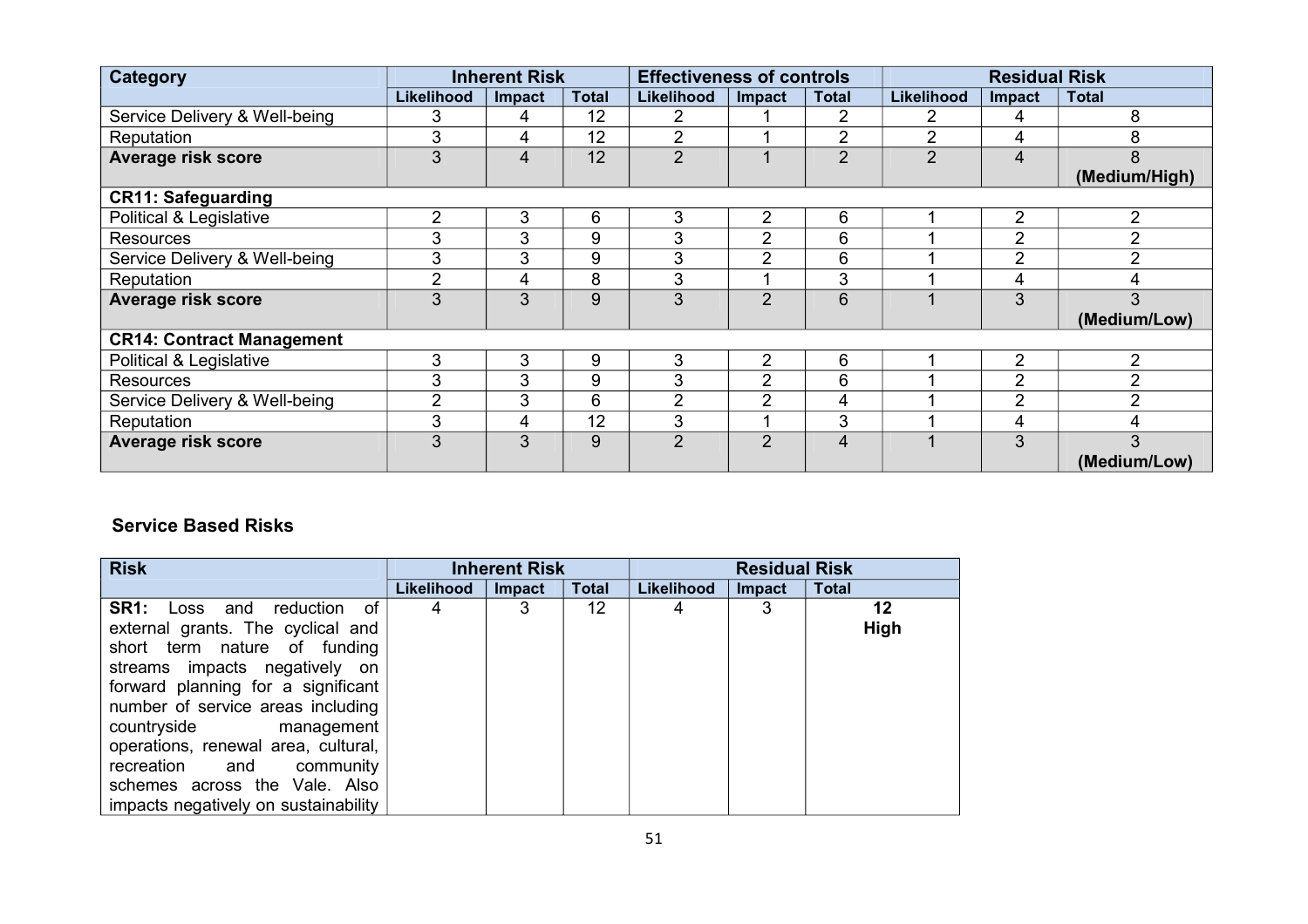| <b>Risk</b>                                          | <b>Inherent Risk</b> |                | <b>Residual Risk</b> |                |                |                    |
|------------------------------------------------------|----------------------|----------------|----------------------|----------------|----------------|--------------------|
|                                                      | <b>Likelihood</b>    | Impact         | <b>Total</b>         | Likelihood     | Impact         | <b>Total</b>       |
| of local businesses and jobs.                        |                      |                |                      |                |                |                    |
| <b>SR2: Competition for scarce</b>                   | 3                    | 3              | 9                    | 3              | 3              | 9                  |
| resources within the Council                         |                      |                |                      |                |                | <b>Medium/High</b> |
| means that non statutory services                    |                      |                |                      |                |                |                    |
| have a higher risk of losing                         |                      |                |                      |                |                |                    |
| resources.                                           |                      |                |                      |                |                |                    |
| <b>SR3: Failure to manage the</b>                    | $\overline{2}$       | $\overline{2}$ | $\overline{4}$       | $\overline{2}$ | $\overline{2}$ | $\overline{4}$     |
| service's collaboration agenda                       |                      |                |                      |                |                | <b>Medium</b>      |
| effectively.                                         |                      |                |                      |                |                |                    |
| <b>SR4: Policy trigger points set out in</b>         | 1                    | $\overline{3}$ | $\overline{3}$       | 1              | $\overline{3}$ | 3                  |
| the Local Development Plan                           |                      |                |                      |                |                | <b>Medium</b>      |
| monitoring framework are                             |                      |                |                      |                |                |                    |
| breached as part of the annual                       |                      |                |                      |                |                |                    |
| monitoring review.                                   |                      |                |                      |                |                |                    |
| SR5: Inability to maximise S106                      | $\overline{2}$       | $\overline{3}$ | 6                    | 2              | 3              | 6                  |
| contributions whilst having regard                   |                      |                |                      |                |                | <b>Medium</b>      |
| to the Community Infrastructure                      |                      |                |                      |                |                |                    |
| Levy (CIL) regulations and possible                  |                      |                |                      |                |                |                    |
| further changes to the legislation.                  |                      |                |                      |                |                |                    |
| <b>SR6:</b> Failure to secure sustainable            | $\mathbf{1}$         | $\overline{3}$ | $\overline{3}$       | 1              | 3              | $\overline{3}$     |
| development practice to mitigate                     |                      |                |                      |                |                | <b>Medium</b>      |
| the impact of climate change with                    |                      |                |                      |                |                |                    |
| respect to land planning and use.                    |                      |                |                      |                |                |                    |
| <b>SR7:</b> Impact of regulatory and                 | $\overline{2}$       | $\overline{2}$ | $\overline{4}$       | $\overline{2}$ | $\overline{2}$ | $\overline{4}$     |
| perception of the<br>bureaucratic                    |                      |                |                      |                |                | <b>Medium</b>      |
| planning system and implications                     |                      |                |                      |                |                |                    |
| of Brexit, negatively impacting on                   |                      |                |                      |                |                |                    |
| investment and development.                          |                      |                |                      |                |                |                    |
| <b>SR8:</b> Downturn in the economy-                 | $\overline{3}$       | $\frac{3}{2}$  | $9 -$                | $\overline{2}$ | $\overline{3}$ | $6 -$              |
| employment<br>impacts<br>$\overline{\phantom{0}}$ on |                      |                |                      |                |                | Medium-            |
| opportunities.-                                      |                      |                |                      |                |                |                    |
| identify<br>and<br><b>SR9:</b><br>Failure<br>to      | $\overline{2}$       | $\overline{3}$ | 6                    | $\overline{2}$ | $\overline{3}$ | $\overline{6}$     |
| potential<br>maximise<br>income                      |                      |                |                      |                |                | <b>Medium</b>      |
| generation opportunities                             |                      |                |                      |                |                |                    |
| <b>SR10: Resource and reputational</b>               | $\overline{2}$       | $\overline{2}$ | $\overline{4}$       | $\overline{2}$ | $\overline{2}$ | $\overline{4}$     |
| impact from decisions made on                        |                      |                |                      |                |                | <b>Medium</b>      |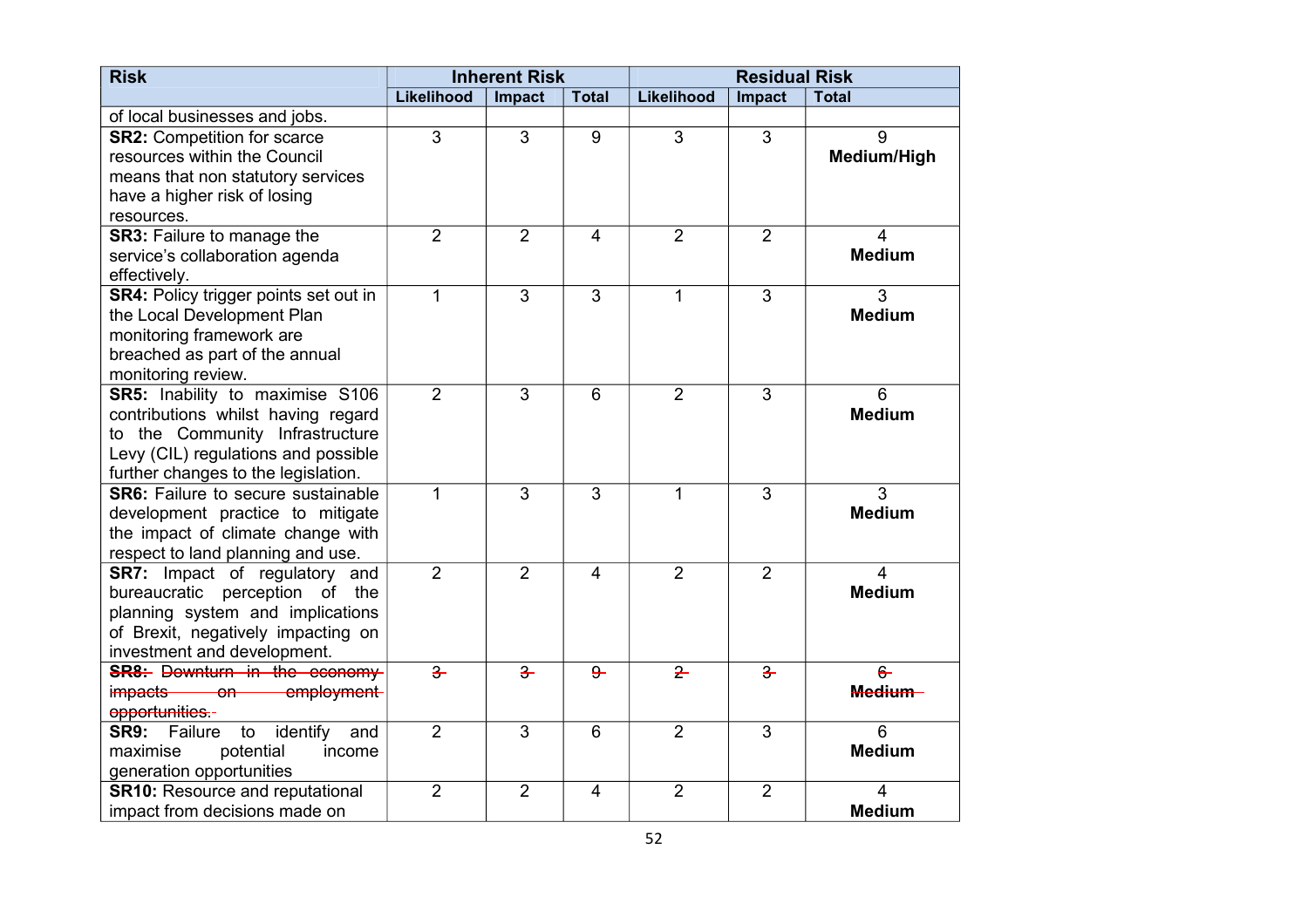| <b>Risk</b>                                                                                                                                                                                                              | <b>Inherent Risk</b> |                | <b>Residual Risk</b> |            |               |                    |
|--------------------------------------------------------------------------------------------------------------------------------------------------------------------------------------------------------------------------|----------------------|----------------|----------------------|------------|---------------|--------------------|
|                                                                                                                                                                                                                          | <b>Likelihood</b>    | Impact         | <b>Total</b>         | Likelihood | <b>Impact</b> | <b>Total</b>       |
| planning applications contrary to<br>recommendation and subsequent<br>appeal.                                                                                                                                            |                      |                |                      |            |               |                    |
| <b>SR11:</b> Decisions taken elsewhere<br>in relation to external funding could<br>impact on Council investment<br>decisions on key regeneration<br>projects including the Enterprise<br>Zone, City deal, TRI programme. | 2                    | 3              | 6                    | 2          | 3             | 6<br><b>Medium</b> |
| <b>SR12:</b> Brexit – Risk of loss of<br>funding and grant schemes beyond<br>2020.                                                                                                                                       | $\mathcal{P}$        | 3              | 6                    | 2          | 3             | 6<br><b>Medium</b> |
| Sr13:<br>Failure<br>the<br>to<br>meet<br>requirements of the forthcoming<br>update to planning law in Wales.                                                                                                             |                      | $\overline{2}$ | 2                    |            | 2             | 2<br>Low           |

| <b>Scoring risks</b>          |                                                                                                                                                 |  |  |  |  |  |
|-------------------------------|-------------------------------------------------------------------------------------------------------------------------------------------------|--|--|--|--|--|
| <b>Likelihood score</b>       | Refers to how likely it is that the risk will occur, that is, the probability of the risk happening. The scoring ranges between 1 and 4, with 1 |  |  |  |  |  |
|                               | being very unlikely, 2 - possible, 3 - probable and 4 being almost certain to happen or has already happened.                                   |  |  |  |  |  |
| Impact score                  | Refers to what the impact would be if the risk occurred. Again the scoring ranges between 1 and 4, with 1 being low, 2 - medium, 3 - high       |  |  |  |  |  |
|                               | and 4 being catastrophic. Impact would include things such as financial costs, public wellbeing, environmental/ social impact, damage to        |  |  |  |  |  |
|                               | reputation, health and safety etc.                                                                                                              |  |  |  |  |  |
| <b>Inherent Risk</b>          | This is the risk score in a pre-control environment                                                                                             |  |  |  |  |  |
| <b>Residual Risk</b>          | Remaining risk score after controls have been applied. Shows impact of controls.                                                                |  |  |  |  |  |
| <b>Current controls</b>       | This is a control score that provides an indication of the effectiveness of the controls at managing the risk.                                  |  |  |  |  |  |
| <b>Forecast</b>               | Anticipates the future direction of travel of the risk by taking into account factors that are likely to impact on it.                          |  |  |  |  |  |
| <b>Direction</b><br><b>of</b> | Risk increasing <b>A</b> Risk is decreasing <b>Risk remaining static</b>                                                                        |  |  |  |  |  |
| <b>Travel</b>                 |                                                                                                                                                 |  |  |  |  |  |

#### **Risk Matrix**

| ᅙ<br>$\overline{\sigma}$ | <b>Catastrophic</b> | <b>MEDIUM</b>     | <b>MEDIUM/HIGH</b> | 12<br><b>HIGH</b>  | 16<br><b>VERY HIGH</b>             |
|--------------------------|---------------------|-------------------|--------------------|--------------------|------------------------------------|
| Impact<br>Magnitu<br>ຕ   | High                | <b>MEDIUM/LOW</b> | <b>MEDIUM</b>      | <b>MEDIUM/HIGH</b> | $\triangle$<br>- 10<br><b>HIGH</b> |